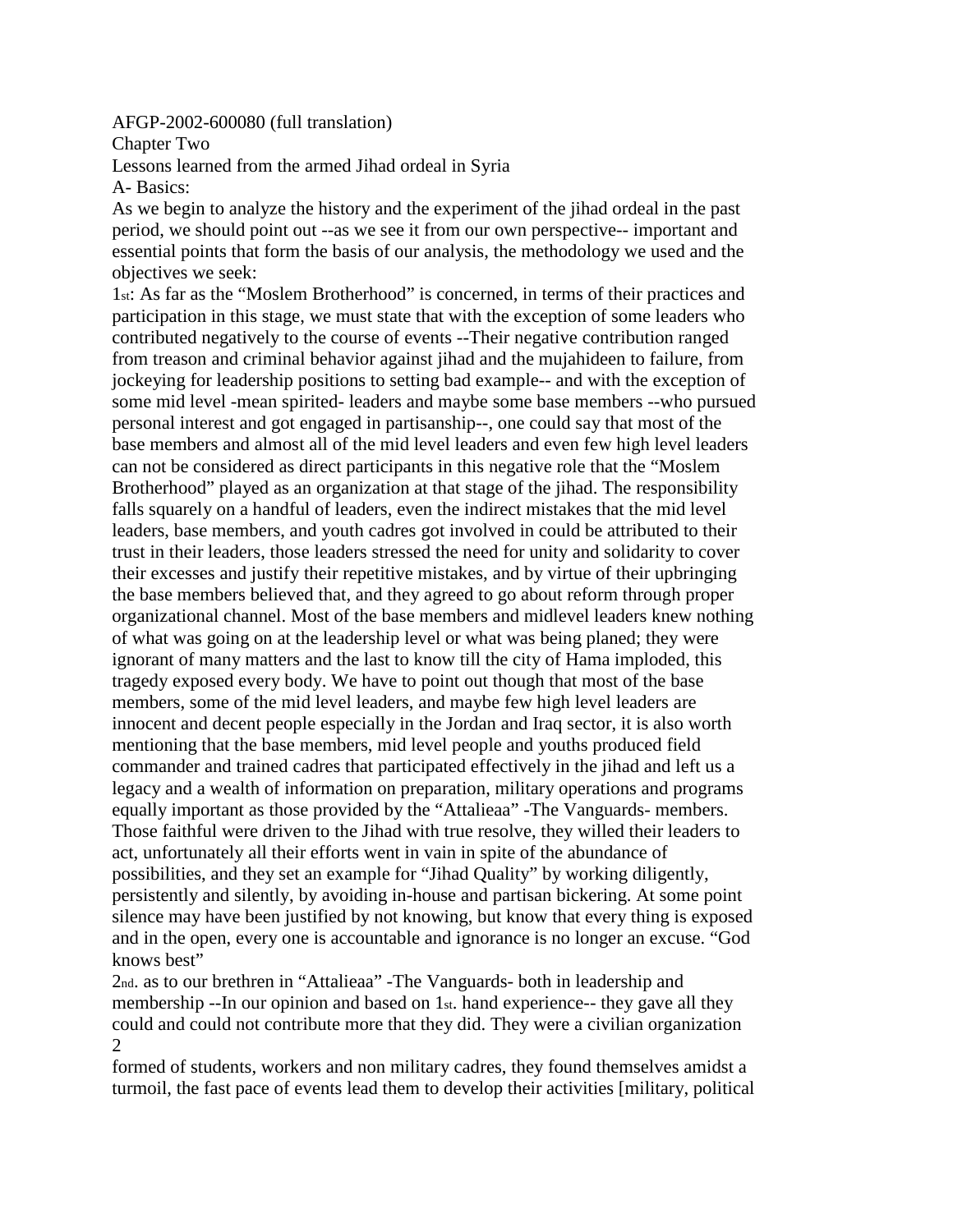& media] on the fly, they made some sound decisions and committed some mistakes in management, planning, military training and political work. They were saved by "Allah" from deviant thoughts and deterioration, they did not get sucked into behavior that could embellish their honor and honesty, their negative role was limited to mismanagement and practice due to lack of experience and difficult conditions on the ground, they were fending off both friend and foe at the same difficult time. "Attalieaa" –The Vanguards- raised the bar when it came to perseverance  $\&$ persistence in spit of need and wanton, and set a great example in sacrifice and martyrdom. "God is thankful for their efforts". Had it not been for the mistakes of those who preceded us we would not be in a position to analyze and benefit from their experiences; May "Allah" appreciate their efforts, forgive them and forgive us so that we may be able to get back on the right track and continue the journey of Jihad with persistence and perseverance.

3rd. The intent of our objective analysis is not to exonerate or accuse certain people --Allah has an accurate accounting of every ones position-- but rather to benefit from the means and tools that were effective and to avoid falling into the same pitfalls. May "Allah" have mercy on the souls of our martyrs, may he release our imprisoned brethren, and may he forgive and give each one his due.

Historical briefing of the previous period:

It may be beneficial to restate the chronology of events as headlines; this will help us in analyzing the ordeal and reminds us of its virtues.

-The "Alawites"-- a minority Moslem sect in Syria-- took control of the government via a coup d'etat under the leadership of Hafez Al Assad in 1970.

-Marwan Hadeed --who had a jihad experience in1965-- started his initiative to bridge the gap and bring about reconciliation between two factions of the "Moslem Brotherhood", the Aleppo – Hamah wing some times referred to as the "International organization" and the Damascus wing lead by Issam Attar.

-After failing to accomplish his mission and after failing to convince the religious leadership of the "International organization" to adopt a comprehensive plan for preparation and training for jihad; he set out in the early 1970s to start his own independent organization "Attalieaa"-- The Vanguards-- the 1st. cells were established in the cities of Damascus, Aleppo and Hamah.

- Marwan Hadeed was arrested and tortured in 1975; he was assassinated –martyred- in jail in 1976. May "Allah" have mercy on his soul.

-After Marwan Hadeed's assassination his organization went under cover, they resorted to secrecy and did not publicize the work even when they were assassinating "Alawites" in the leadership of the Syrian regime, they operated in that manner between 1976-1979.

-The Syrian government exposed "Attalieaa"- Vanguards- in 1978, many of its members were members of the "Moslem Brotherhood" organization as well.

-With the help of the Jordanian security service, the Syrian government was able to expose the small military branch of the "Moslem Brotherhood" in 1978. 3

- In the spring of 1979 "Attalieaa"-Vanguards- abandoned secrecy and declared open war on the Syrian regime; they attacked the artillery school of the Syrian army in June 1979, and escalated their military operations and their frequency in the aftermath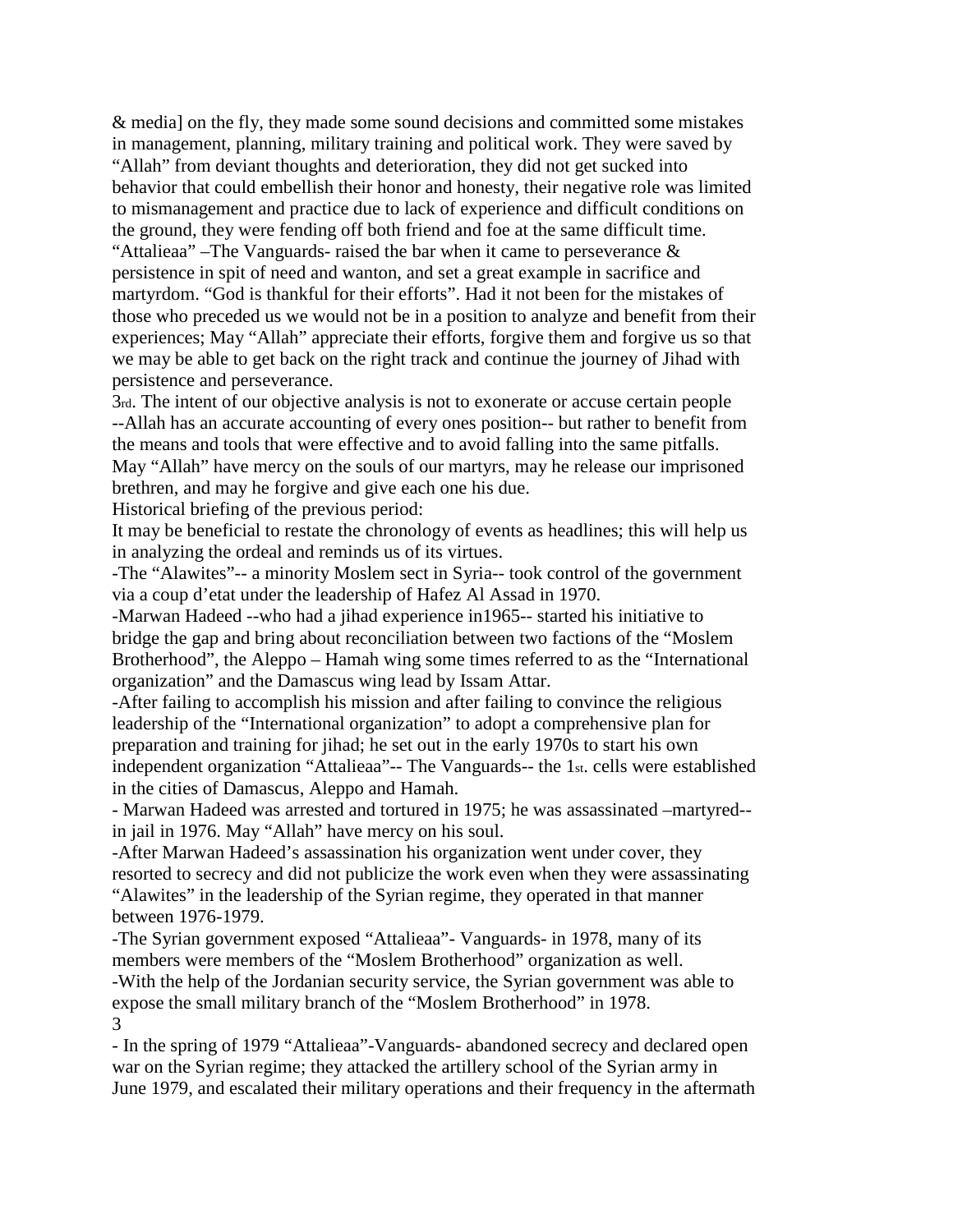of that attack.

-The frequency of military operations by "Attalieaa"-Vanguards- continued unabatedbut lacked any strategic planning- from the middle of 1979 to the end of 1980 at which point the military operations retracted in frequency and eventually were terminated for two reasons:

1-The "Moslem Brotherhood" suspended their financing of the mujahideen in Syria, they could not accommodate the field commanders, and they withdrew as many members as they could to outside Syria, this affected negatively military operations underway due to their failure to coordinate with the people on the inside.

2-The the mujahideen did not develop an operational strategy, they committed fatal organizational mistakes (e.g. expanding the circle of conflict, recruiting two many members without any vetting or control, taking actions without thinking of the consequences, they became too decentralized-fragmented- and too dependant on the outside….etc).

-At the onset of hostilities most of the leadership in the "Moslem Brotherhood" fled and reorganized in Jordan, they invested the enormous donation they received, and utilized the good deeds of the mujahideen in a media campaign, this netted them a strong organization and allowed them to acquire the mujahideen and people who fled Syria, and thus began the stage of their political glory outside Syria.

-After the secession of hostilities in Aleppo, the eastern and northwestern regions in 1981, an attempt was made by Adnan Akla –Then leader of "Attalieaa" to reconcile and negotiate with the "Moslem Brotherhood"

-The fragile reconciliation that was achieved between Adnan Akla of Attalieaa, the Issam Attar faction- The Damascus wing- and the leadership of the exiled international Moslem Brotherhood of Syria, did not last long and eventually collapsed due to many complications, but what really did it in was the unilateral entering of negotiations by the international organization of Moslem brotherhood to form an alliance with the secular and nationalistic parties under the patronage of Iraq.

-The Moslem brotherhood began working on a decisive plan in cooperation with some mujahideen on the inside (field commanderships of Hamah-Damascus) and some officers in the Syria army whose plan for a coup d'etate was based on receiving support, resources and trained fighters from the outside.

-at the end of 1981 the Syrian government found out about the coup and arrested the liaison to the outside leadership Khalil Ashami, Upon finding out the level of anti government activities in the city of Hamah the army surrounded the city and cut it from the outside world, the mujahideen were forced into the fight and the tragedy happened on  $2/2/1982$ .

-At the end of January 1982 Adnan Akla went to the city of Hamah to meet with the mujahideen and their leadership, he was shocked how dire their situation was, he agreed to help them and promised to convince the "Moslem Brotherhood" to aid them, he left the city but failed later in his negotiations with the "Moslem Brotherhood" because they demanded his advanced and unconditional allegiance. (On 2/8/1982the Moslem Brotherhood declared "call to arms" in an attempt to aid the city of Hamah, they agreed with Iraq to prevent Adnan and his "Attalieaa" from joining the fight.

-The "Moslem Brotherhood" engaged in a big but fraudulent propaganda campaign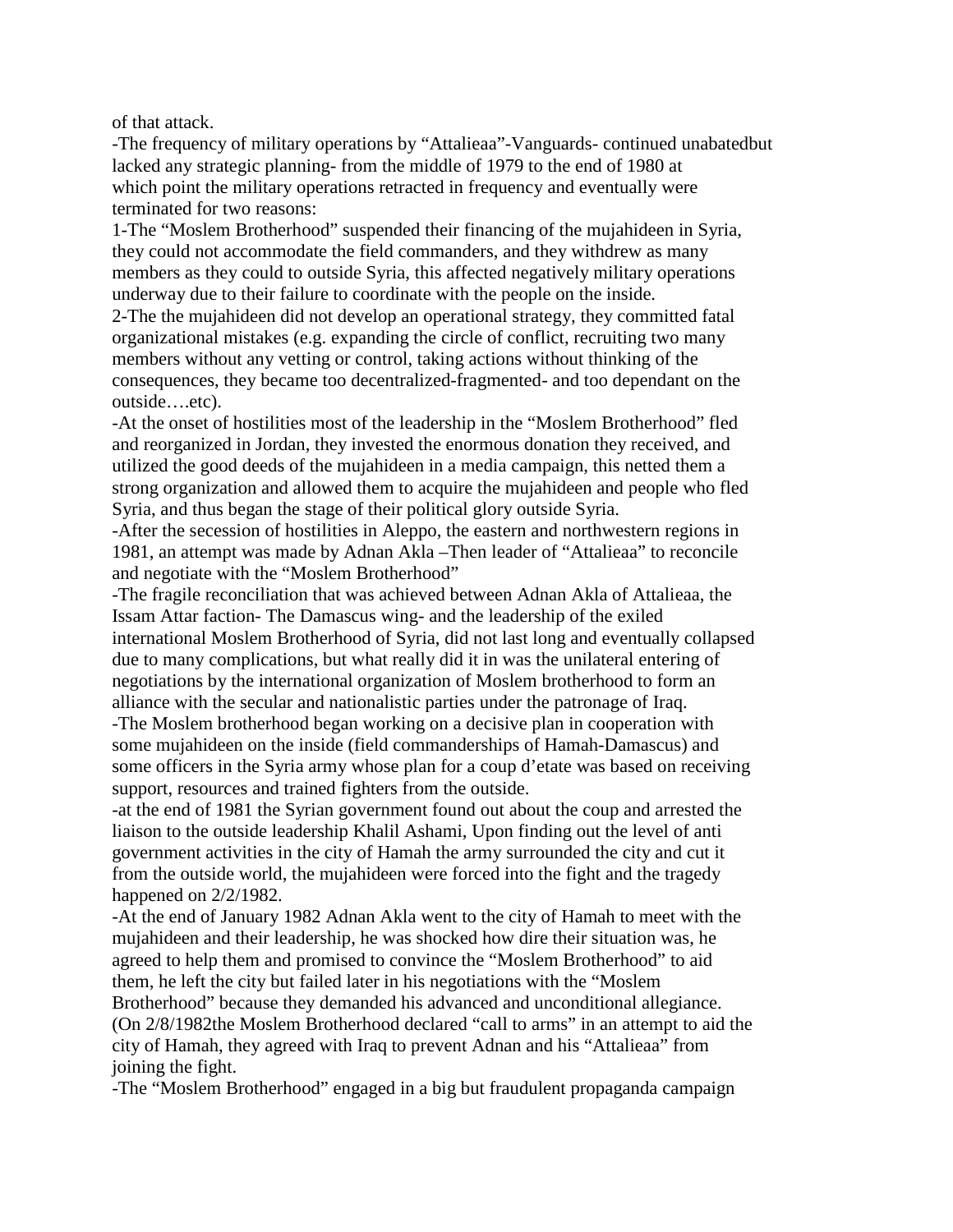for two months during which they were able to collect enormous donations, and then in one shot they declared the following: an end to the "Call to arms", the sacking of the city of Hamah and their alliance with the secular parties, at that point scandals started to pop up.

-After the fall of Hamah the rank and file members of the "Moslem Brotherhood" started bickering and drifting apart, this inner fighting lead to a schism in 1989, one faction was lead by Adnan Sadduddin and the other lead by Abdulfatah Abi Gadah. -In the aftermath of "Hamah" events "Attalieaa" attempted to reorganize and made contact with members inside Syria for a come back, however their organization was infiltrated by the Syrian intelligence, Adnan was arrested on the borders along with seventy members of his organization through a series of planned ambushes, some other members were lured to give up peacefully. "Attalieaa" was disbanded and destroyed with the exception of few remnants & aimless members outside of Syria. -The youth that partook in the training, preparation and jihad were disbanded and felt helpless as a result of the successive blows; they had no hope except in "Allah". And thus ended the ordeal of military jihad in Syria. It started with Marwan Hadeed and ended with the sacking of Hamah city, the destruction of "Attalieaa" and the elimination of the "jihad pockets" of the "Moslem Brotherhood". Chapter one

Observations on the jihad ordeal in Syria:

A: General Observations on the experience as a whole:

1st: Absence of an advanced comprehensive plan and strategy:

When the original mujahideen set out to lay the path to military jihad they lacked a strategic vision that took into account the existing conditions on the ground and the expectations for the future, they did not take into consideration the conditions inside the country, it's topography, demography, it's ethnic and religious composition, political affiliations, the nature of the regime; they did not compare their strengths to those of the regime, they did not determine who is friend and who is foe, and how to benefit from the available resources…..etc. Many factors should have been taken into account while formulating a military strategy and the needed organizational structure, instead work proceeded instinctively, and exigencies were evaluated in accordance with the status quo, eventually things got out of the control of local planers, and once the conflict erupted they were faced with a series of difficult choices and settled for the lesser of available evils. When things got out of hand for "Attalieaa" decision making was relegated to the leadership outside Syria, which in turn did not fare any better despite the availability of time, resources, favorable conditions, and support of neighboring countries. The outside leadership could not elevate the military operations to a higher notch and strategic path; they had no training and readiness plans, on the contrary they depended on the resources and strengths of mujahideen inside Syria to settle the fight –It was just a dream- .

The inside field commanders may have been the 1st. to think of a strategic plan, but their fatal mistake was their dependence on the outside for financing, resources and support; this got things out of their control and lead to their destruction. (It is crucial to have a strategic plan for a jihad revolutionary gang warfare).

Thus events not planners controlled the course of the battle; and despite the military campaign valor and heroic acts of the mujahideen they failed miserably, their only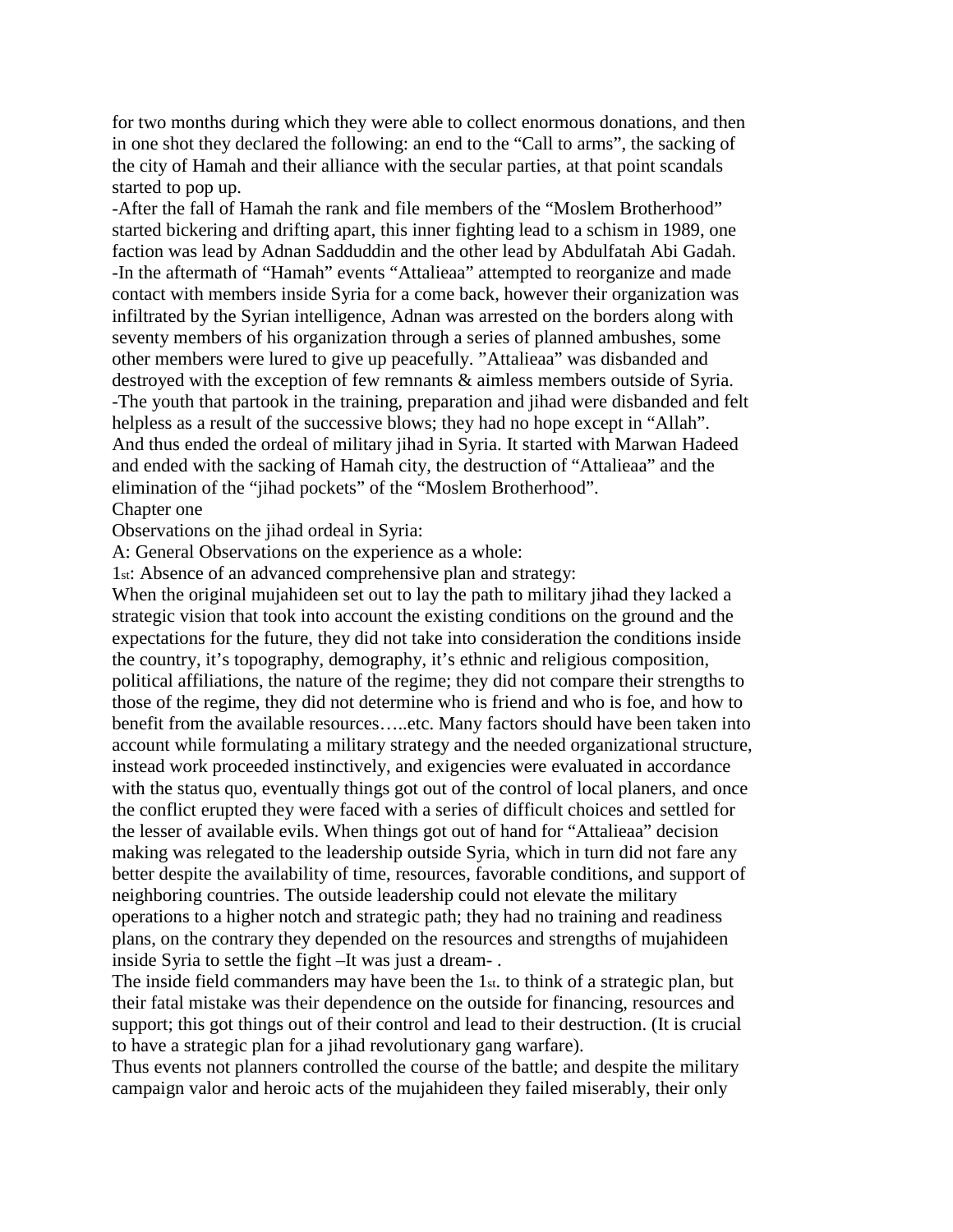accomplishment was to prove their willingness and readiness for martyrdom.

2nd: The faithful mujahideen were spread among numerous organizations: We came to understand this when it was too late and to a certain extent are still far from correcting the situation and setting things on the proper path. Loyalty to truth and justice is the 1st. duty to be observed if we were to establish an exemplary jihad path. The arena was saturated with organizations with intermingled principles, loyalties and affiliations, some members joined the jihad with preconceived notions, others out of need, greed or necessity, some were lured into joining, others had to, all this lead to a "complicated human structure", the true mujahideen were spread among numerous bickering organizations, and thus lost their effectiveness in leading the faithful into one direction; it even went farther than that, friction, hatred and partisan bickering lead to conflict between the faithful youth --who had the same goals-- all because the various leaders had differing and contradictory objectives. Those conditions had negative repercussions on the religious and moral levels, and rendered those organizations ineffective and useless.

3rd. Failure to explain the mujahid revolutionary theory and clarify it's objectives on an ideological level:

Establishment of Islamic rule and fighting the "Alawites" was the slogan for all Islamic alliances and coalitions that were connected with that conflict. Obviously the most essential element of any revolutionary organization is putting forward a series of goals and slogans that attract the masses, and presenting itself as a revolutionary pioneering organization with crystal clear objectives. The true mujahideen failed to put forward their ideology, slogans and objectives via a well crafted media campaign. The majority of people were not aware of what was going on and those who followed the news knew that some Moslems youths are fighting the regime and plan on establishing "Moslem rule", they did not explain to the people the nature and form of this "Moslem rule", they did not explain why people should join in the fight and why they should die for that cause. The mujahideen failed to define their identity, their intentions and motivations; such an explanation was and still is the main pillar for attracting the masses and mobilizing the base members on an intellectual and ideological level to partake in this dangerous work (i.e. Jihad).

4th. Low level of religious instruction and scarcity of revolutionary and political awareness:

With the exception of some mujahideen leaders, and some members, most of the people who waged this revolutionary war were low on religious instruction and lacked political awareness , this negative could have been overcome had it been limited to the base members, however its prevalence among the leaders in charge of waging the revolutionary war and managing it was detrimental, they did not comprehend that this war was a means to a political end, their ignorance made them incapable of developing a comprehensive strategic plan. A fare share of mid level leaders and base members needed to be aware of that and understand the implications, because in a war of this nature bright people need to step in and fill the shoes of their fallen brethrens in the leadership. The level of religious instruction was very low among the base members and continued to decline due to the martyrdom of many members, the Moslem factions relied on quantitative mobilization to fill the gap left by the fallen brethren; this made it easier for them to manipulate the base whose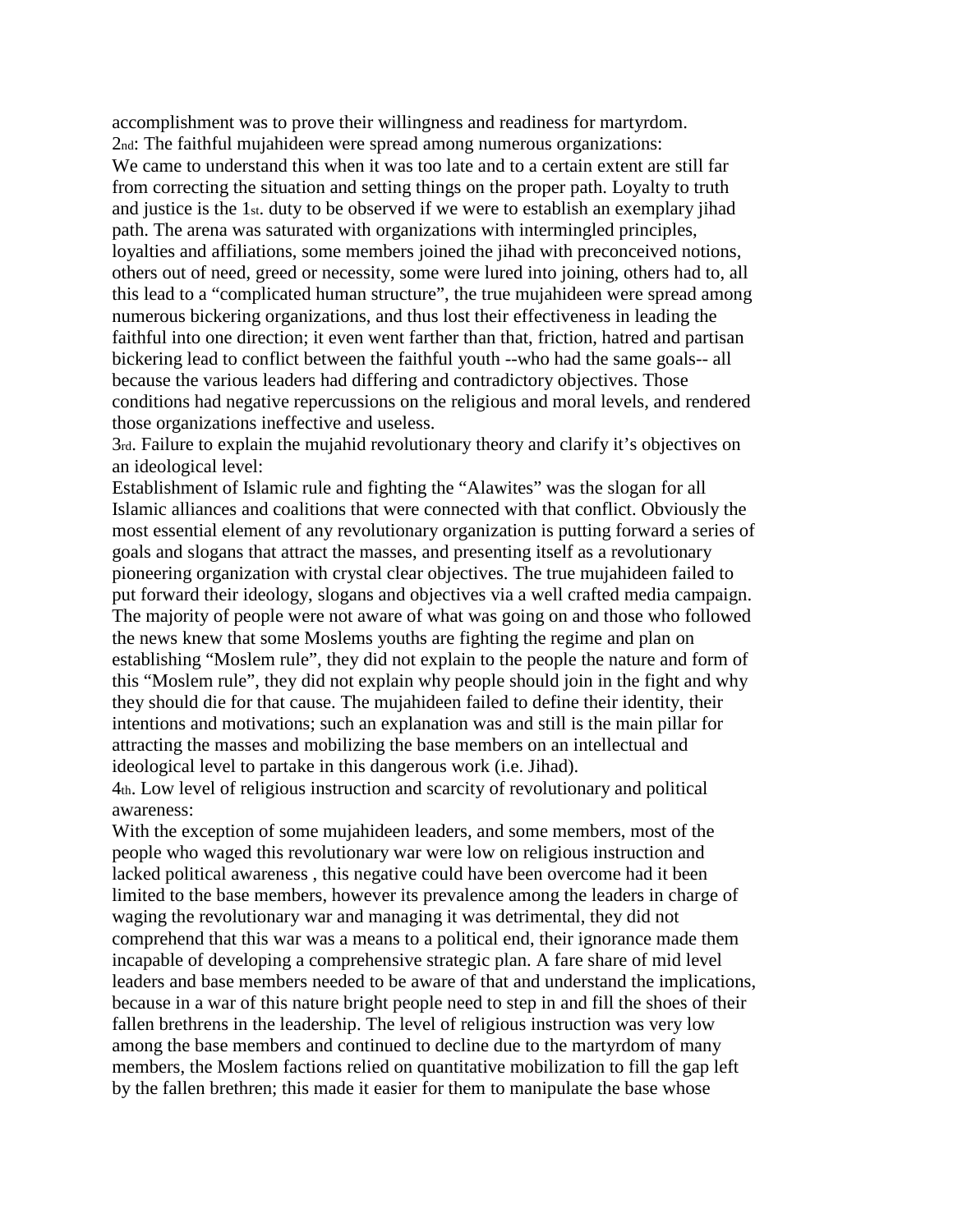members were naïve and trusting of their leaderships. This ignorance opened the door for excesses and conspiracies.

In brief: the level of political awareness and religious instruction should be abundant among the mujahideen & revolutionary groups, and even though those mujahideen were loyal, driven and dedicated, they nevertheless lacked the aforementioned qualifications.

5th. Dependence on quantity after the 1st. blow did away with the quality: From the middle of 1979 to the end of 1980 "Attalieaa" and the other mujahideen on the inside were dismantled by military blows of the Syrian army, this lead the leadership to open the doors to any one who was willing to join (with no vetting), the organization grew in quantity at the expense of quality, many of the new recruits were not keen on "Islamic commitment and perseverance"; their zeal and enthusiasm diminished as the battle went on and eventually faded as they left the country. The "Moslem Brotherhood" did not fare any better, thousands of their members, recruits and organizers were arrested at the beginning of the conflict; to fill the void they took in large numbers of volunteers with no proper religious instruction, with no ideological guidance, they were mostly uneducated and lacked political and strategic awareness. The deficiencies of the "Moslem Brotherhood" outside was not limited to military failures, they were unable to develop a successful educational program that encompasses all necessary elements needed for victory. Their educational curriculum was limited to occasional & boring lessons and/or lectures on classical" Moslem cultivation", the few programs of theoretical and practical training were insufficient and ineffective. The influx of so many new members made the organization porous for infiltration by moles from the Syrian intelligence and other enemy organizations. 6th: Week public relations campaign both inside and out:

We talked previously about the failure of the mujahideen on the inside to propagate their vision, goals and slogans in a clear way easy enough for the people to comprehend and support. They did not have a planned communicable public relations campaign capable of mobilizing their base, backers or supporters. They only issued few ineffective communiqués.

When the "Moslem Brotherhood" took control of the campaign in exile they abandoned all forms of media/publicity inside Syria and limited it to the outside; they waged a propaganda campaign laden with fabrications, lies and exaggerations – especially regarding the events in the city of Hamah- that failed to garner support or produce results. Their behavior was befitting of news reporters in search of high ratings rather than revolutionaries trying to win the hearts and minds of the masses both inside the country and out. This deficiency was evident to the observant people, and the worst thing about this harsh lesson is that the efforts and sacrifices of thousands of the faithful, and the blood of martyrs went in vain.

7th: Dependence of the mujahideen on outside sources for support instead of being self sufficient:

This fatal mistake destroyed "Attalieaa" inside Syria, and the concentrations of mujahideen outside Syria, it destroyed the field command and military administration of the army officers-in Damascus & Hamah- attempting a coup d'etate or what was referred to as "The Decisive Plan". All those involved in managing the jihad activities got restricted and crippled by their dependence on shaky and unsteady outside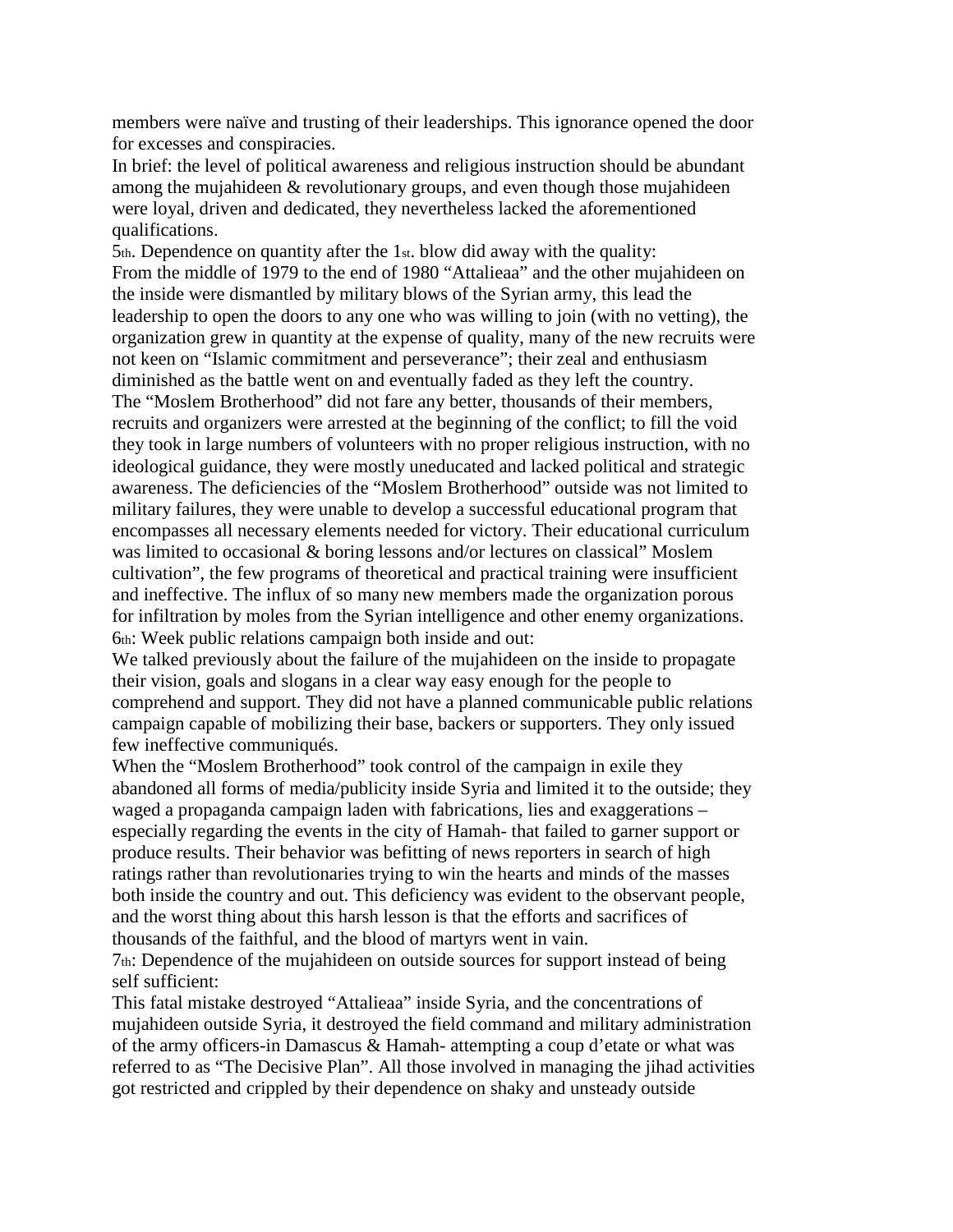support, they even were relying on the support of enemy regimes (e.g. Iraq). Once fighting erupted and the revolution spread; costs and expenses grew exponentially, the financing, supplies and arms they were receiving from the outside were not adequate to sustain the fight; once this support came to a screeching halt, hopes were dashed and the end was tragic. This ordeal taught us a great lesson: jihad revolutionary movements waging gang warfare can not rely on outside sources for financing, weaponry, training and support; they have to depend on themselves and be self sufficient. They could use whatever resources they capture or acquire from the enemy, but unless they have a detailed and comprehensive plan for self sufficiency in all areas they will end up at the mercy and whim of their financers and providers. Unfortunately this lesson was learned too late.

8th: Getting bugged down in long term gang warfare unsuitable for the country: Perhaps this was caused by the failure to plan strategically or by not planning at all. Ideas were conceptualized unrealistically without considering the availability of resources, the geographical nature of the country; it's demographic, religious, racial, ethnic and psychological composition, without studying the structure and hierarchy of the regime. Had the planers of the military conflict taken the above into account they may have chosen a different technique.

It would have been sufficient and could have been possible at some point- at the inception of hostilities- to topple the regime through the use of directed blows aimed at its main pillars and leaderships instead of going after low level leaders; some successful military operations proved that this would have been effective in spite of the difficult conditions and complications that followed the two attempts to assassinate Hafez Assad--Blowing up the council of ministers, and the attack on the school of artillery-- .On the contrary the mujahideen (poor  $\&$  impoverished )got bugged down in a long term war of attrition with a strong and resourceful regime. This was another lesson in a series of painful lessons.

9th: Moving out of the country for an extended period of time, losing touch with the masses, and the decline of the religious and revolutionary level among the members: The reasons for leaving the country ranged from fleeing out of fear to necessity,--each had his reasons, we are not questioning their decisions-- The movement of the jihad cadres to Iraq, Jordan, Saudi Arabia, the gulf and Europe which was supposed to be temporary for regrouping ended up being a permanent settlement. The revolution lost contact with the masses; its main natural source of financing, personnel, morale and motivation. The waging of failed military operation from outside Syria caused the loss of numerous lives, members became needy and isolated, the revolution began to disintegrate, people lost hope of ever returning home, some gave up and started going about their daily lives as if their temporary residences are their permanent homes. The leaderships of the "Moslem Brotherhood" and "Attalieaa" instructed their people to: find jobs, continue their education, get married and settle down, instead of preparing an effective plan for their return home.

10th: Not benefiting from the Islamic and international gang warfare experiences: History is full of trials, scientific experiments, and human experiences that evolved over time, wars and revolutions are no different --that is why the Koran and the teachings of the prophet urge us to seek education and learn from previous examples--. In the aftermath of the tragedy we were left with plenty of time to study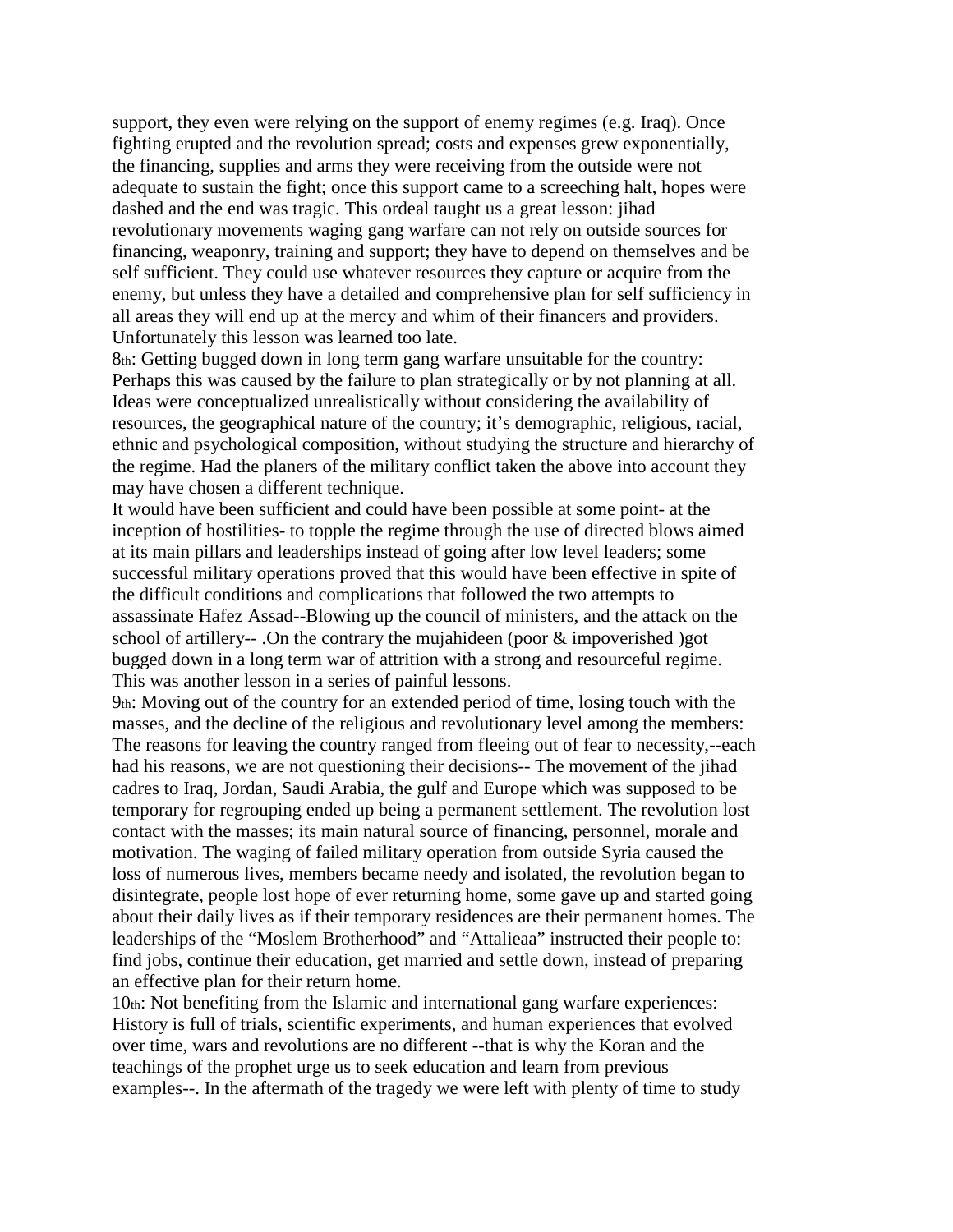and learn about worthy experiences of Islamic and international revolutionary movements. Many Moslem and non Moslem nations went through situations similar to the ones we went through, books were written and researches were published on the subject, had the people in charge read about or studied those experiences they would have been able to learn from the mistakes of others and avoid falling into the same pitfalls.

This is one form of ignorance that characterizes a nation whose people neither read nor learns. Many affairs were managed impulsively and in accordance with tribal Bedouin methods. Myriad of rich experiences were readily available for those seeking knowledge yet no body bothered, we had to walk this path to find out for ourselves and I wish we learn from this experience.

11th: Dealing with the neighboring regimes as if they were permanent supporters of iihad:

Time has proven that the neighboring regimes were temporary allies with their own interests and agendas, they dealt with us and treated us accordingly; these regimes feared Islam and imprisoned its faithful members--Lest they burst gigantically--. We took one blow after another and it is time we understood that; the enemy of yesterday and today can not be the ally and friend of the future; he can not be the comrade in arms and an aiding supporter. The negative repercussions of this lesson still haunt us.

12th: Operating publicly was a grave error:

We were running the battle inside Syria as secretive and undercover organizations, but once we moved out we went public; under the observation and watchful eyes of the hosting countries. It is true the hosting regimes – who in reality are our enemywould not have accepted us without finding out; who we are and what are we all about, however we did not have to provide them with every detail about us; our numbers, names, resources, contacts, intentions, policies and plans. The "Moslem Brotherhood" went very far, not only did they divulge information, they were operating fully in the open; the most guarded secrets and plans were being discussed on regular phone lines and in plain language, we knew for certain that the hosting regimes were monitoring those lines and recording the conversations, in some instances the monitors got on the line and conversed with the callers!!!! This was pure insanity at times when nobody heeded sound advice. The cooperation and coordination of security services between Jordan, Iraq, Syria and other Moslem countries was evident, and by studying our organizations they were able to wage effective campaigns against similar Islamic organizations (or what they call: The Terrorist Moslem Fundamentalists)in the neighboring countries (e.g. Saudi Arabia). 13th: Deficiency of military operations on the outside and failure to deter the enemy and their friends:

"Attalieaa" while still in Syria had no capabilities to wage military operations on the outside, once abroad they considered the idea for a while but finally dismissed it. On the other hand the "Moslem Brotherhood" claimed to have created a special independent institution dedicated to waging military operation on the outside; it was dead on arrival; just like all their other institutions it was run by incapable elders lacking the determination and qualifications to bring this idea into fruition. The hosting regimes infiltrated our organizations, monitored all our activities,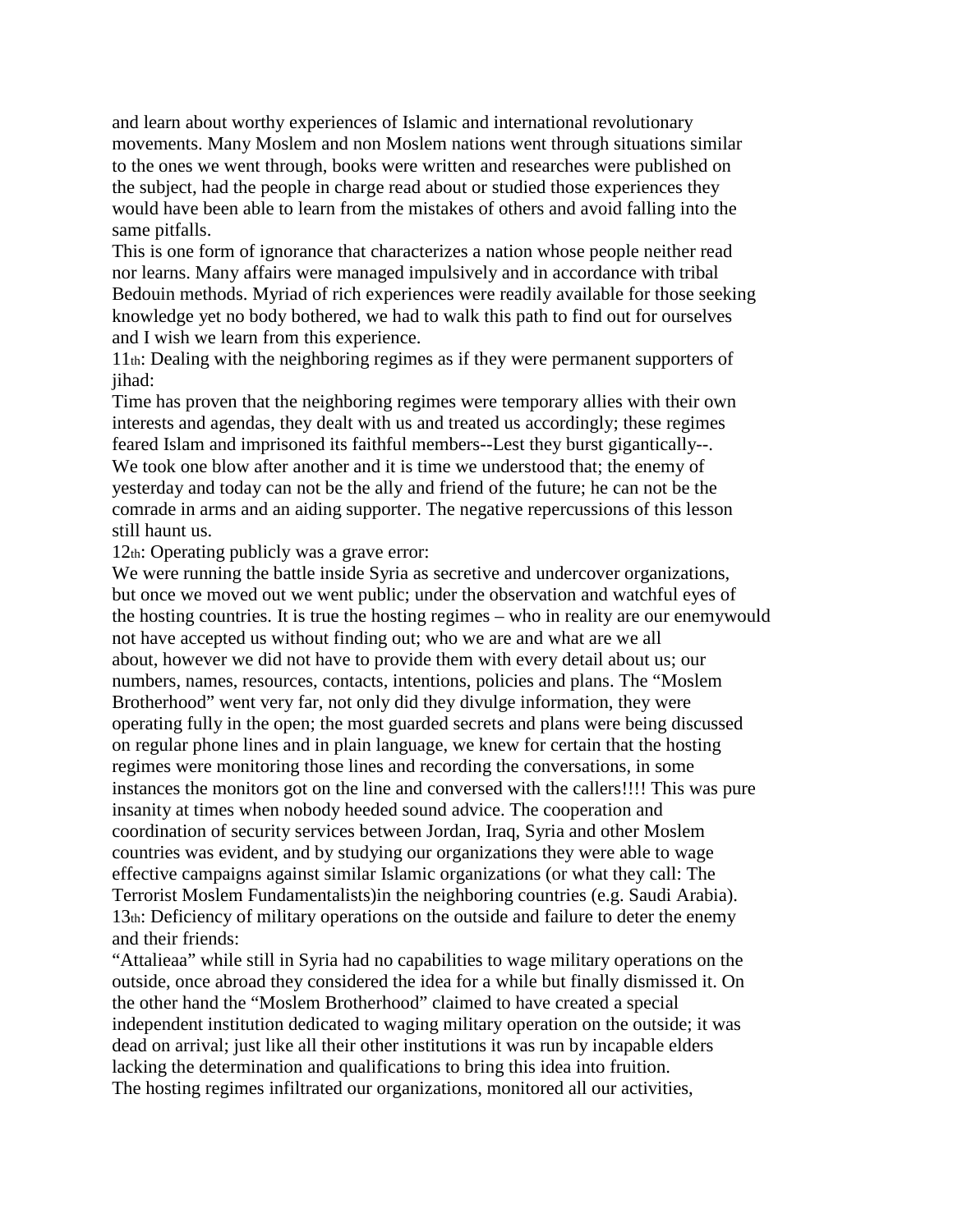restricted and chocked us, and in some cases arrested or killed our members and representatives. It is true the battle was in Syria; nevertheless we needed to have military deterrence capabilities on the outside; to help us fend off an enemy able to trace and monitor our movements in our new homes.

Many Arab and Moslem regimes ganged up on us by aiding and abetting the enemy, it is enough to mention that while we were suffering from death, destruction and a daunting war; Arab oil money was flowing to the "Alawite" Hafez Assad to pay for the bullets killing our Moslem youth, and for building prisons to incarcerate and torture our brethren. Most of the Arab Moslem gulf countries considered Hafez Assad and his regime as apostate blasphemers yet for political interests and for the purpose of maintaining balance of power; they flooded his "Alawite occupying" regime with billions of dollars. In short the lack of military operations on the outside prevented us from deterring the enemy and his friends and supporters.

14th: No planning for the aftermath of the regime:

The existence & survival of enemy we were warring with depended on a set of factors: international, regional and local. The regime could have fallen through our effort or the efforts of others, this could have created a situation which was not taken into account seriously, and there was no notion or plan for the aftermath; so how could people plan for the aftermath of war when they failed to plan for that war in the 1st. place. What would our position be should a surprise coup succeed? Where would our forces be located? What would our position be? Who would we ally ourselves with? Which groups would we enter into coalitions with? Would we deal with the neighboring regimes? On which level, and in what manner????.....etc.

15th: Not rallying around the religious scholars and benefiting from them: The responsibility for the alienation that took place between the religious scholars and the jihad activists rests on the shoulders of both parties. The religious scholars went into self imposed seclusion as if the current events did not concern them -- especially in Saudi Arabia the oil cemetery of religious scholars-- they left the field to half and quarter scholars who knew nothing about religious instruction, formal religious legal opinions, Islamic law and jurisprudence, and edicts know how. The mujahideen did not pay attention to this matter either, they failed to: seek out those learned scholars for enlightenment, direction and guidance, to follow their advice and instructions; they did not give the scholars their due. This lead to disenchantment and antipathy and culminated in a painful divorce. The efforts and strengths of the trusted scholar and the jihad activist needed to be combined in order to achieve the desired goals, but this never happened. The arena had no real activist scholars to enlighten and instruct. Infractions and transgressions were committed which got the mission off track, eventually some wise people realized that this was a fatal mistake; let us hope that there is sufficient time for correction and reform.

16th: not utilizing all Islamic sectors for mobilization, especially the Bedouin tribes and the Kurds:

Even though the revolution had an Islamic character and goals that affects the lives of all Moslems, it was concentrated only in the cities and limited to certain sectors of society, it ignored important and crucial sectors sympathetic and committed to Islam; those sectors could have been brought into the battle; the Moslems in the country side, the Bedouin tribes and Kurds in the north. The mujahideen failed to mobilize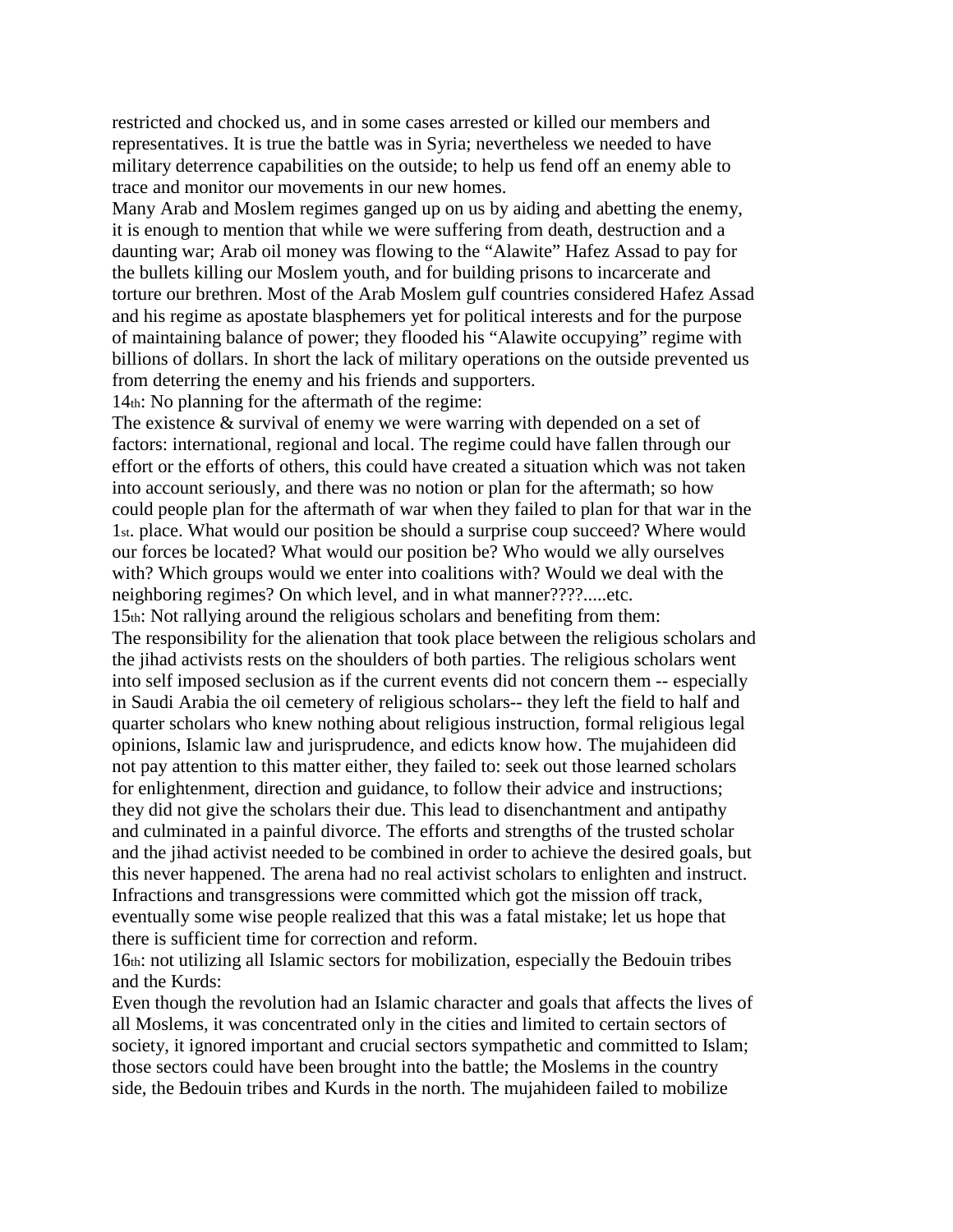and recruit those sectors of society. The Syrian government on the other hand was able to recruit many of those sectors through enticement or threats; (especially the Kurds whose ethnic identity was always suppressed by the regime). We lost a main source of massive support be cause we failed to study the area and did not utilize the available resources.

17th: Inability to transform civilian Islamic missionary groups into military organizations capable of resistance and self defense:

This could be the most valuable lesson relating to the Islamic missionary groups in the Arab & Moslem countries. The battle may have erupted unexpectedly; however a large sector of the Moslems (Especially the leaders) knew that it was inevitable, those leaders did not prepare nor plan. Those missionary groups brought their peaceful missionary style and methods to the fight, the sheik failed miserably when he wore the general's hat. It is astonishing to see and hear leaders of Moslem organizations preaching jihad and claiming that dieing for "Allah" is their ultimate wish, yet they fail for tens of years to instruct religiously and train militarily for that fight, they could not produce documents for emergency (e.g. passports), or save money for tough times. They were unable to mobilize effectively and in a hurry, those organizations were ineffective and eventually collapsed.

This is a lesson to all Moslem organizations that claim jihad, and await the day of reckoning: Reconsider your structure and reevaluate your readiness for that day, otherwise give up the fight and save the lives of thousands of faithful who trust in their "Sheiks".

18th: In spite of the bitterness of these lessons we learned something well: Events proved that mobilizing armed Moslem masses in the cause of an Islamic jihad revolution is possible; provided that the leaders prove their ability to fight oppression and set a good example in daring and sacrifice. The 18 months of military jihad -with all its shortcomings- brought hundreds of thousands of Moslems to the streets chanting: down with oppression, down with the regime, long live jihad, give us arms to fight with honor, the city of Hamah experience proved that thousands of Moslems answered the call and fought side by side with our mujahideen. Events proved how giving our people are, leaders sprouted from within and produced magnificent military cadres both in leadership and discipline. The "Colonial puppets" i.e. the regime tried their best to corrupt our people and keep arms out of their hands, but our people delivered, a review of the record proves that our heroic martyrs –May Allah have mercy on them- came through in a big way, which gives us hope for the future. A giving Moslem nation willing to sacrifice is the ultimate capital.

B: Observations on the jihad experience of "Attalieaa":

In addition to what we stated earlier as an overall experience, the following lessons relate to "Attalieaa" experience as an independent organization that practiced a certain type of armed revolutionary jihad:

1-Conducting its business with no prior strategic planning: Once fighting started they were unable to catch up and complete such a plan, and hence they fell victims to the events they created.

2- Lack of a media and political arm to complement the military arm, especially at the leadership level: They were unable to publicize & benefit form their own military successes as they should, this lead others to claim the bragging rights and credit for it.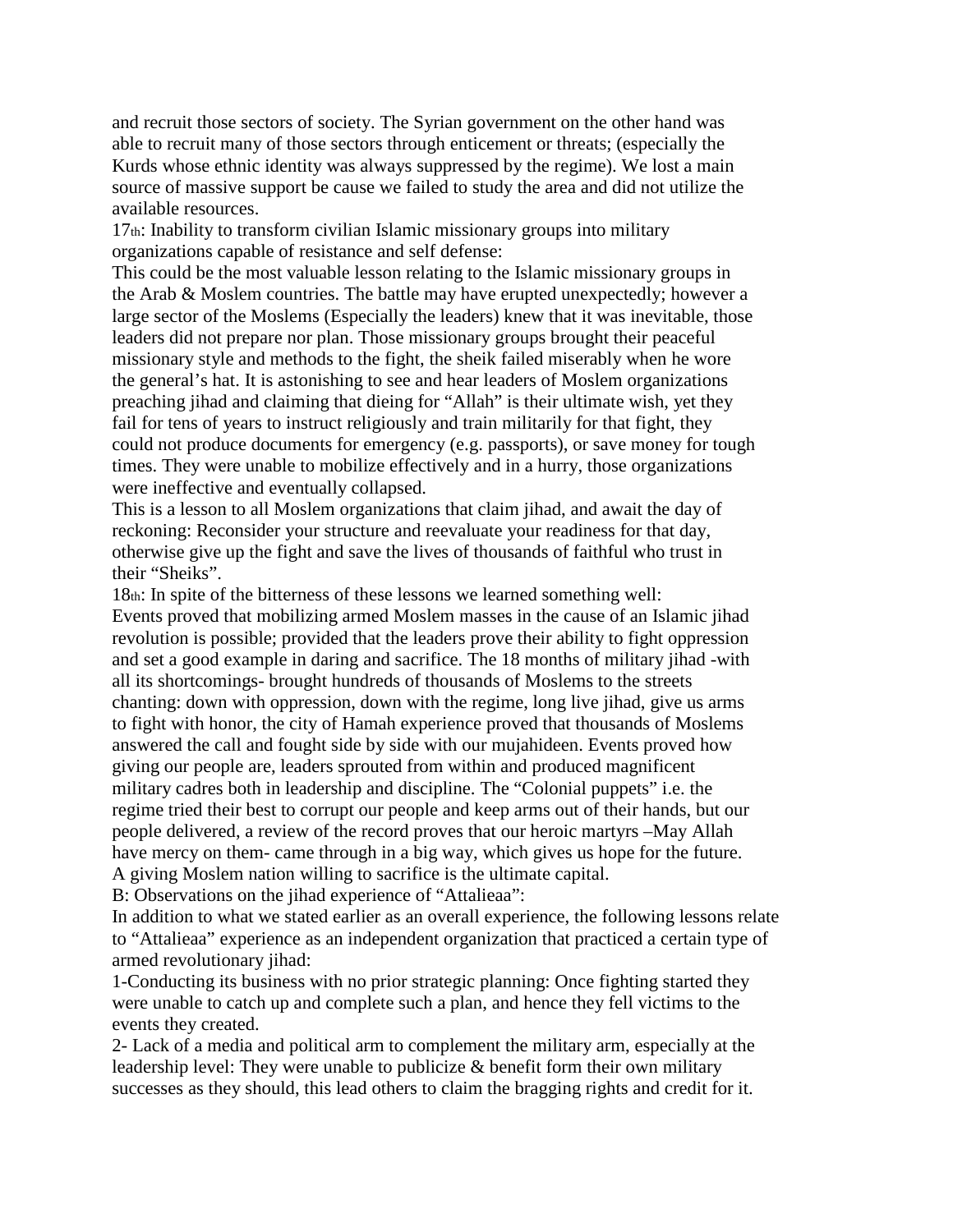3-Inability to conceptualize and present jihad to members and supporting masses as; an independent and clear concept, summarized by a series of goals and slogans: People were unable to comprehend what "Attalieaa" was, what motivates it and what are its objectives.

4-Due to the lack of strategic planning; decentralization became the mujahideen Achilles heel, each city managed its own battles with no strategy or coordination with the other cities, they were unable to wage coordinated and exhausting attacks on the enemy, this decentralization eventually trickled down to units and branches in the same city. 5-Inability to adjust the style and methods of fighting: The original style (Street fighting, hit and run, gang warfare, network of hideouts, a system of meeting, moving armaments and personnel,….etc) yielded great results initially, but as the regime started arresting members they figure out the system, unfortunately "Attalieaa" did not adjust or modify their style, they stuck with the same system which lead to unfortunate military setbacks. 6-Dependence on outside aid, especially from the Iraqi regime and the "Moslem Brotherhood": When the aid was terminated at the end of 1980, it lead to the destruction of "Attalieaa" inside Syria and the manipulation of its remnants abroad.

7-Inability to replenish the trained cadres that fell in the 1st. round of fighting: There was no specific plan to deal with this eventuality, the pace of events prevented them from remedying the situation, and they adopted a policy of "open door" recruitment which caused more harm than good.

8-Waging the Damascus battle with people form Aleppo and Hamah: This strategy failed to advance the cause of the mujahideen but it helped the regime locate the foreign fighters, this also alienated the local mujahideen, and caused them a lot of trouble. 9-During the last days of "Attalieaa"; when conspiracies were hatched against it from all direction, and when it was besieged by the Iraqi regime and the "Moslem brotherhood", it resorted to extremism. This became a label affixed to any one associated with this organization. The "Moslem brotherhood" promoted this idea and exaggerated it. The basis for this accusation was the conviction and declaration of Adan Akla and few of his brethren that: The "Moslem Brotherhood" & the "Moslem Front", including anyone who agrees with, or supports the alliance they entered into with the secular parties; or any one who is aware of this alliance yet remains loyal to those leaders and organizations: is a heretics, blasphemer and infidel.

The leader of a "Moslem Brotherhood" faction (Adnan Saadu dean) declared in an interview that; members of the right wing Iraqi Baath party are true Moslems and that their leadership is devout, he was convinced that Sadam Hussein and his regime members are true Moslems, he even scolded the mujahideen for accusing them of blasphemy, and asked them to refrain from such behavior and ask for forgiveness.

Statements like these and articles in the "Moslem Brotherhood" publications; prove Adnan Akla's conviction, however his stereotyping everybody was an excess.

10-"Attalieaa" leadership set a great example and became a role model for courageous engagement, daring, sacrifice, and martyrdom, the membership adored and obeyed the leadership blindly. When "Attalieaa" escaped to the outside Adnan Akla's persona grew to mythical proportion, he became the sole decision maker on all matters, and thus when he was captured and imprisoned the entire organization collapsed and seized to exist.

C: Observations on the Jihad experience of "Moslem Brotherhood"

1-operating without prior strategic planning (Both inside and outside of Syria):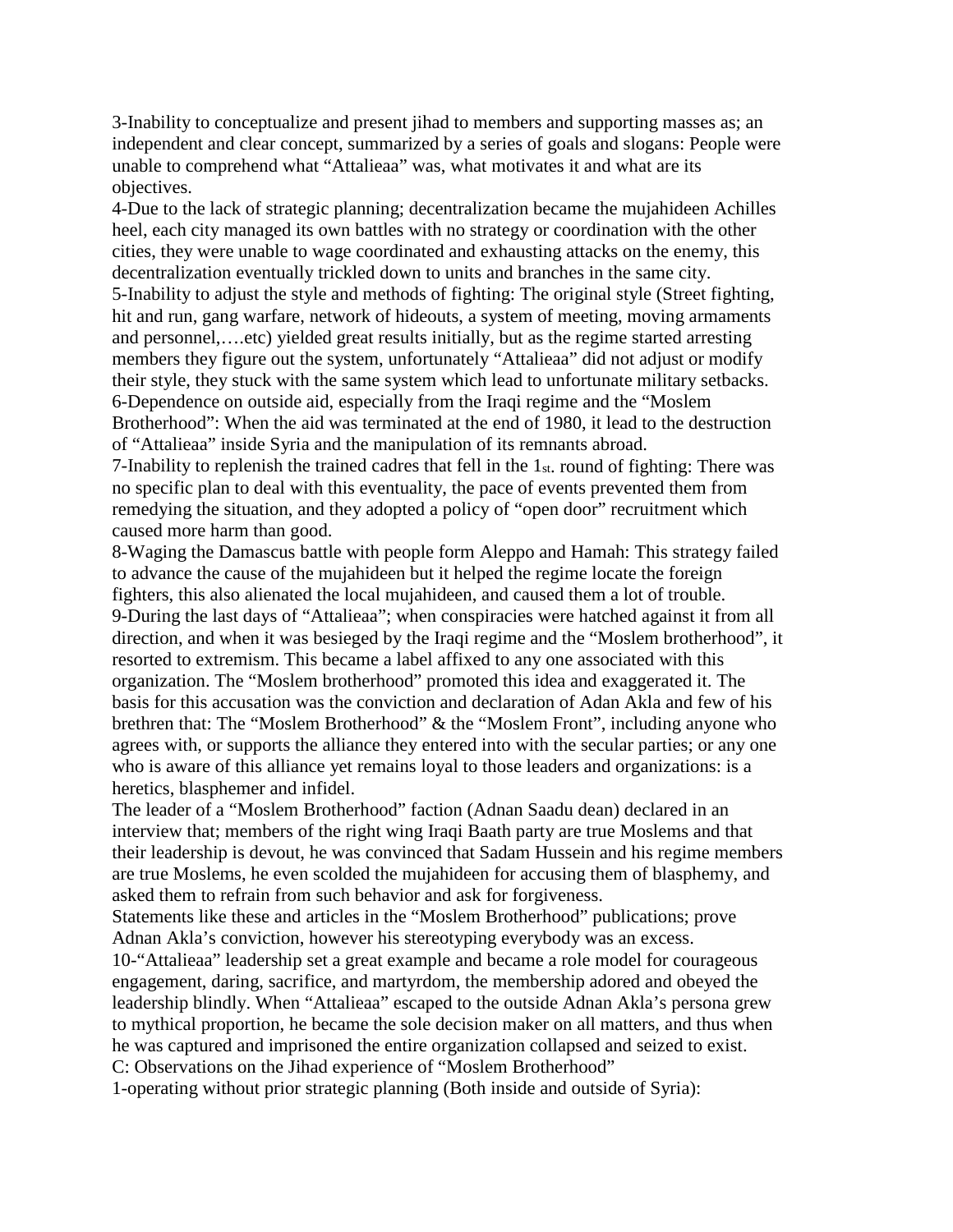Inside Syria: The "Moslem brotherhood" failed to take into account the available resources and existing conditions on the ground, they did not foresee the strategic and political implications of the events that were taking place in the late seventies. This missionary peaceful organization was caught off guard when the daring vanguards of "Attalieaa" lit the fuse; they paid a dear price in the loss of their well prepared and religiously trained Moslem members; in a battle they did not plan for.

Outside Syria: When the majority of the Moslem and mujahideen youth converged on the "Moslem Brotherhood organization" outside Syria, they had hundreds of millions of dollars at their disposal, they had access to regional and international media outlets, many Moslem and non Moslem countries provided political and military aid. Unfortunately and in spite of all these tremendous opportunities and resources they were not able to come up with a comprehensive plan or strategy for war, decisions continued to be taken impulsively, instinctively, and in accordance with the old mentality that proved failing and ineffective. They did not allow the motivated and daring youth to take charge and produce results.

#### 2-Organizational structure & hierarchy:

When the "Moslem Brotherhood" leadership fled to Jordan; -leaving their members to fend for themselves with no guidance or support- It utilized the same civilian organizational structure and hierarchy it had inside Syria to run the war from the outside. It created a huge organizational structure saturated with committees and sub committees; engaged in open ended useless meetings. The new structure was closer to a board of directors for a financial institution than a leadership council for gang warfare. The leaders and their families failed to set a good example, they were unable to lead effectively, they failed to put in action or see through plans that were occasionally drafted; [this would have been comedic if it weren't tragic]. A "War Council" was created to address the siege of Hamah two to three months prior to the all out war; this council consisted of forty members (a weird mixture of religious sheiks, civilian leaders, and youthful cadres); those incompatible members, involved in a power struggle, were unable to agree on a single point, each group was pulling in a different direction, this gave credence to the following statement by a war expert: "The General Staff with the most number of members is most probably prone to failure"

3-The style of gang warfare used failed miserably:

The Syrian experience as well as the experiences of other revolutions elsewhere proved that; gang warfare waged from the outside in, ends in failure. The "Moslem Brotherhood" stacked their youth in training camps in Baghdad and housed them in civilian bases in Amman; they subjected them to sporadic intermittent low level military training and instruction. The successive military commanders had no autonomy; they yielded to traditional civilian leaders who in some cases were against the war to begin with. Over the years many attempts were made to create insurgencies dependent on outside for planning, financing, weaponry and decision making; all those attempts ended in failure. And thus we conclude that for gang warfare to succeed it has to be managed by field commanders familiar with the roots and aware of the political and military direction of the revolution, those field commanders need to be constantly in touch with the masses and revolutionaries.

4-Favoring public relations and political action over military activities: Any revolution that claims jihad and chooses a confrontational military path with a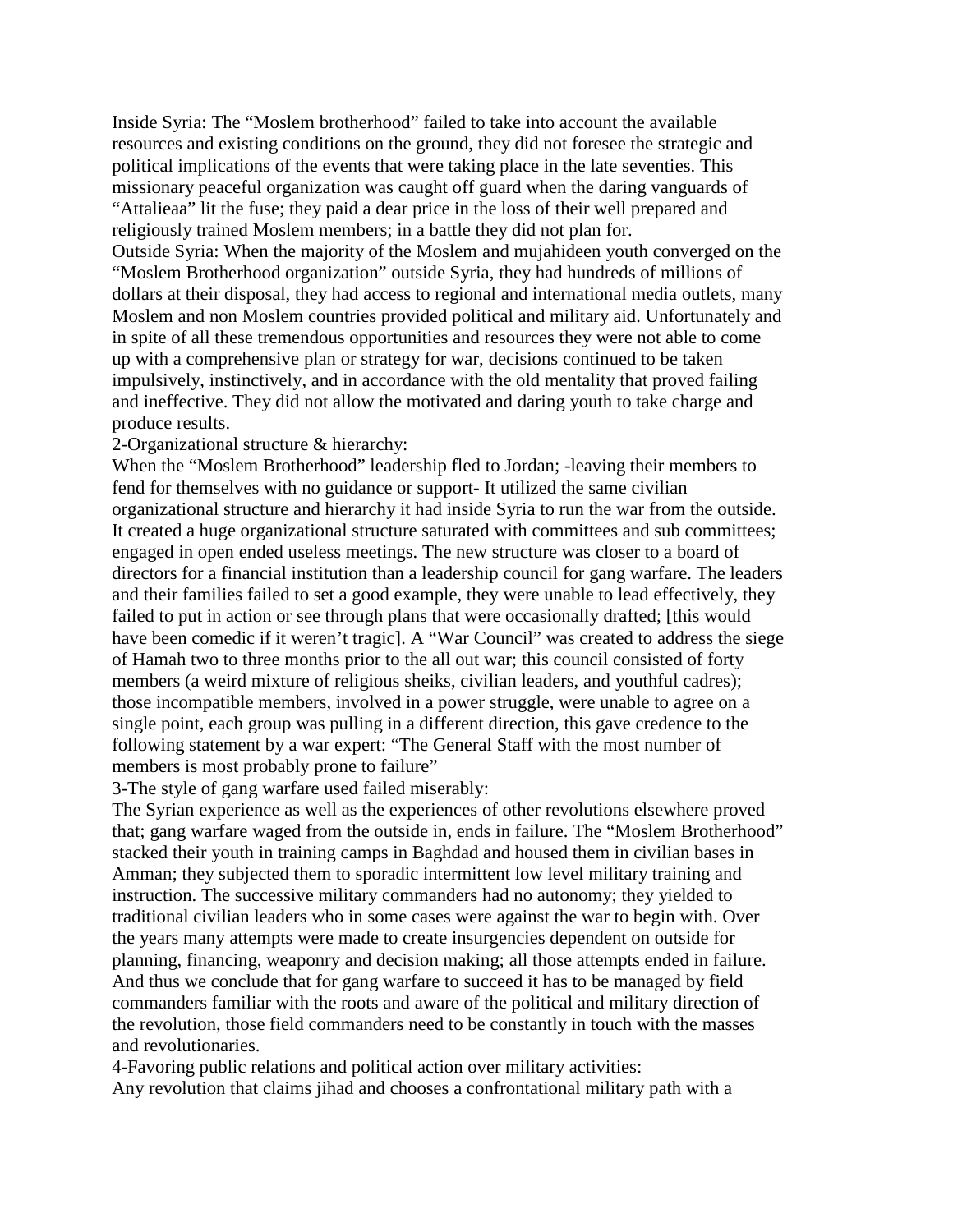despot regime like the one in Syria, yet limits its preparations to political programming printed on high gloss paper and occasional communiqués addressed to the Arab summits, Moslem, and international institutions, will lose effectiveness overtime and evolves into a group of political refugees waging useless public relations campaigns non of which reaches the concerned masses on the inside. When the jihad revolution loses its military impact it will loose its effectiveness and fail. The "Moslem Brotherhood" evolved into a political opposition after the falling of Hamah because they did not have military weight to exact a change.

5-Getting caught off guard: The missionary and peaceful organization that claimed jihad in slogans only; got caught off guard when the conflict erupted, the efforts of other organizations over the years were wasted because the "Moslem brotherhood" was not prepared, they can not claim ignorance as an excuse, their leadership new about the undercover military operations and assassinations that were conducted by "Attalieaa" yet they failed to mobilize and their membership paid a dear price (We eluded to this earlier in section 17 of General observations).

6-Failure to instruct & prepare: It is hard to believe that the "Moslem Brotherhood" really intended to wage gang warfare against the regime yet for two years failed to instruct and prepare its members for that style of battle. The plans that were developed by faithful people for that purpose never got implemented or put in place by the leadership. All the hard work and efforts by the faithful was wasted.

7- Incompatibility of members: The membership of the "Moslem Brotherhood" was a Hodgepodge mixture of incompatible beliefs and motivations; some were revolutionary youth believing in violence and armed jihad, others joined with enthusiasm yet once outside Syria lost their zeal and reverted to their old ways, some mid level leadership wanted a moderate stance and a political approach, others in exile feeling home sick and "getting high" on news of jihad on the inside. The leadership failed to mold the membership into a coherent unit aiming for the same goal, believing in the same path; instead rumors and innuendos, scandals, conflicts and opposing loyalties were the flavors of the day, this situation made the arena a fertile ground for moles and spies. 8-Consentrating power in the hands of few: Axis of power were formed not based on political philosophy or ideology but rather on the persona of leadership, power and responsibilities were concentrated in the hands on few traditional personalities. Loyalty and access to those few leaders played a big role in assigning mid level positions. Tasks that required a dedicated system of many specialists were often assigned to a single individual not because of his qualifications but because of his loyalty, or connections to the traditional leadership, (This lead to an excessive situation of cronyism and nepotism I'd rather not get into), those practices may be accepted in an authoritarian structure but

not in an Islamic revolutionary organization that claims jihad. Such behavior was conducive to the schism that took place in 1986.

9-Schism: The "Moslem Brotherhood" was split into two factions diametrically opposed to each other:

One dedicated to jihad –placed either in the military camps in Iraq or the civilian camps in Jordan-- getting prepared and waiting for the leadership orders to partake in jihad, they put on hold their personal interests, ambitions and futures to answer the call of "Allah", most of those people were associated with "Attalieaa" in one form or another.

The other faction --mostly old members-- sought to purse their personal interests in the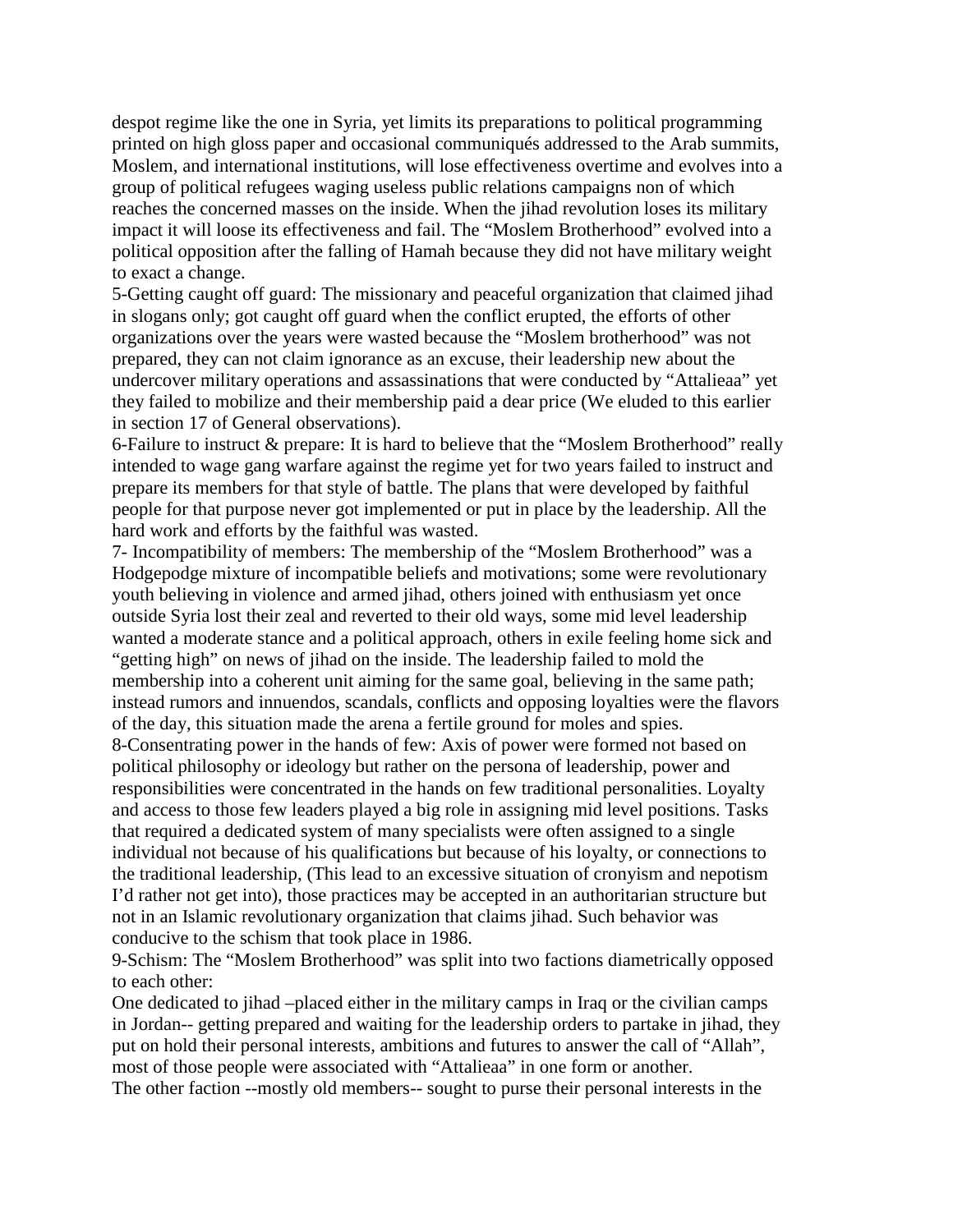countries they settled in (Saudi Arabia, gulf countries, Europe…etc), they went back to school, found jobs, got married  $\&$  started families, their affiliation with a revolutionary jihad organization did not cost them anything. This faction eventually took control of the organization and the other faction gave up and took off.

10-Failure of reform: All attempts of reform from within the organization --be it political or military-- ended up in failure. The nature and structure of this organization contributed largely to this failure; the leadership consisted of religious members with seniority, or traditional leaders with local and regional backing, they were able to maintain their grip on power through tribal as well as electoral means. The members living in USA, Europe or the gulf countries were not privy to the complexity of the situation, some had personal as well as financial ties to the leaders and did not see a reason to vote for someone else, the outcome of the elections did not affect their safe and luxurious lives abroad; many members did not have tenure and could not vote to begin with. The structure of the organization, the discriminating electoral procedures coupled with intimidation tactics and corruption kept on producing the same winners who lead us to this miserable situation in the 1st. place. I do not know why and on what religious ground should reform be achieved through the democratic process. The people trying to initiate true reform realized that they can not succeed in such an atmosphere and that their only hope is to choose a different path.

11-The leadership and family members of "Moslem Brotherhood" set a bad example on all levels; they lacked the qualifications of a true mujahid i.e. daring, commitment and sacrifice, they were side tracked by marginal conflicts, spent a lot of time and effort jockeying for positions, instead of concentrating all their resources  $\&$  efforts on wining the battle, a positive outcome of the battle would have served Islam and Moslems. 12- The leadership got embroiled and implicated other Moslem organizations in a political alliance with right wing, secular apostate parties, especially the Iraqi baath, the Arab nationalists and the remnants of the Nasserite movement; and promised them a power sharing arrangement once the Assad regime is toppled. Those renegade parties had no influence or effect on the battle field, the alliance with them was catastrophic on the political level as well as the "religious legitimacy" levels:

- On the "religious legitimacy" level: the alliance was imposed by few individuals\* on both members and Scholars and up till now (five years after the fact) they failed to submit their proof that this alliance was "religiously legitimate", whereas the opposition to such an alliance is overwhelmingly supported by numerous famous edicts and documented "religious legitimacy" research.

- On the political level: This alliance was not in the interest of the "Moslem brotherhood" many of their faithful members abandoned the cause because they were unwilling to serve under the banner of non believers, those members were reared on the religious thought of "Said Mawdoody" they resented those blasphemer, secular infidels and wanted nothing to do with them.

Studying this alliance requires lengthy analysis, we are not about to do it here, we are merely pointing out the gravity of this error and the catastrophic implications it resulted in, most members felt that this alliance did not pass the "Religious legitimacy" test nor was it in the political interest of the organization, all it did is made them solely dependant on Sadam Hussein and his Baath party.

13- Inability to benefit from the "Moslem Brotherhood" cadres abroad, many were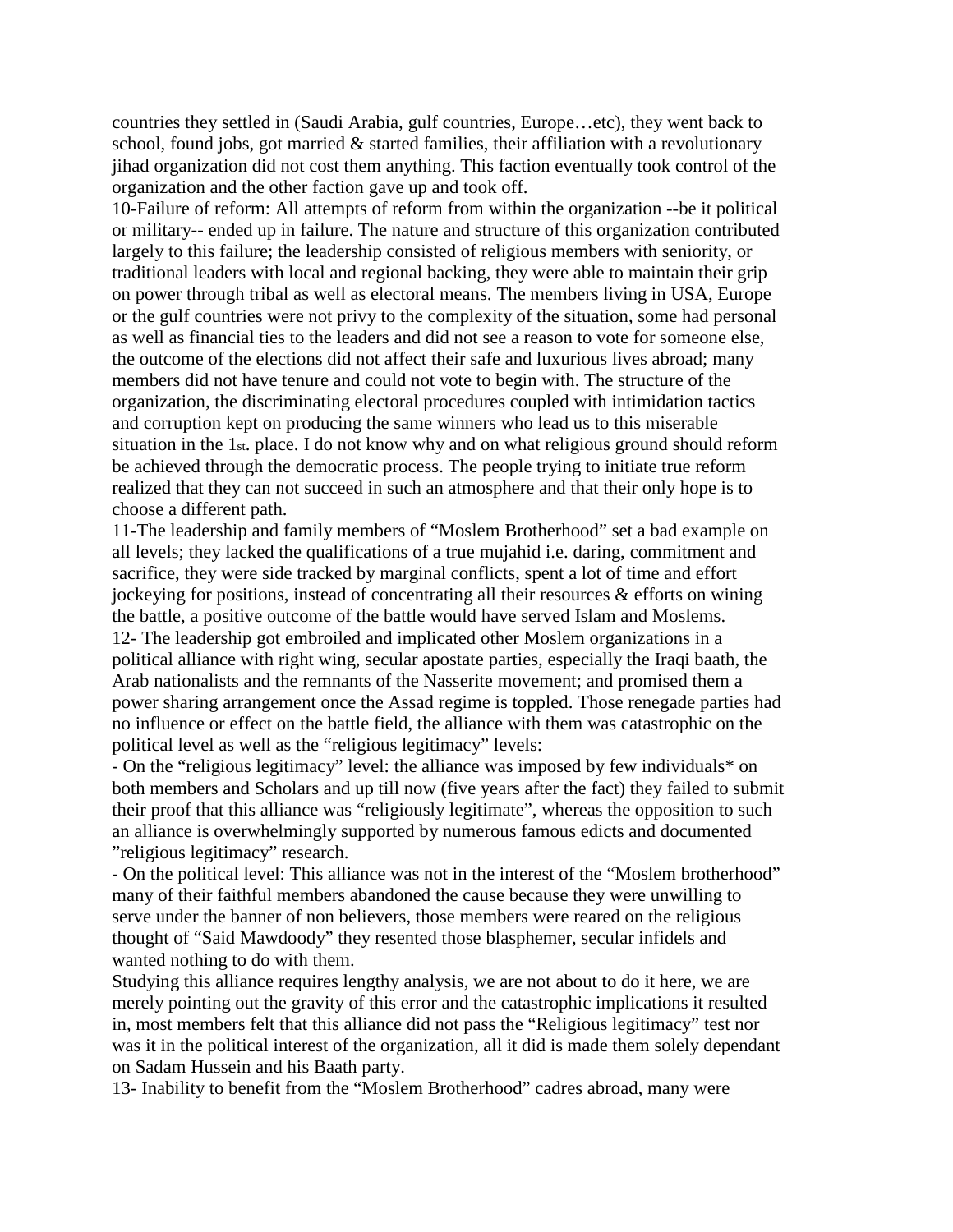willing to join the fight along the side of their Syrian brethren.

14- One should point out that the "Moslem Brotherhood" played a very big & positive role in aiding members & their families, they provided documentation and financial support outside Syria, and they helped the injured and the needy, in some cases they supported inflicted families inside Syria. The leadership had abundant availability of funds at their disposal; this was one of the very few positive roles that the "Moslem Brotherhood" organization played during that ordeal.

\*: Those few included: Adnan Saadudin, Abu Ins-Ali Bianoni, Abdullah Tantawi, Said Hawa

D: Observations on the jihad experiences of the field commanders and Army officers on the inside:

We do not have sufficient data on the experiences of these brethren since few of them survived. What the survivors stated and wrote down enabled us to learn the following lessons:

1-Failure of a dual leaderships; one political on the outside in charge of planning, media, public relations and having the final say, the other military on the field but totally dependent on the outside.

2-Failure of open confrontation with the regime's army which was superior in all aspects of the battle, we understand that they were forced into this confrontation and paid a heavy price; nevertheless we have to learn this lesson well.

3-Even though an overwhelming majority of the Syrian army were Moslems, the hope and expectation that large numbers of it will split and join the fight on the mujahideen' side never materialized, it was an ill-fated gamble, most of the high level and mid level officers were of the "alawite" minority faith. The preponderance of ignorance and lack of awareness among the majority of the army members led them to follow the orders of the "Alawite infidels" to kill their Moslem brethren and destroy their property.

4-Dependence on outside support proved fatal, it was not available when mostly needed, and they depended on some one they did not know nor were able to control.

5-Dependence on the neighboring Iraqi regime which let them down, just as it reneged on all promises and commitments it made to Adnan Akla.

6- The events of Hamah proved the possibility of arming and mobilizing the citizenry, they answered the call to Jihad admirably and paid a dear price: Thirty five thousand dead, thousands of arrested, tens of thousands of widows and orphans, plus destruction of half the city. This lesson requires a lot of research and analysis.

7- The regime was overwhelmed the 1st. few days of the battle, they moved all their forces from important cities like Aleppo and Hums to suppress the uprising in Hamah, had there been a reasonable number of trained mujahideen in those cities they would have been able to control vital institutions and positions. The regime may have crumbled had the uprising been spread around the country instead of its concentration in one place. This is a very important strategic lesson.

8-When the attempted coup was foiled "The decisive Plan" the regime wiped out all cadres of Moslem activists in the army. It took almost twenty years to set up those effective cadres in the army. This was one of our last military defeats. And thus the possibility of an Islamic coup by army officers became extremely difficult and remote. 9-The silence that accompanied the tragic events in the city of Hamah proved that the Arab and international public media is an enemy to our cause, another important lesson to take into consideration.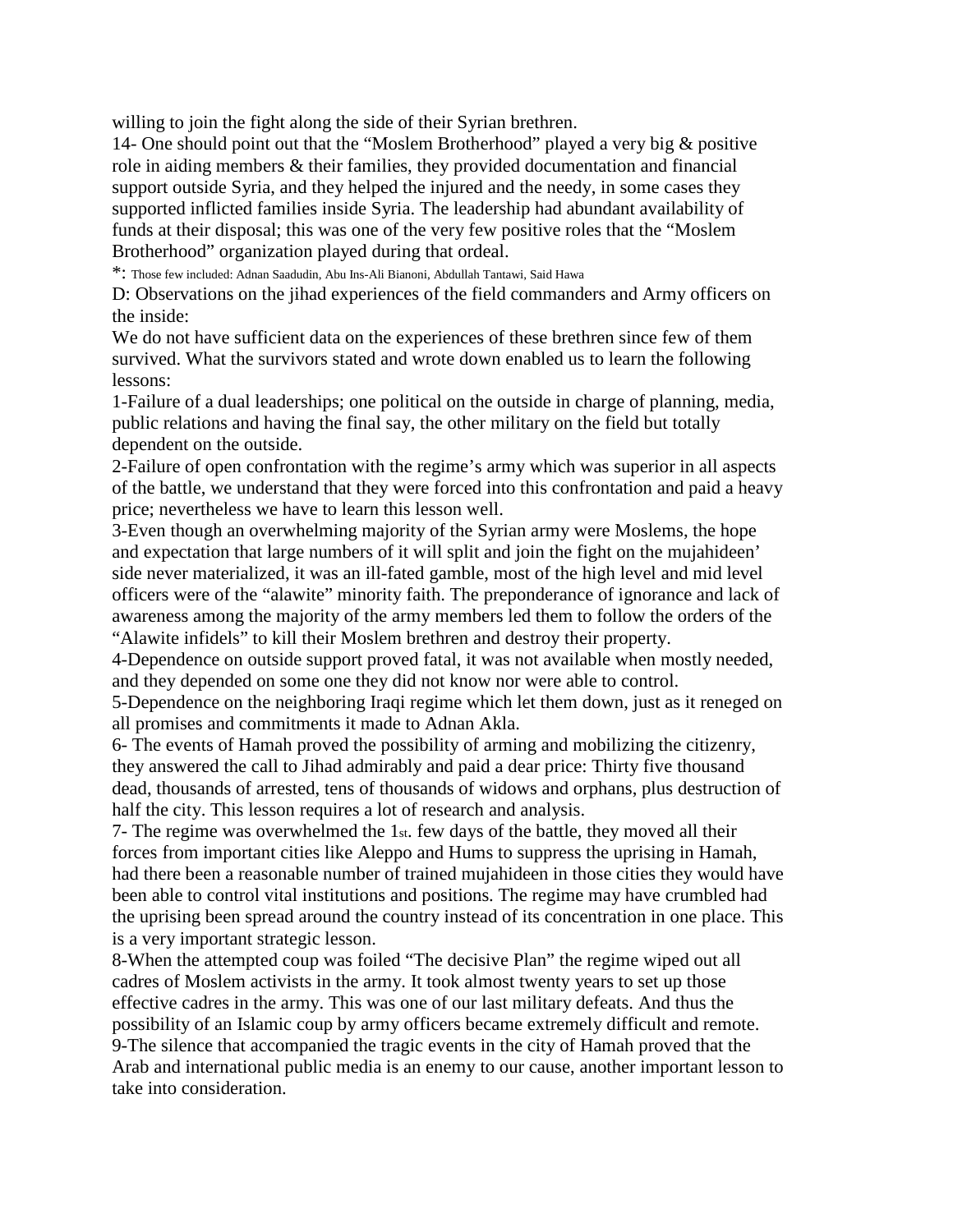The lessons learned from the Syrian experience should be studied and analyzed by us and by others who choose to follow this path; it is of tremendous value to our brethren in other countries who choose to hoist the jihad banner. The Moslem arena is similar in all countries, the enemy is the same, the battle is the same, the circumstances of war may or may not be the same, "Allah knows best, Allah guides our path and grants us success" Chapter Two

Lessons learned from the obstacles facing military jihad:

Looking pragmatically at our current situation, and evaluating the past, present and future aspirations of our jihad cause; and observing the oppressors and their masters preparing themselves (Money, weaponry, ammunitions, personnel…etc) to destroy us and our holy war by their incontrollable brutal style, a pragmatic and objective look shows us clearly that the battle between the promoters of the cause and the oppressors is inevitable --The oppressors are better off recalculating their positions and be pious-- . As long as the promoters of the cause continue to peruse their goal of an Islamic rule; the battle will take place sooner or later, some believers were forced into having their battle sooner, but the others should be patient and not rush into it. Every one should understand the following certainty: There is no escaping this battle, and if people do not want to end up along with their Moslem faith as victims of their oppressors; they better research, plan, and prepare for the battle, they better go into the fight as ready as humanly possible. They will be under the watchful eyes of "Allah" who ordered them to do so.

The struggle for the sake and path of "Allah" is not called:"Jihad" for nothing, the term "Jihad" literally means: "exerting a tiring effort to set up". The enemy is strong and powerful, we are weak and poor, the war duration is going to be long and the best way to fight it is in a revolutionary jihad way for the sake of "Allah". The preparations better be deliberate, comprehensive, and properly planed, taking into account past experiences and lessons.

We better think well about this style of warfare because it presents the mujahideen with its own set of problems; and for the sake of simplification we will group these problems into three categories:

- Problems relating to the mujahideen military matters.

- Problems relating to political and publicity matters.

- Problems relating to the internal organizational matters.

We do not claim to, nor can we cover every aspect of these problems; because once we decide on the jihad path problems will rise and continue to come up for the duration of the battle, we merely intend to present in a brief and concise manner the problems we faced for those who want to learn. "Allah willing" it will serve the purpose. The revolutionary war is a difficult type of war, it has its own, rules, circumstances, methods, and exigencies. It is a distinct type of war that proved effective in nearly all cases because it is primarily dependent on the human element; its success is directly proportional to the mental, psychological, spiritual and physical capacities and

capabilities of those waging it. Those who think they could wage such a war without proper planning and management, or without a high level of determination, persistence, perseverance, expanded comfort zone, patience and willingness to die; are better off seeking a different path like oratory public speaking, art or literary work, because when they attempt such a task without the necessary qualifications not only will they fail, but they will also prevent a qualified person from doing the job.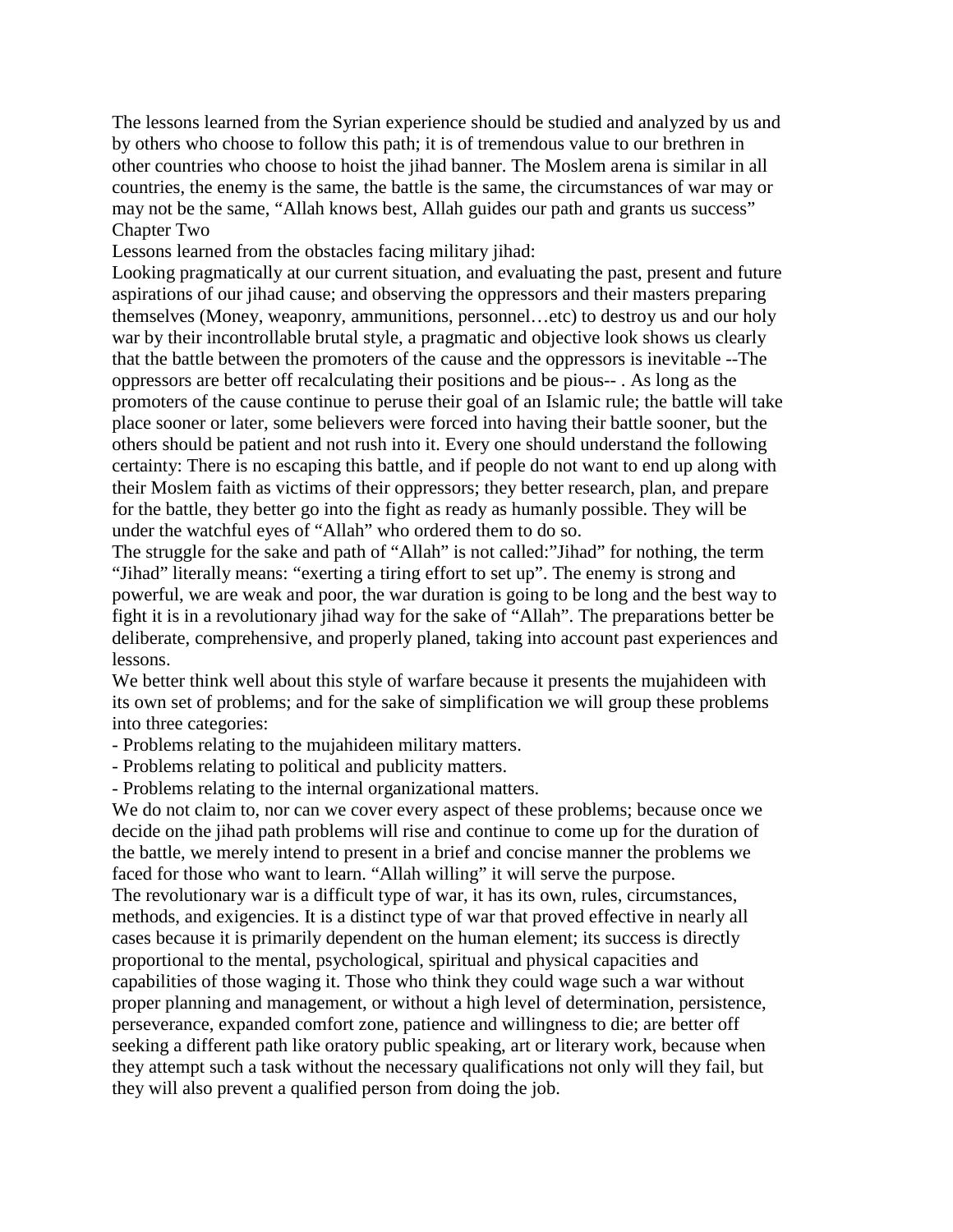In essence this conflict is politically ideological; the nature of its military style requires a special type of organized activity. We ask "Allah" to transform the past experiences into capital that would be expended by us and all those mujahideen who took up arms and are determined to continue the journey. "Allah will provide success".

1st. Problems relating to the jihad military matters:

1- Decentralization in the management of the military operations:

To yield high dividends; the military high command managing this type of battles must have centralized planning and strategy, they could heat up an area or cool another to affect the flow of the war, they should be able to maintain harmony among the forces and ranks, distribute and move weaponry, supplies, personnel to different locations according to need. From this perspective centralization is essential; on the other hand the nature of this type of war requires that the regional and field commanders be awarded a high level of autonomy in planning and managing their own affairs. The experiences of gang warfare around the world --whether ancient or contemporary-- has proven that this style is necessary and very effectiveness.

Due to bad planning or out of circumstantial necessities, field commanders sometimes find themselves isolated and having to plan, strategize and operate independently. This is exactly what happened in Syria when the mujahideen were lured into the battle, they were cut off from the leadership, and the Syrian army controlled the streets making it impossible for movement, transportation or communication. Each group had to plan and act according to its situation, the Syria army took the initiative and wiped them all out. That is why central planning and strategy is crucial, if contact is cut off it should be reestablished at all costs, the planning and general flow of the war should remain under the control of the central command.

2nd. Recruitment, mobilization and indoctrination

The revolutionary uprising starts always with a small group of people who happen to be intent, determined, faithful and willing to sacrifice for the sake of the cause, if those revolutionary vanguards are able to present, and communicate their vision, demands and ambitions in a clear and concise manner; and if they prove that they are deserving of leadership and command through sacrifice and good management, then people will begin to rally around them. In the process of growth and expansion the organization will acquire both positive and negative elements.

No matter how big or capable the vanguard organization is; the war it wages is waged on behalf of the masses, those masses are its source of information, supplies, personnel and refuge. A gang warfare theorist once said (The masses are the sea in which the vanguard organization should swim like a fish). All revolutionary wars that were able to mobilize the masses on their behalf were successful; such as Algiers, China and Vietnam., however the revolutionary wars that failed to achieve that and were isolated from their masses ended up in defeat, like Malaysia, Philippines and Greece. {Refer to the translated book: The war of those deemed weak}.

(1) The people whose ages range between 30 and 51 are usually enthusiastic, eager to work and wanting to participate in the battle, it is the job of the vanguard organization to step in; benefit from the recruitment, and reduce the dangers of possibly enlisting unqualified individuals on all levels, the regime will be sending moles to infiltrate. Fast uncontrollable growth leads to chaos and losses the organization could do well without. During the conflict inside Syria, and after the initial stunning successes and the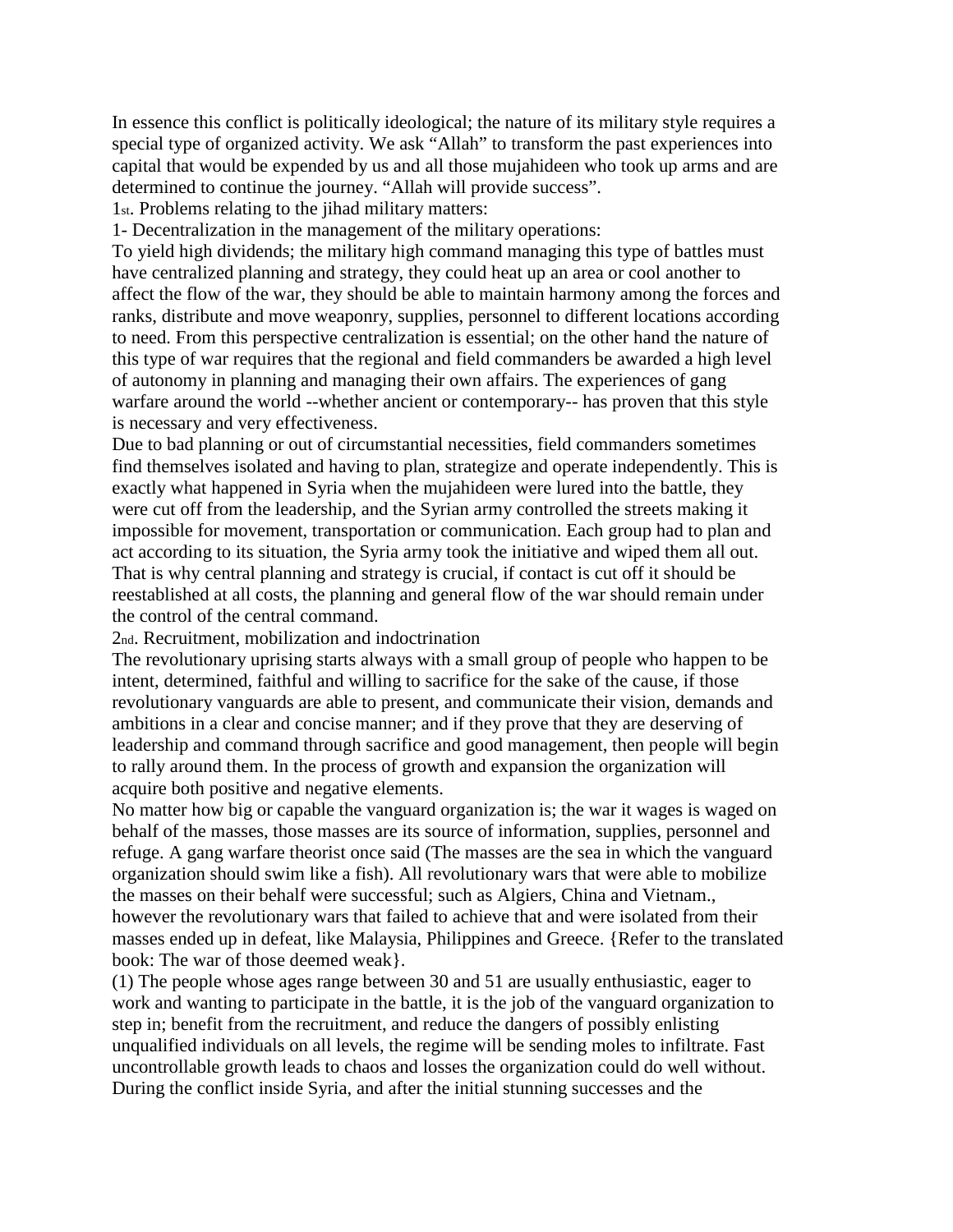overwhelming support it received from the masses; "Attalieaa" --the only Islamic organization to mobilize the masses--, announced via a taped message recorded by its leader Adnan Akla and distributed in Aleppo and the surrounding areas that: they are willing to recruit and arm all the faithful if they so choose. Within few months hundreds of youth joined in, the organization expanded beyond its financial capabilities, they were unable to train properly or arm sufficiently, things got out of control, the influx created a fishing ground for moles and spies, and even though they were few --caught and executed in accordance with Islamic rules of the organization-- they caused a lot of harm. A series of confessions and arrests lead to exposing the entire hierarchy of "Attalieaa" and its eventual destruction.

(2) The policy of open door recruitment caused a lot of harm but it also produced tremendous revolutionary cadres that learned to fight on the battle field, it also created a good source of intelligence for the mujahideen prior to the eruption of the major battle. Our past experiences benefited us in establishing the following points:

- No member should be recruited if he is not fully qualified in terms of doctrine, discipline, and Islamic behavior, as to mental capacity, psychological make up and physical fitness, those should be of high standard, and it is best if recruiting takes place from within the ranks of the Moslem movements.

- The number of members should not exceed the needed quantity at each stage of the fight, unless the new recruit is a good catch and of high value, e.g. security or army officer, influential member of the regime, or valuable in other areas such as journalism, media, science.

- The training program in the very least should concentrate on doctrine and mobilization.

- The highest level of vetting and caution should apply to the nomination of each new member; he should be subjected to a trial and observation period.

- If the nominee did not meet all requirements and if needed he could be kept among the supporters and benefited from in that fashion.

- The rule of thumb "Quality before quantity" should be observed at all times, a group of organized and trained mujahideen (between 10 to 20) could cover a large section of the city and keep the regime busy as if they were thousands of fighters, whereas organized groups in the hundred could be exposed and expensive to run. Few mujahideen could terrorize the regime and lift the morale of the masses sky high. The mission of organizing is the most delicate and dangerous task for the leadership of a vanguard mujahideen movement.

(3)The financing problem was --during the Syrian experience-- and still is the main predicament, as we stated earlier it lead to chocking "Attalieaa" and contributed to its downfall, it tied the field commanders and their decisions to those providing the funds form the outside. Experiences teach us that a mujahid revolutionary movement that utilizes a gang warfare will be very expensive, costing millions per day ranging from weaponry, armaments and munitions, supporting the mujahideen, providing them with shelter and aiding their families, providing documentation, and paying for the battle expenses. Now we understand why the holy Koran and the speeches of the prophet tied the physical jihad to financial jihad. Money plays an influential role in this war; it can not be planed for, nor initiated prior to finding a solution to this conundrum. Our experiences as well as the experiences of other nations where gang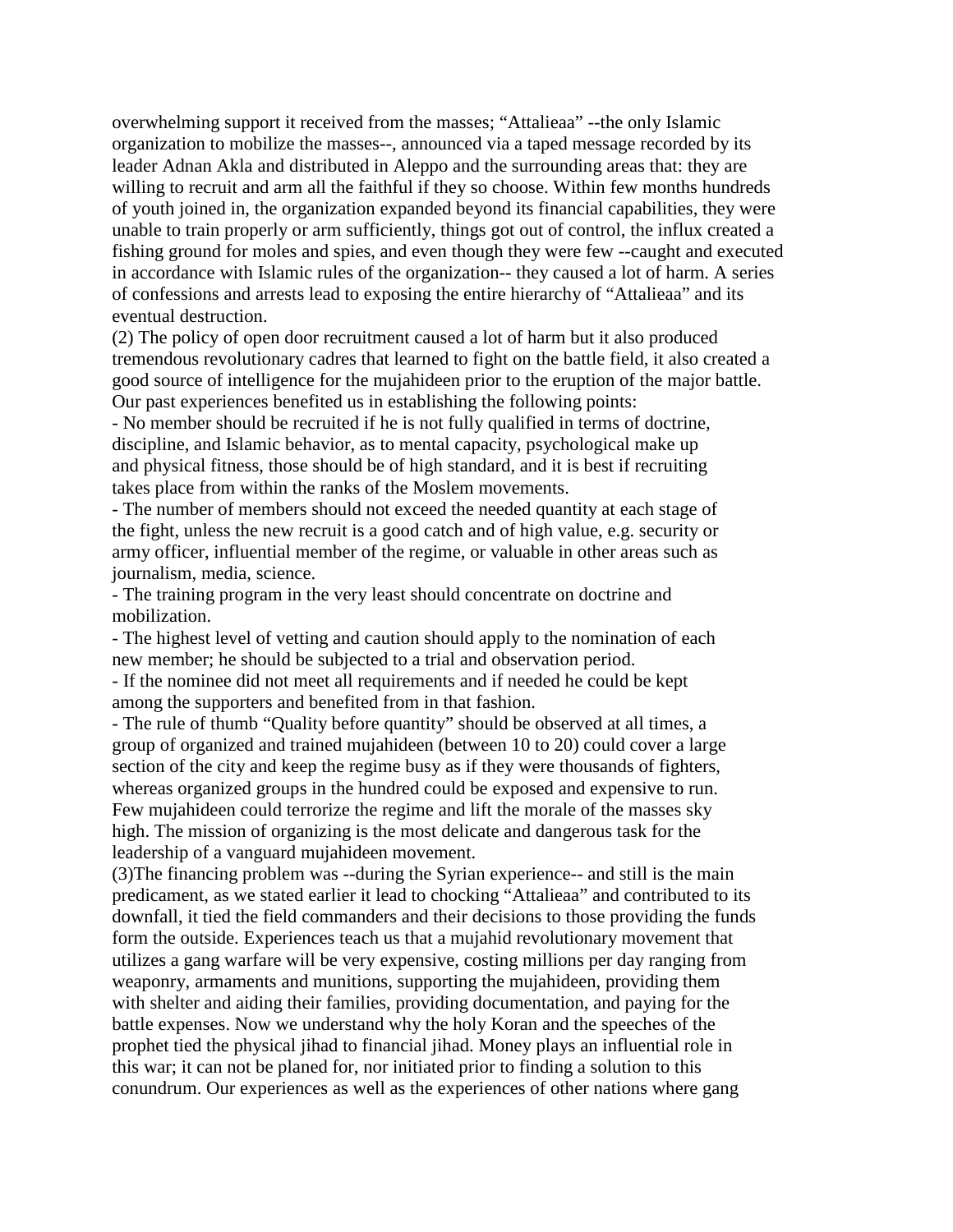warfare took place teach us that for the revolutionary leadership to be in control of its decisions, capabilities and destiny, and for this war to succeed it should be self sufficient and financed from within. However the primary source of financing for this war should be obtained through raiding resources of the enemy (Its budget, weapons, resources and money), otherwise the leadership of the jihad movement will be subject to the control, demands and interests of the financers.

(4) The problem of acquiring weapons and munitions: The enemies of Islam and the agents of colonialism that compose the oppressor regimes in the Moslem world, knew the negative impact the availability of arms will have on their regimes; so they resorted to fully disarm the masses; it became normal for no one to have arms unless they were part of the regime, this transformed the masses to peaceful sheep. How can we get arms?? Our experiences as well as the experiences of other revolutionary wars teach us that in the beginning of a revolutionary war a limited quantity and quality of armament is sufficient, this could be achieved by purchasing (light and mid duty arms) from arms dealers that are all over the place, however one should pay attention that this war will eventually evolve to a point where arming it through these means becomes impossible. A neighboring regime or a regime antagonistic to the one we are fighting may step in and offer arms and financing unconditionally. We should never be dependent on such sources because their own hidden agenda will be aimed at controlling the revolution and using it to serve their own interest.

The enemy will have to move its forces to confront us; this creates a great opportunity for raids and provides the best source of arms and munitions. If the Mujahideen plan well and act properly "with Allah permission" they will have found their primary source for arms.

The "Golden Period" of our Syrian experience --which lasted nearly three years on a small scale in secrete, and nearly two years in the open on a large scale-- taught us that the small quantities of weapons that were purchases with Moslem money from arms dealers, and the armaments that were acquired latter from the regime served the purpose. Whereas the tons of weapons that the Iraqi regime provided latter in the war, did not contribute to anything other than controlling the Mujahideen leadership and abandoning them to their tragic destiny in Hamah. The stock piles of weapons outside Syria were of no use either.

To put it in a nut shell: Weapons are the tool of war, the leadership of the mujahideen has to prepare a comprehensive plan in advance that takes into account this crucial problem, and find an appropriate solution based on the circumstances and conditions of each separate country.

(5)The communication problem:

These days communication is the nerve of all modern armies in the world, and revolutionary gang warfare organizations are no exception, it may not be as vital to them as it is to conventional armies but it is still very important nevertheless. Communications could be the weak link and expose the mujahideen to the enemy. In our Syrian experience communications at all levels were carried out via courier, or through pre arranged meetings, wireless communication was not utilized till later in the battle, coordination with the leaderships and supporters out side Syria was conducted via courier too, Towards the end of the war the "Moslem Brotherhood" resorted to airing coded messages to the inside on their radio station in Iraq. On the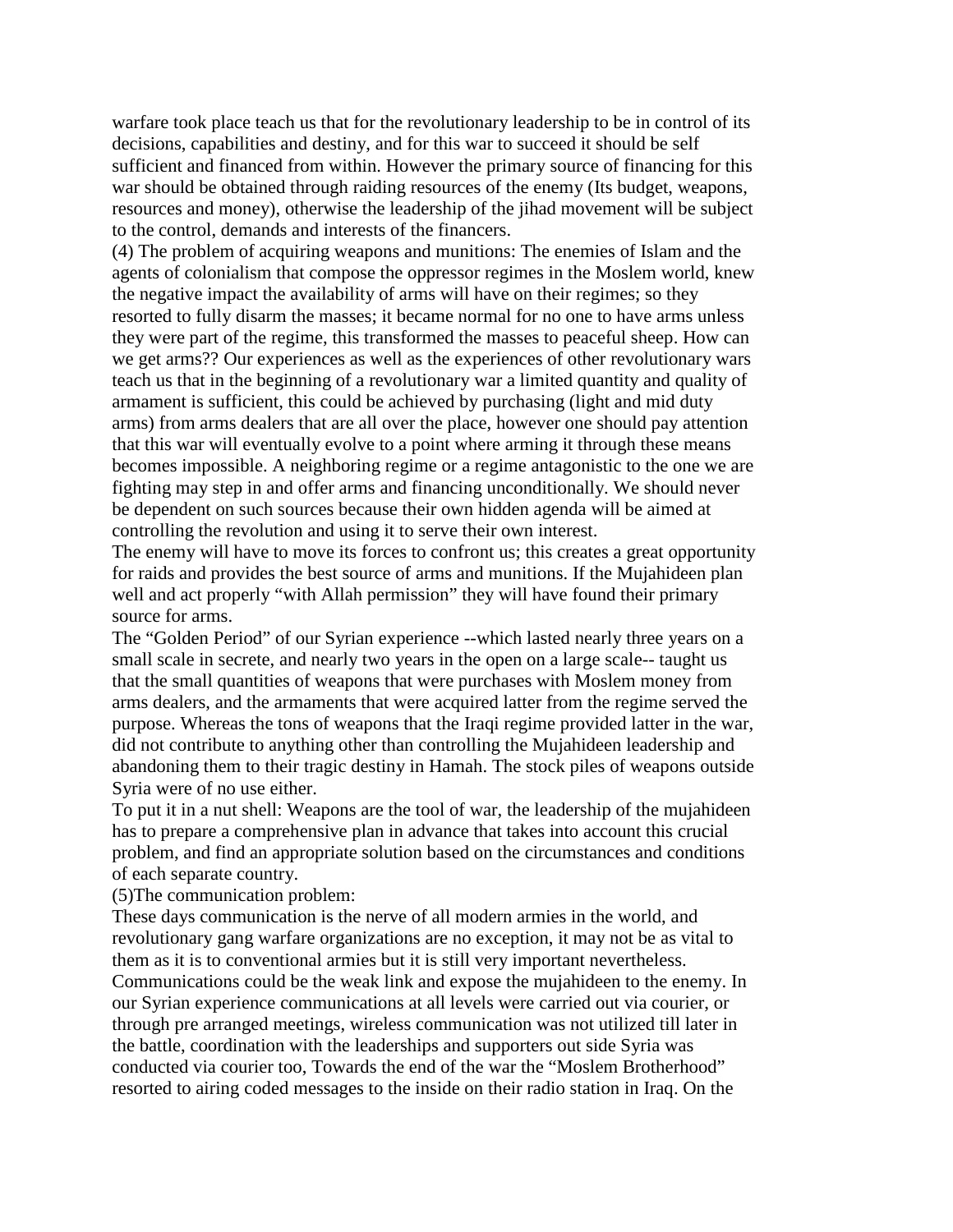outside the "Moslem Brotherhood" leadership communicated amongst itself and with its branches in different countries via normal insecure phone lines; they discussed things openly and they rarely used couriers for the purpose of communications. The negatives of this experience helped us in establish the following points:

- The use of couriers to transport plain language messages (not in code) between locations on the inside as well as to the outside created a dangerous situation; these couriers were the object of targeted ambushes by the regime, the capture of those couriers caused a lot of harm.

- "Attalieaa's" use of personal meetings in the cities proved detrimental, the security forces of the enemy would ambush and arrest the mujahideen. This system should be replaced or have its use limited.

- When military operations were conducted on a small scale (like ambushes and assassinations) communication was not a problem, but not using wireless communications properly at the critical time hindered the mujahideen work and made it look primitive, especially when they were conducting military operations without any connection or direction from the leadership. The field command in Hamah was able at the later stages of the battle to utilize wireless communications and eavesdrop on the enemy.

- The use of regular phone lines for communications is very dangerous be it inside the country or on the outside, it gave the enemy and the neighboring regimes a treasure trove of intelligence that he used against us, its use is tantamount to actual suicide, the use of regular phones should done on a very small scale and by few people the regime does not suspect.

Communication on all levels is a vital role of this fight, it should be researched and studied, and solutions should be found. The advances in wireless communication technology and the availability of these instruments; makes it incumbent upon us to purchase the equipment and train our people to properly use it. Wireless communications is a sword with two edges, it helps the leadership manage the war better, it keeps it informed and on top of things, it enables it to monitor and eavesdrop on the enemy, however it gives the same advantages to the enemy and helps him expose us.

(6) Shelters, hide outs and weapons warehousing:

The desert nature of the Syrian terrain makes it ill suited for long and protracted gang warfare; it lacks Hills, valleys, rivers, thick forested woods, and a network of transportation and is relatively small, with the exception of a small portion in the North West part of the country and the area surrounding Damascus. The mountainous range on the western coast line which could be used for such activities is enemy territory and inhabited mostly by "Alawites" and thus could not be used as shelters. All this lead the mujahideen to adopt the style of urban gang warfare, they developed a system for storing their weapons and munitions in regular houses using the family as a cover, the underground members went about their normal life and jihad activities unabated, this system allowed them to provide shelter for hundreds of mujahideen and their weapons. This system proved effect for almost a year and a half (1979- 1981). Unfortunately the arrests allowed the regime to figure out this tactic and dealt with it.

One of the issues that need to be addressed by the leadership relates to movement of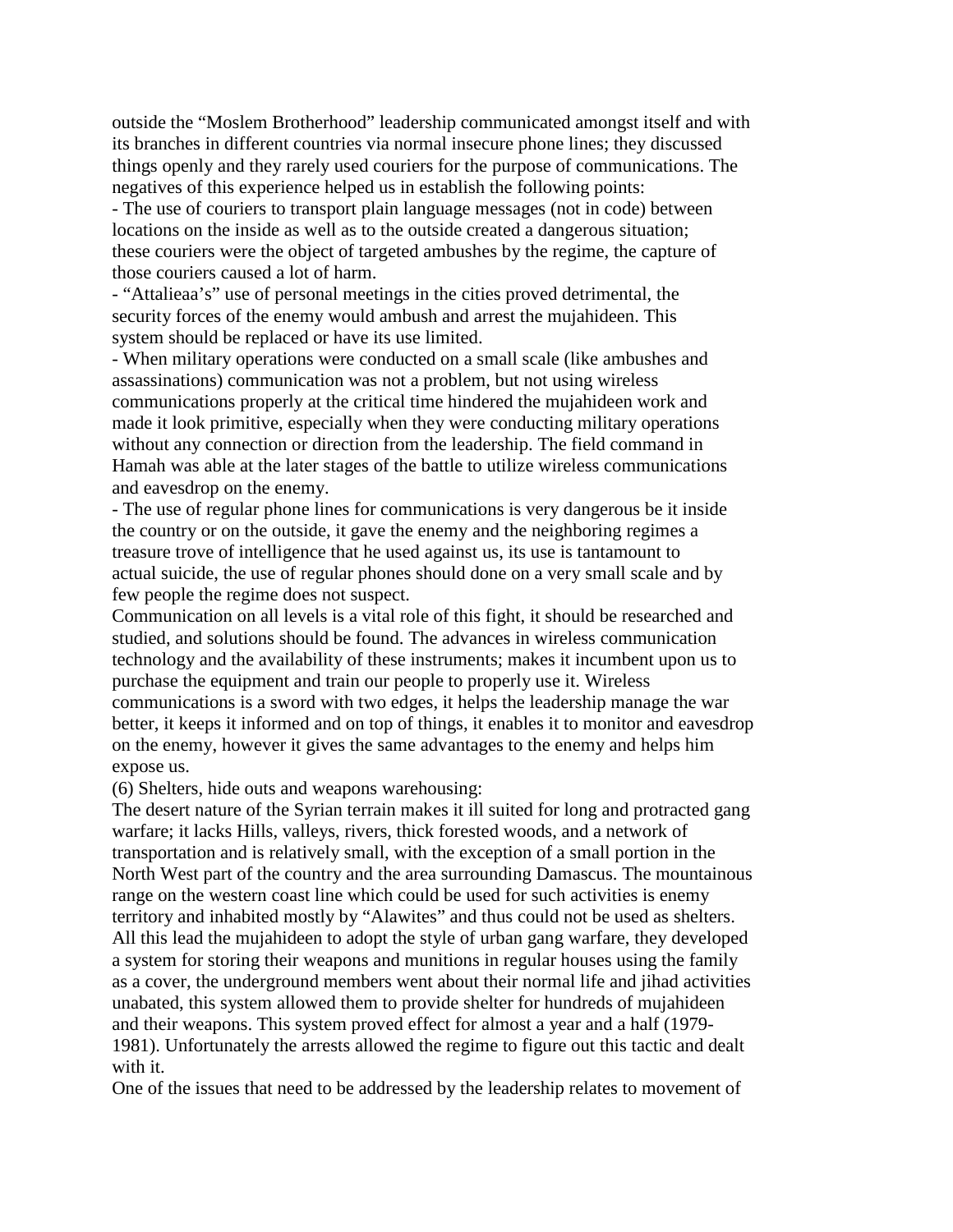personnel and weapons, safe houses and warehouses, how to benefit from the nature of the country and use it to their advantage (Mountains, forests, brush, rivers, lakes, large and industrial cities, urban conditions,…..etc). These elements are going to be looked into by the enemy fighting us, the mujahideen are going to find themselves facing tough conditions, but if they plan properly and strategically, if they study and benefit from the experiences of other revolutions and other nations they will be able to adapt and produce a good plan.

The mujahideen bases (cells) need to be safe, fortified enough to defend but easy to withdraw from, comfortable enough to accommodate a number of fighters. The places for storing weapons, munitions and documents should be staffed depending on the materials warehoused in it. This is an independent military science that needs to be learned and perfected by those concerned, even though knowledge of this science is necessary it is not sufficient, living in and adapting to the situations on the ground, and learning from previous mistakes of gang warfare is the ultimate teacher. (7) Military training (inside the country and abroad):

As previously stated gang warfare depends more than anything else on the human element, his abilities and psychological make up; (especially the leadership), mujahideen should have a very high level of physical fitness, they should be able to survive in tough conditions, have the ability to endure: exhaustion, staying awake for extended periods of time, suffering, hunger, and ill health. Their character and general knowledge should be of the highest caliber possible. Those with the higher level of education will be the most suited to depend instinctively on their intuition in coming up with answers and solutions to critical situations. All mujahideen need to perfect the use of all light and mid duty weaponry but each should specialize in a certain type.

Courageous and daring attitude is very important; our experience proved that some people are predisposed to being great gang warfare fighters even though they had no prior military training, while others have physical or psychological handicap that hinders or prevents them from succeeding at gang warfare. Both of those groups represent a small minority, the majority of people however could --through intensive training-- be transformed into good gang warfare fighters. Training and participation in the fight allows the individual to discover abilities he never thought he possessed, or it may prove to him that he is unsuitable for this type of combat. Our Syrian experience produced top notch youthful revolutionary cadres. War is an experimental science learned through practice, and it produces real men worthy of making history. It is common knowledge that gang warfare in most cases starts with a few faithful, determined and principled youthful students and civilians, their ranks rarely include people with military experience. The lack of military experience and the difficulty of organized training should not dissuade the mujahideen from participating in the fight, their creative thinking will help them find ways and methods of training that suit their circumstances, many times marginal participation in the fight is the best way to train members, it builds their confidence and soon enough they become real experts. "Attalieaa" experience inside Syria gave us a good example of practical training in the field, whereas the experience of "Moslem Brotherhood" gave us an overview of organized training abroad. The faithful who initiated the battle had very little military training if any, the few who had experience were the original members of Marwan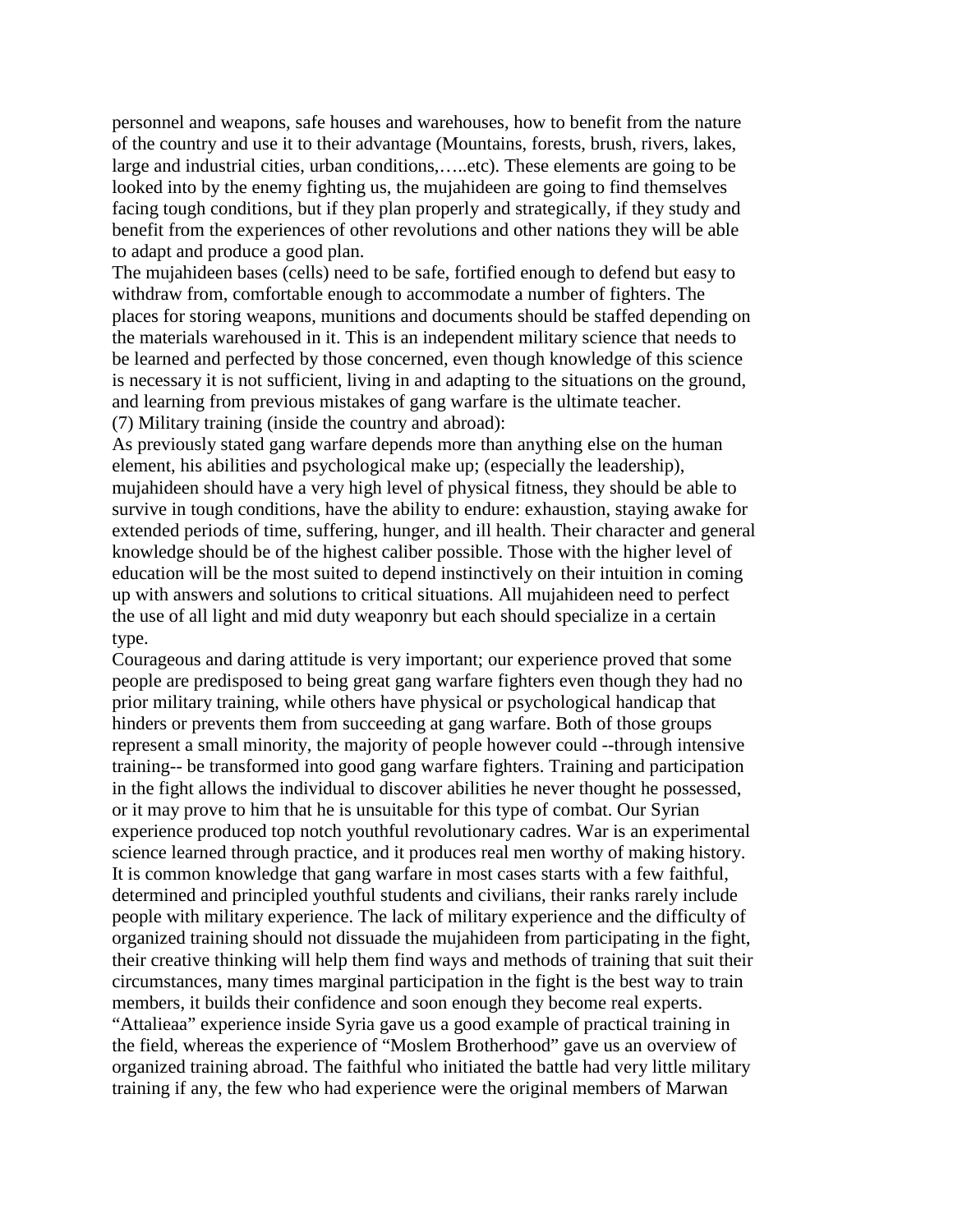Hadeed organization and trained at the Palestinian camps of the Fattah movement in 1969 in Jordan.

"Attalieaa" created its own system for training; the physical fitness part of training was encouraged by the leadership but depended largely on the individuals' effort. The members were trained to disassemble then reassemble weapons in safe houses, then they would be taken along on a military operation (e.g. assassination attempt) as an observer, this breaks the psychological brier. The second time, the trainee will be armed but this time he has a mission: to protect those people carrying out the military operation, then he will be asked by the seniors of his group to carry out the assassination himself. Many times the 1st. shots fired by the mujahideen hit the heads of the infidels, very quickly trainees will learn. Many military operations were carried out using trainees, the most successful were lead by the martyr captain Ibrahim Yusuf (May Allah have mercy on his soul), he was able to establish and supervise a limited organized training program in the small mountains near Aleppo. Unfortunately the lack of forests and mountains prevented "Attalieaa" from establishing its own camps on the inside. Later "Attalieaa" members were sent to Iraq for professional military training, they trained on different types of weapons especially the effective use of the rocket propelled grenades (R.P.G.), they attended military lecture on the tactics of war, some of them got trained on tank warfare, some returned and participated in the fight, others stayed abroad settled down and went about their daily lives and thus lost all they have learned.

In the cases where establishing a training camp in the mountains or woods is not possible, members should follow a regimented physical work out plan on their own but with the supervision of the leadership, then they should sit in on a series of lectures dealing with military sciences, theoretical studies on gang warfare tactics, weapons, explosives, 1st. aid and ambulatory work, members should be given assigned readings on these subjects, upon completion of this program members could be tested to evaluate their knowledge. Using the above approach and following a well planned program; could provide members with all necessary tools except for actual use of weapons and explosives, which should be done at a latter point, of course the best way of doing that is in the course of war, especially in countries that are experiencing Islamic battles; as in the case of Afghanistan.

In brief, the leadership should develop an effective training program that is suitable to the area of conflict; it should cover all necessary aspects including technology, weaponry, communication, surveillance, electronics, and remote explosives. The best time for finding good solutions to rising problems is before the beginning of war. (8)The problem of informers:

Informers and spies are a major problem that any one planning for jihad should address and find solutions for. The mujahideen of Syria ran into a buzz saw of informers numbered in the tens of thousands, those misguided Moslem turncoats favored the oppressor and sided with his regime against the faithful. The information they passed on to the enemy caused raids on safe houses and hide outs, the resulting loss of life was catastrophic, and arrests were carried out on a large scale. The informers cut across the entire social structure from high level officials all the way down to the janitors and street beggars; however the worst of those informers were the low life scholars and mosque sheiks whom Moslem trusted and felt safe around,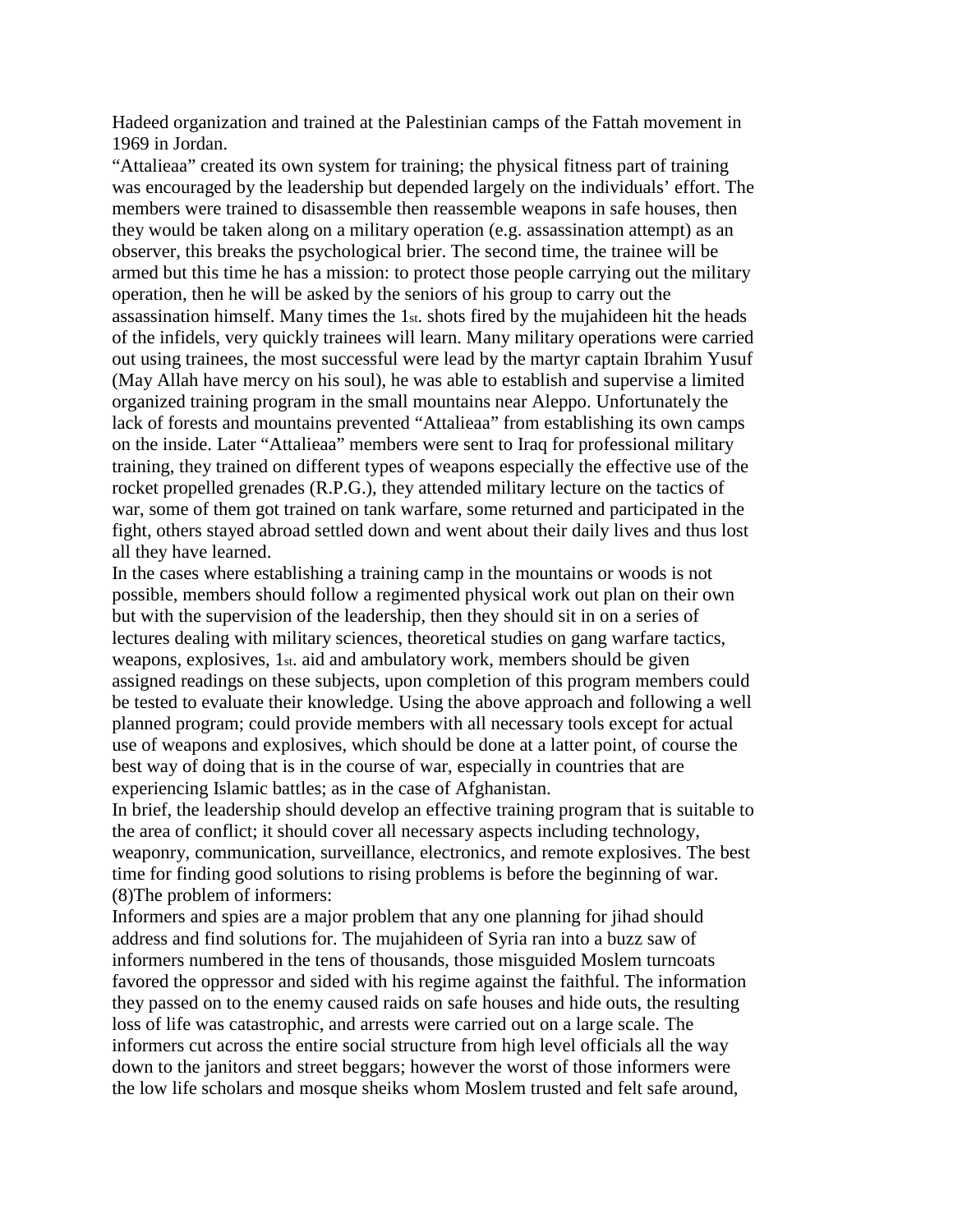those religious people were highly though off , and were the least expected to end up as regime informers, some of those scholars sided with the apostate regime, they glorified it and described it as an Islamic regime, there shameful misdeeds misguided simple minded Moslem. The list included the Mufti of the country, the minister of endowment and his directors; they went as far as declaring the mujahideen as apostate infidels. The Mujahideen retaliated and inflicted heavy losses on the informers; this reduced their numbers and caused panic in their ranks. Any lull in the mujahideen activities would cause the coward informers to resurface. The killing of some of the informer Moslem sheiks and scholars (like Sheik Mohammad Shami, sheik Tawoos and others) created a public relations nightmare due to their status as scholars among the simple minded Moslems. The killing of informer sheiks should be dealt with as part of a carefully orchestrated public relations campaign that puts people on notice yet controls the damage and negative fallout. When Sheik Mohammad Shami was killed the mujahideen did not publicize the operation or take credit for it, so the masses did not know if he was killed by us or by the regime, the regime killed few decent sheiks and scholars as well. One of the well known scholars killed was Saeed Ramadan Albooty, he used to praise Hafez Assad in his lecture and during Friday prayers, and he even described him as faithful Moslem who wants to strengthen Islam, Islamic life and fundamentalism in Syria, he attacked the mujahideen and labeled them turncoats. This rubbish was published in his book (Their Problems) on page 21 as well as in an interview he gave to the Moroccan "Anssar" newspaper. (9) The problem of travel documents (Personal ID.s, driver's licenses & passports): Any mujahid fighting the regime, or any opposition member who took arms to fight tyranny, will be on the run most of the time especially those who choose urban gang warfare; as was the case for "Attalieaa". Those people are on the move most of the time, their travel inside and outside the country require proper documents; they will be stopped by the police and security services and asked for proper identification, if they need to flee the country they need passports. Any one planning for jihad should find ways and means to address this issue prior to the begging of hostilities, our experience in the past may be of value in this regard.

When the conflict erupted unexpectedly --None of the Moslem organizations had prepared for this eventuality-- hoping to avoid capture; hundreds of people tried to escape or hide for few days, the authorities had lists of names and were able to arrest numerous individuals at their check points. The known members of "Attalieaa" were being sought so they went under cover and resorted to urban gang ware fare, they attacked the private affairs administration building and were able to acquire private identification cards, documents and stamps which helped alleviate the problem temporarily. When the "Moslem Brotherhood" left Syria to Jordan and Iraq, they established a sophisticated system for providing the members and refugees with necessary documents ranging from education degrees to passports, the system improved so well they were able to ship documents back to Syria to help solve problems for those who stayed behind. "Attalieaa" depended initially on the documents provided by the "Moslem Brother" they could not develop their own system till later -due to lack of funds – but then it was too late, "Attalieaa" was destroyed and thus unable to benefit from that system.

Any mujahid working on solutions to the documents problem should expect to face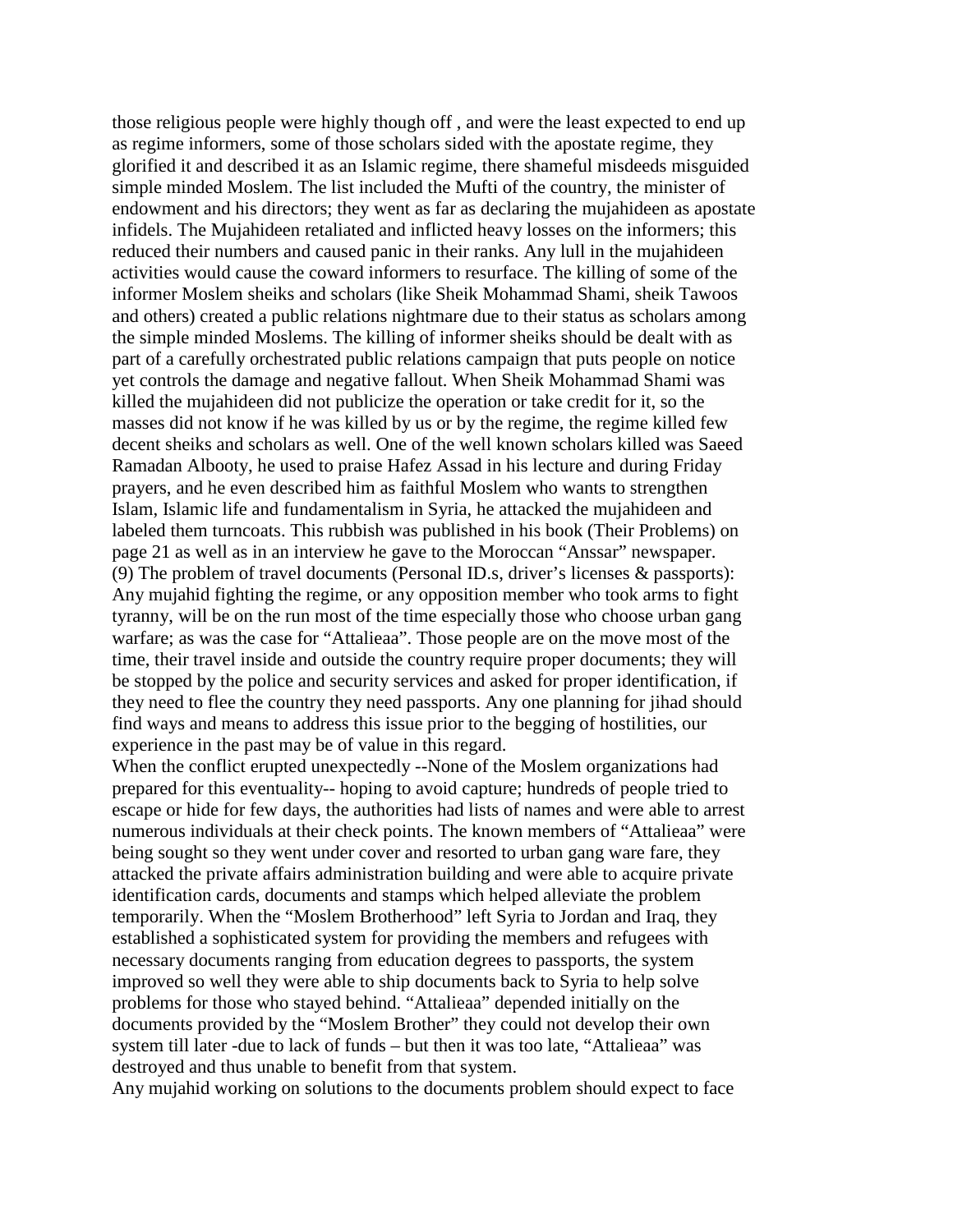similar circumstances, this problem is easy to solve, dependence on stolen government identification cards is not the solution, those cards are know to the authorities, they have all their numbers, they could trace or change them at any time (as was the case in Syria where all personal identification cards were changed). The best way is to establish an independent system to produce necessary documents; equipment and supplies needed for this purpose could be easily purchased on the open market on the outside, the black market or even from print shops. This problem is easy to solve if it is dealt with before the crisis hits.

(10) The wounded and their rescue:

This was one of the biggest problems for the mujahideen; the wounded brother creates a predicament, leaving him on the battle field exposes and compromises the organization, and taking him back to the safe house or base where there is no proper health care is cumbersome. Urban gang warfare is different from gang warfare waged in the countryside, mountains and forests where creating a field hospital is possible. "Attalieaa" had tragic experiences where wounded mujahideen who were able to retreat to the safe houses died of serious wounds or bleed to death for lack of medical treatment, in some cases the mujahideen kidnapped doctors and stole medical equipments. This proved effective in treating simple injuries. Studying the experiences of other gang wars gives us a good example how to build small field hospitals or infirmaries in the mountains, forests, country side even in some urban settings. Each mujahid should be knowledgeable of 1st. aid techniques, treatment of minor wounds, dispensing of medicine, and even performing minor surgeries. Each unit or safe house should be provided with basic portable light weight medical kits. This problem will always be a critical one, the people facing it on the field are the ones who have to find the appropriate solution that suite them best. (11) Intelligence:

In the process of drawing our military plans for attacks or even for defense we need to know all we could about the enemy's plans and secrets. Revolutionaries waging gang warfare should have their own intelligence system for monitoring and collecting information on the enemy regime, who are the leaders and influential individuals, what style of life do they lead, where do they live, how do they move around, what are they planning, the times of their police patrols, how fortified and armed are their institutions, where do they store their arms and weapons…..etc. In the case of dictatorships especially those where one party or one family --along with their cronies-- form the entire government, attention should be given to monitoring and observing their security systems and their armed forces, moles should infiltrate the ranks of these institutions as well as the ranks of other political institutions. The Moslem public is a complementary source of intelligence that has to be utilized but should not be depended on primarily. In very few cases in Syria we received early warnings which helped us avert disaster and enabled us to inflict heavy losses on the enemy. As long as we are waging a military battle intelligence should rank at the top of our priorities, we can not deny that the nature and success of our intelligence system will be dependant on the circumstances and type of regime we are fighting, however the use of the Moslem public as a complementary source and following a carefully crafted plan will be highly beneficial.

Security concerns for a pyramid hierarchy: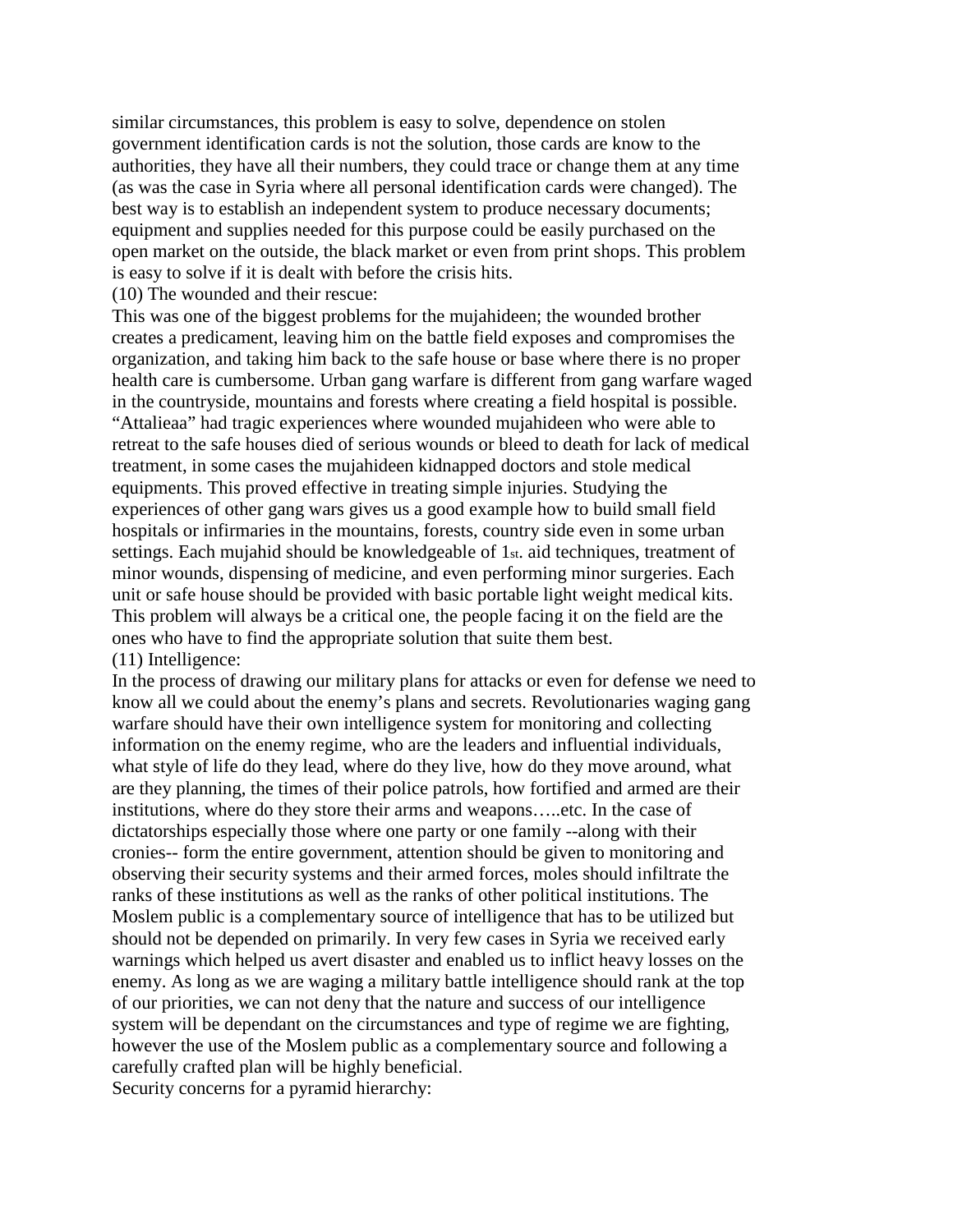The most popular form of secretive organizations is the pyramid hierarchy structure, where information and command goes up or down effectively and in a speedy manner, each person knows who to report to, this structure is effective and easy to manage yet very dangerous. When small problems are not averted they evolve into major catastrophes. All the Moslem organizations that operated in Syria used that structure, upon capture and torture of the members the regime was able to know all they knew, many of those Moslem organizations were compromised and destroyed partially or fully.

Another way of structuring an organization is through the use of the "thread connection" structure; A leadership member "Tip of the thread" is connected to a series of clusters, those clusters are not connected to each other and are usually composed of one or two individuals, this burdens the "tip of the thread" with a lot of responsibilities and requires dedicated effort on his part. If a member is arrested he does not cause a major threat to the entire organization because he does not know much. This system though secure, is week, because if the "tip of the tread" is captured, all the clusters are compromised or if he is killed or is indisposed, the clusters do not know where to go for instructions and guidance and thus could not be brought back to the fold. To solve this problem another person is needed; he will be the "informed deputy" and his job is to reconnect the clusters back to the network, he will open a sealed envelope containing the secret information, and communicates with the clusters via a predetermined pass word letting them know that he is the point man now.

Some times a combination of both structures (the pyramid hierarchy and the thread connection) yields great results because it provides the leadership with the ability to maneuver, this of course depends on the situation. Many European gang organizations were able through experience to develop very accurate and durable methods that helped it withstand the onslaught of very advanced and powerful security organizations; (e.g. the red brigades of Italy, Badder Meinhoff of Germany and the Spanish separatist organization ETA). Our experience taught us that security and strength of an organization could be contradictory to its growth or ease of management.

Structuring an organization requires a lot of thought and foresight, it should take into account the nature and strengths of the enemy, the type and strengths of its security system, the geographical nature of the country, what has worked and what has failed in similar situations…..etc. the particular conditions on the ground should determine the best structure for the organization.

The toughest lessons we learned from the Syrian experience relate to the capture of our mujahideen and the resulting ramifications, this is an area that needs intensive research and preparation.

(13)Retaining the initiative and the ability to deter:

The mujahideen should never give the regime and its oppressive security systems any respite, the regime should never have time to regroup and think, the mujahideen should utilize successive and strategic military operations that exhaust the regime and its institutions, they should play "The dog and the flees game"\*. This could only be achieved if the mujahideen control the initiative for as long as possible and for the duration of the war. This process has to be part of an overall strategic plan that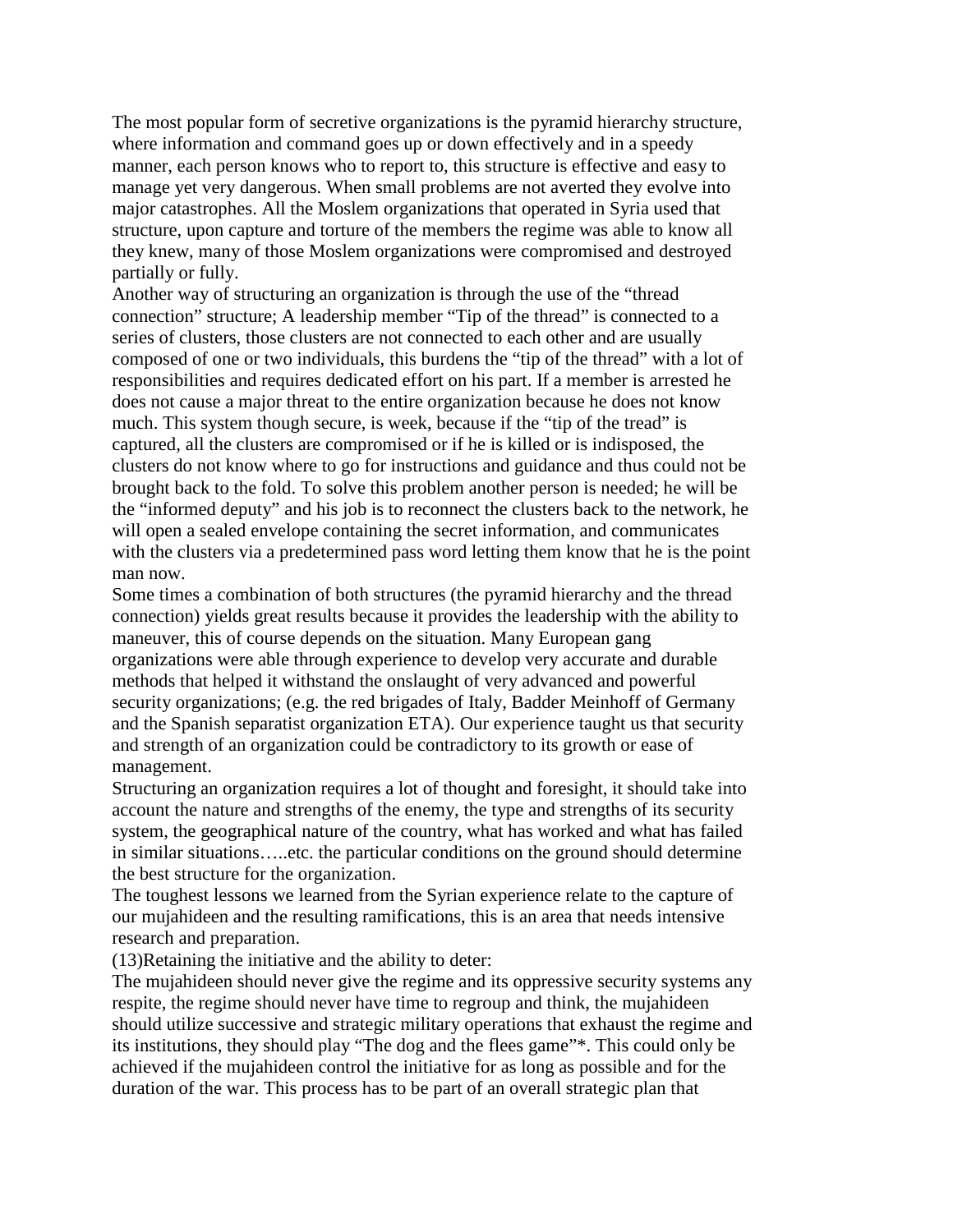encompasses all elements (political, Military and media/ public relations). Of course the enemy is going to sense this and try to recapture the initiative by luring the mujahideen into counter attacks, so they could be exposed, surrounded and eventually terminated. The Mujahideen should not fall into the enemy's trap, and if they loose the initiative then they should wage a series of attacks on selective but sensitive targets, this will temporarily confuse and occupy the regime, this swift deterrence will enable the mujahideen to recapture the initiative.

Due to its small size and secrecy "Attalieaa" was able to retain the initiative till the end of 1980; however the regime was able to lure them into counter attacks and eventually destroyed the organization by the end of 1981. The mujahideen were able to mobilize large numbers of fighters in Hamah they controlled the city openly, but the regime was able to besiege the city and force them into a military confrontation that lead to their demise. And so we learn that the mujahideen should always have the initiative, and if they loose it they should do all they can to recapture it. This should be taken into consideration from the beginning and have plans ready for it.

\*: One gang warfare analyst gave this phenomenon that name, because gangs attack by using small and weak forces relative to the government, in the same manner flees attack the dog, and even thought the dog is stronger the flees eventually overcome the dog. (Abridged from the book "War of the weakened" by an American Author). (14) Complementary operations abroad:

The true place for the revolution leadership and the true battle field of jihad is inside the country, this should be one of the lessons we take to heart, and any revolution that settles outside the country will disintegrate and crumble. The revolution however should have a small military presence abroad for limited strategic attacks when needed: like assassinating senior members of the regime or its military personnel, when those people travel abroad they are not awarded the same security protection they receive at home. The presence of a military branch abroad is also needed to threaten attack and deter other parties that are antagonistic to the revolution; this presence gives the revolution a far reaching arm. Outside presence should not be limited to the military branch it should have a political and public relations arm as well, the media/ public relation campaigns waged on the outside should be congruent to those on the inside. The outside group should be under the direct supervision of the leadership back home, and receive orders and instructions from it, and even though they have to be well staffed, financed and equipped, they can not be independent form the leadership inside the country. The abroad presence should not be misconstrued as an opportunity to have a vacation, or a chance to live in luxury. The members abroad should provided assistance and support to the mujahideen who have a legitimate reason for being abroad, those who do not have such a reason or those who did not suffer for the sake of the revolution are not mujahideen. The outside work in the case of the Syrian revolution was a dismal failure, when the entire leadership along with most of the cadres moved abroad the revolution collapsed and perished. (15) Coordination between the three branches (Known, unknown, and abroad): Most revolutions --our Syrian revolution included-- start with a group of youths that light the fuse; they go on the run and operate out of secret bases in the mountains, forests, country side, and inner cities. They constitute the "Known" branch because the regime knows who they are and is after them. Many faithful who have the same beliefs join in; but because the government does not know about them they do there revolutionary work as part of every day life, those people constitute the "Unknown"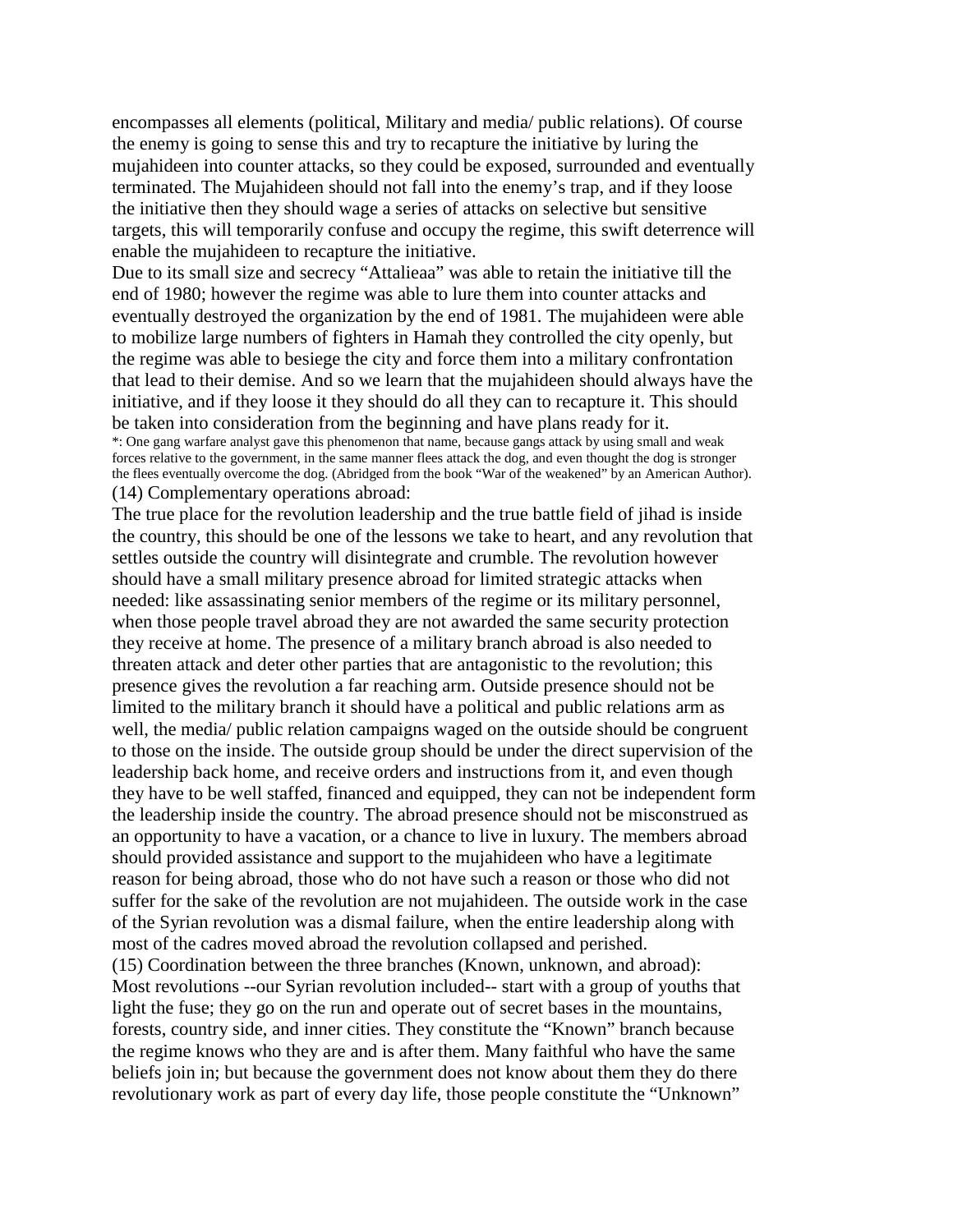branch. Soon after few people move outside the country, to obtain financing & support, initiate public relation campaigns, or conduct targeted small scale military operation; this group will constitute the "Abroad" branch. In most cases the leadership of the revolution falls under the "Known" branch, however it would be ideal if some members were "Unknown". An essential part of the overall plan of the revolution is how does the leadership divide responsibilities and establish coordination between the three branches, responsibilities and duties often intersect between two or the three branches, how can the leadership maintain control. The following guidelines could be helpful:

## A: Military branch "Known":

This group consists of military formations operating out of hideouts or safe houses, either in the mountains, forests, or in urban settings (dwellings, factories….) as was the case in our Syrian experience. The leadership of the revolution usually operates out of those safe houses; the responsibilities of the leadership include: building the three necessary structures of the organization: military, political and media/public relations, insuring the availability of necessary supplies military or otherwise, planning and managing ambushes, raids, building explosive devises, creating a practical yet effective military training program…etc. This branch is the heart and soul of the revolution and it should be responsible for coordinating the activities of the other two branches.

### B: Civilian branch "Unknown":

This branch is usually a mixture of "pyramid hierarchy" and "Thread connection" structures, its civilian membership (students, white and blue color workers, small business people….) is more numerous than the "known" but less experienced in revolutionary activities. They are usually responsible for: intelligence and monitoring, transport of weapons, arms, munitions and supplies to the military branch, their military participation is limited to small scale operations like simple assassinations, planting of explosives and booby traps, in some cases experienced members of this branch could partake in large scale military operations conducted by the military branch. They are responsible for mobilizing the masses as well as public relations inside the country, distributing brochures, flyers, and news letters, spreading rumors that favor the revolution and dispelling rumors that harm the revolution, and keeping the "abroad" branch advised of the happenings. This branch should be operating under the directions and instructions of the leadership, but is best served if it runs its affairs in a decentralized and unconnected way.

# C: The "Abroad branch:

The people doing the revolutionary work abroad should be highly loyal, dependable, qualified, and should be the type that shuns living in luxury. They should have the ability to communicate with the leadership back home rapidly and at all times, they should follow their instructions and orders to the letter. Their main job is to collect donations, acquire weapons, arms, munitions, technologies, and smuggle them back home. They should engage in media/public relation campaigns that promote and favor the revolution, create contacts abroad that could be beneficial, monitor the movements of regime members abroad, and when necessary carry out targeted attacks, provide aid and support to injured and needy mujahideen abroad, Those three branches if working harmoniously under a centralized leadership could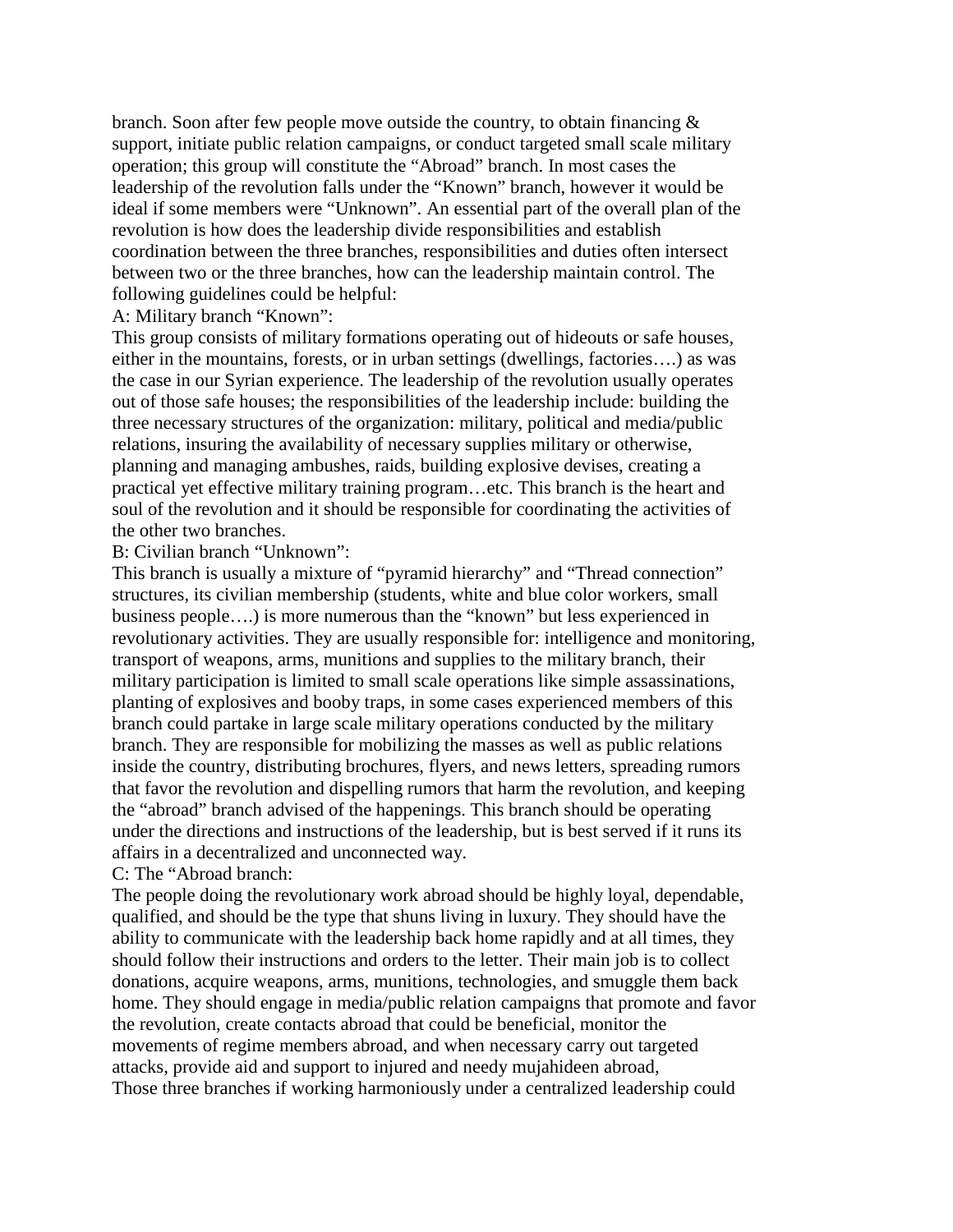produce tremendous results, each should be able to operate in a decentralized fashion but in precise coordination with the leadership and according to the master plan it creates.

#### (16) Technical problems:

We are living at the end of the twentieth century, we better run our war in a manner fitting of the times (Within reason of course) , we can not wage our war these days the way Arabian Bedouins carried out their raids. We were right when we said that the human element is the most important factor in the revolutionary war, this however does not mean that we should ignore technological advances in communications and weaponry that could be utilized in our war, to limit our human and financial loses. These products are readily available on the international market; it could be easily purchased and transported to the battle field. The mujahideen leadership should create a nucleus division whose job is to provide technical support to the war effort. "Attalieaa" had limited success on the technical front; they were able to open a workshop for modifying and repairing arms, and able to transform regular hand guns into machine guns, and produce home made hand grenades, they achieved this with very little money, and limited technical know how. Their efforts are greatly appreciated. As to the "Moslem Brotherhood" they created a special technical division headed by leadership member Abu Anes Bianouni, they took hundreds of European trips and spent millions of dollars for that purpose, yet have nothing to show for it. They could not provide any technical support when the battle ensued, their abroad military branch under the same leader failed to carry out any military deterrent operations on the outside. Revolutionary leaderships should learn from this lesson and pay a lot of attention to technical advances and the best ways to apply them to our battle.

(17)Punishment and torture (especially the families of mujahideen):

This was a major predicament, during "Attalieaa's" engagement in military operations, when the regime was unable to capture the mujahideen or slow the pace of their operations, it resorted to capturing, severely punishing, torturing and killing civilians especially family members of the mujahideen, when ever the mujahideen carried out an attack the regime followed it with a civilians massacre, they would gather family members and execute them. The resulting massive uproar forced the leadership of the mujahideen to halt their attacks. We have to be clear and cognizant of the fact that our jihad approach comes with burdens and a hefty price, any one who joins the jihad journey, has to be aware that he is sacrificing himself, his family and his people for the sake of "Allah", we have to pay this price to regain freedom, justice and Islamic rule. Instead of the negative thinking that lead some of our people and brothers to halt the attacks -- in order to save civilian and family members' lives-- we better resort to vicious deterrent retaliatory attacks that raises the morale of the civilians and forces the enemy to stop and rethink its policy of harming them. This should be coupled with a media/ public relations campaign that spells clearly to the mujahideen and to the people that they have a choice to make; either stay the course and pay the price or submit to the regime that has been oppressing and humiliating you.

An American gang war analyst stated that :the brutality a regime uses against the civilians in retaliation to acts committed by the revolution is the best gift a revolution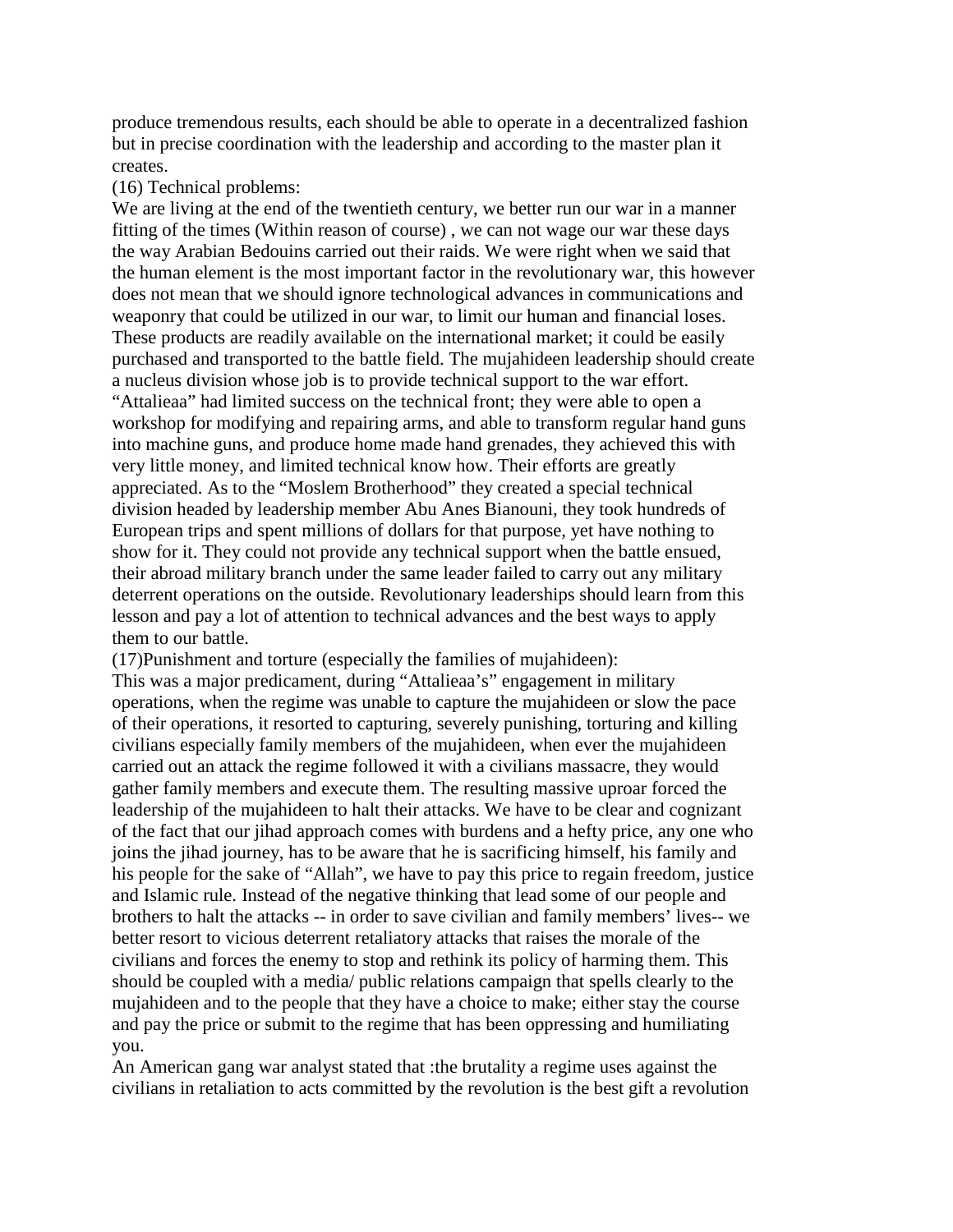can receive, even neutral people will end up joining their ranks, the regime will be seen as the oppressor and the revolution will be seen as the just and fair side. (Abridged from the book "The War of those deemed weak". The public relations campaign should portray the tyrant regime as willing to shed innocent and civilian blood, because it can not cope with the blows of the mujahideen. The sectarian "Alawite" Assad regime is a good case in point.

(18) The problem of Siege and pursue:

The armed and security forces of the tyrant regime will always try to besiege and flush out the mujahideen and engage them in locations of its choice and on terms favorable to it (e.g. superiority in numbers and weapons, availability of uninterrupted supplies, etc). Being under siege with limited supplies and personnel the mujahideen are forced to suspend their hit and run methods and resort to open confrontation, which enables the regime to inflict heavy loses on them and capture many of their members. The presence of mountains, forests, overcrowded neigborhoods, and industrial cities creates favorable conditions to the mujahideen, small cities and towns create obstacles and impediments. The mujahideen in Syria were subjected to a series of sieges and pursuits in limited sectors of particular cities, and in some cases it covered the entire city (As was the case in Aleppo, Idleb, Jiser and Hamah). In those cases the regime mobilized tens of thousands of soldiers, surrounded and shut down the entire city one after the other. The security forces and the "Alawite" ethnic officers searched one house after the other for many days; people were starved, humiliated and terrified. The mujahideen were able to wither the storm in all those cases, the regime was not able to neither arrest any members nor capture armaments except in few minor incidents. Unfortunately the mujahideen failed to capitalize on this opportunity (because of their weakness and absence of comprehensive strategic centralized planning and leadership). They should have attacked the army in its weak spots and at night in a way that causes panic among its ranks, instead they laid low and disappeared entirely from the seen. (This is still better than going for the open confrontation that the regime was hoping for). The gamble on the army splitting to join the side of the mujahideen was a losing proposition; it did not materialize because of the failure to initiate a public relations campaign on a large scale targeting the army and its officers. In spite of the presence of army units on the major intersections and outskirts of those cities, no major harm was done to the mujahideen, once the troops pulled out the jihad activities returned stronger than ever. This was a wonderful experience worthy of study and analysis.

(19) The problem of open confrontation:

The battle of Hamah proved beyond a shadow of a doubt, the conventional wisdom that; any revolution that goes into an open all out confrontation in a defined geographical location that needs to be defended, without any intervention by outside forces to aid it, and without starting marginal confrontations in other areas to force the army to relocate some of its forces, and on timing not its own; is doomed to utter failure and destruction. Even though the mujahideen were forced into the battle through a well orchestrated plan by the regime, this does not change the fact that it lead to total failure. A lesson we should take to heart.

The leader of the mujahideen in Hamah Abu Baker-Omar Jawad (May Allah have mercy on his soul) distributed eight thousand Russian machine guns the morning of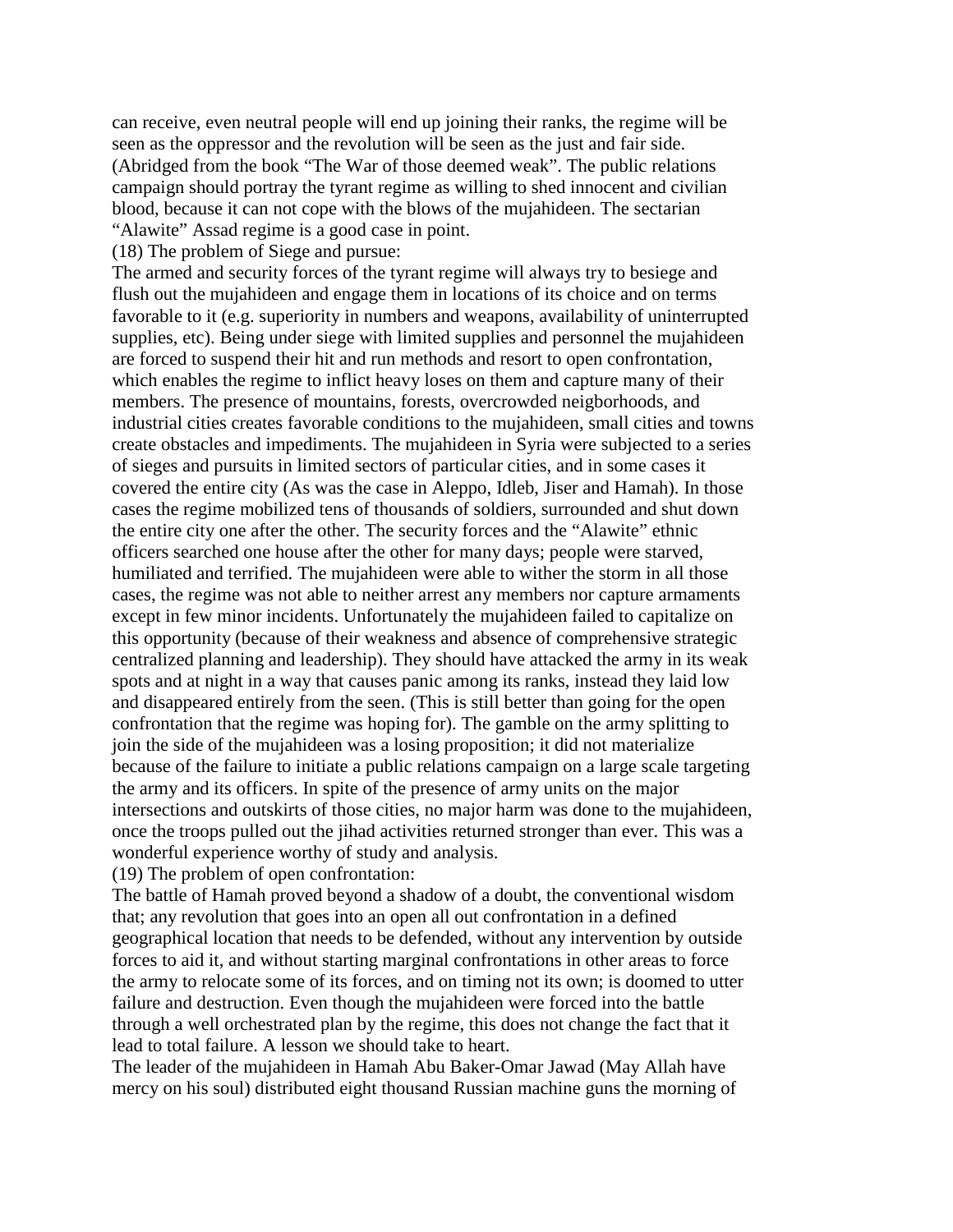the day the battle broke out, there were one thousand mujahideen and many thousands of armed civilians trying to defend the city, there was plenty of arms and munitions, they had medium duty weapons, like R.P.G.s and heavy machine guns, but the city could not withstand the onslaught, they had no supply or reinforcement routs, they ran out of anti armor weapons after four days only. The organization that lead the fight was a strong one with ten years of experience, they had spent three years preparing for the battle, they could not hold out, the city was sacked, most of the mujahideen got martyred, many civilians threw down their arms and surrendered, half the city was totally destroyed, and it was a real disaster. And even though the enemy suffered heavy losses there is no comparison between their losses and ours. The mujahideen should be aware that their war is a protracted one, aimed more at annoying and exhausting the enemy than defeating it militarily. The leadership should understand this clearly, learn from other experiences and plan accordingly; this will help avoid repeating similar deadly mistakes.

2nd. Political & public relations problems:

The Jihad revolutionary war just like any other war is political at heart; it is politically and ideologically motivated, the military activity is merely the tool or means to achieve that objective. (Without military activity the revolution will loose its impact and have no chance of success). The military operations could be extremely successful yet if that capital is not expended in accordance with a clear political vision and strategy, and a well crafted public relations campaign we will only gain titles for our martyrs and tears for their blood. We have to stress (and make sure we do not forget) that the battle is political at the core; the political effort should receive the same attention and be treated as importantly as the military effort is. The mujahideen leadership should make its own political decisions, and develop its own media/publicity plan. If we look at our own experience we see that we scored well on the military level, but failed to complement that politically; especially in the case of the true mujahideen "Attalieaa". We will compare and contrast the political efforts of "Attalieaa" and the activities of the "Moslem Brotherhood" abroad.

Attalieaa's political efforts: (Or lack thereof).

Attalieaa's work was limited to the military branch it did not engage in political work per say, all the military successes on the ground were wasted because there was no political work to complement and benefit form it. "Attalieaa" failed to achieve its objectives for many reasons some were discussed earlier, others are as follows: 1- The leadership lacked a clear political vision, they did not have a clear program with objectives and slogans that could be presented to the people in a convincing manner that results in their adoption of those same goals and slogans, and leads them to rally around it. They did not interact in a beneficial way with the parties, groups, coalitions, neighboring countries that have a stake in what goes on in Syria. They did not take into consideration the Arab, regional and international implications of what they were doing on the ground.

2- Media & publicity (An important aspect of the political effort) was dismal inside the country and non existent abroad. Their information and publicity work was limited to few occasional communiqués; some times asking people to strike, other times to confirm or deny their responsibility for a certain incident. They issued and distributed few instructional cassette tapes, but did not publish a newspaper or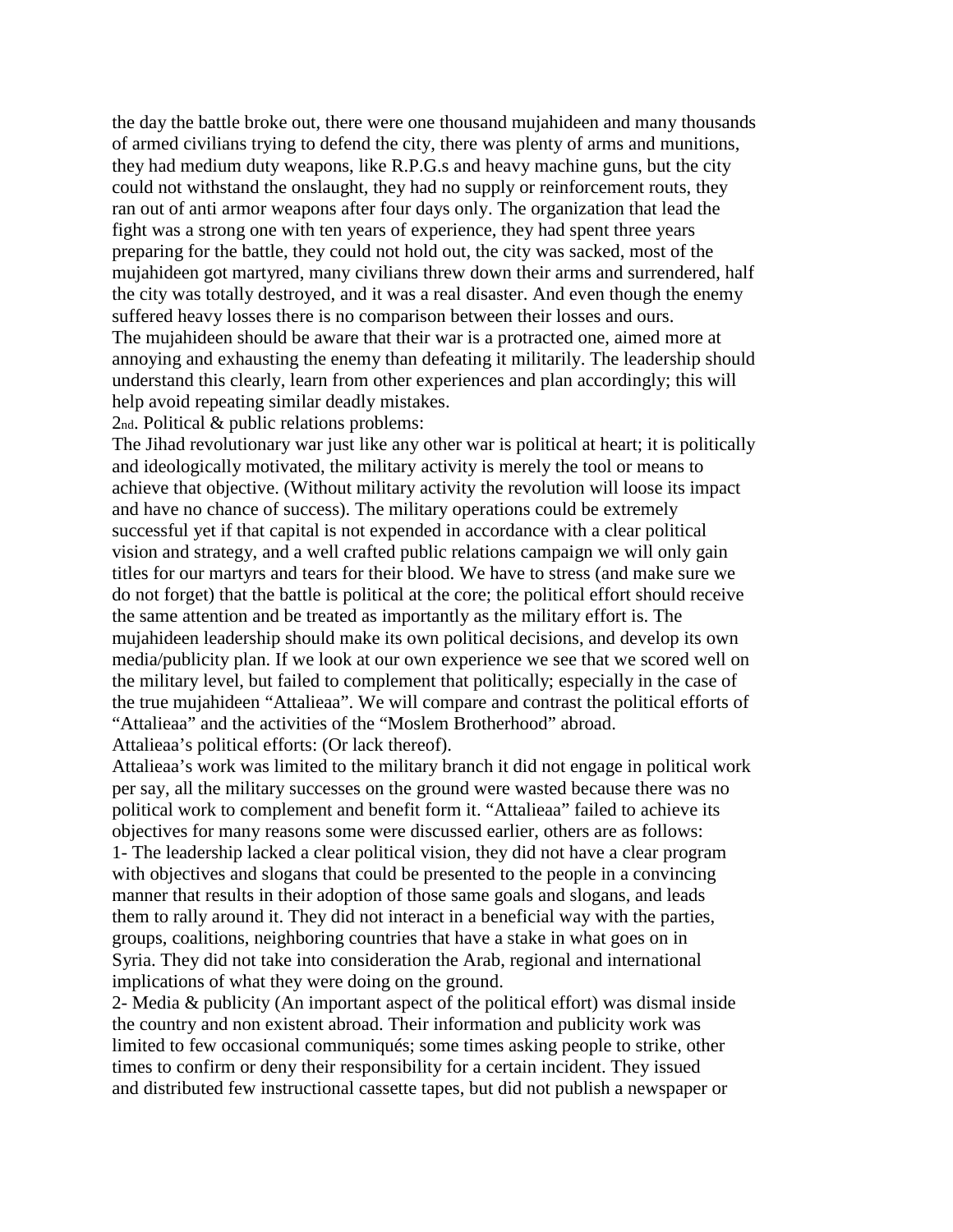a magazine till very late. The military successes were not capitalized on politically. In spite of their failure on the media-publicity level; their zeal and valiant efforts won them the hearts and support of many civilians. 3- Attalieaa's involvement with neighboring regimes started by accepting aid (little quantities of arms) from Iraq; and grew in dependence when many of its cadres moved over there. Attalieaa suffered from failing to realize those regimes could never be considered allies, the "Moslem Brotherhood" contributed to isolating Attalieaa and preventing it from getting much needed supplies, especially during the battle of Hamah. Their diplomatic efforts fell short on all fronts. 4- "Attalieaa" was the main causality of the reconciliation efforts, their leader Adnan Akla fell in the trap that was set for him; the international Moslem Brotherhood pulled the rug from under his feet and were able to chock and isolate his organization, this is a great example of their failed diplomacy, their naiveté was exploited by a Machiavellian group of the "Moslem Brotherhood" lead by Adnan Saadudin who pressed the Iraqi regime to suspend the supply of arms and munitions to them. Adnan Akla's good heart was the main culprit in this diplomatic debacle, his statement afterwards affirmed his belief that he was deceived by people he thought were good Moslem believers.

5- When the majority of "Attalieaa" forces were defeated and after Adnan Akla was arrested; few members of the leadership decided on their own without the approval of the Consultation Council; to pursue a peace treaty with the Syrian regime, this caused a lot of division and friction among the remaining members (who were still shocked and have not gotten over the arrest of their leader). While those members were negotiating peace in Germany, the regime was able to lure a large portion of the remaining fighters out of their bases and safe house, so the negotiators whose position was weak to begin with lost any leverage they may have had; and the peace attempt (Between a victor and a defeated) turned into total unconditional surrender with the promise of amnesty granted on an individual bases. The failure of those negotiators gives a clear picture how primitive and lacking the political awareness and skills were at the leadership of "Attalieaa".

2nd: The "Moslem Brotherhood political efforts:

This organization had no significant military achievements in the course of the fight, (unless we consider the pledge of allegiance they received from the remnants of the mujahideen like the field commanders of Hamah, Damascus and the army officers of the failed coup). The very little military operations they initiated ended up in dismal failure; their attempts to attack from outside the country met the same fate. Their contribution to this war was strictly political and on the outside, it was primitive and lacked any vision, agenda or plan, what made its political efforts ineffective was a lack of a strong military branch on the ground. A quick review of the events makes us point the following:

1-Many revolutions fail because their leaders reside and make their decisions in a secure environment out side the country, while trying to manage the war and direct its military command from afar. The political leadership failed to embody the goals and aspirations of the mujahideen and thus failed in its efforts.

2-The "Moslem Brotherhood" like "Attalieaa" lacked a successful political leadership capable of understanding the basics of this dangerous game, the sheiks treated all political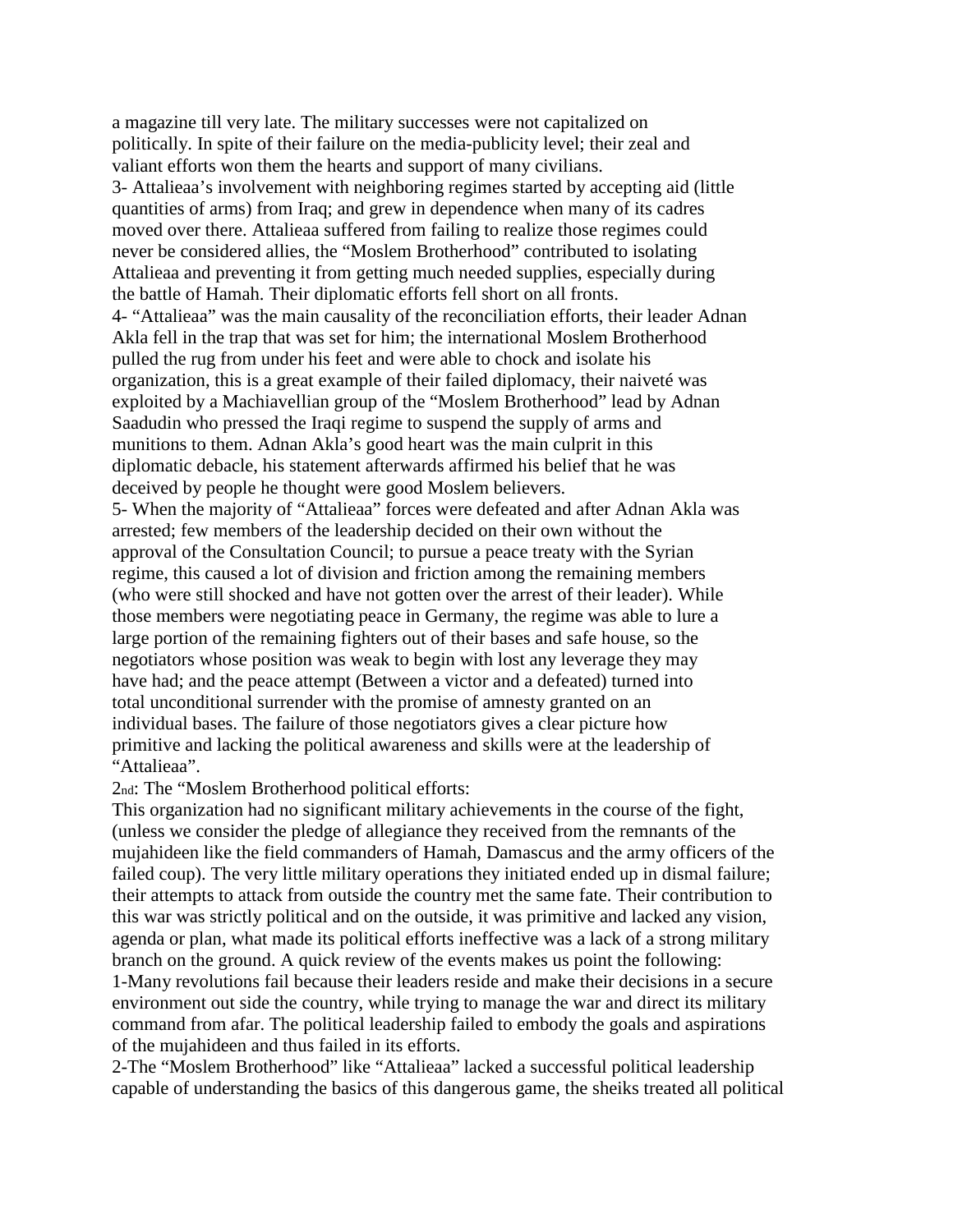work of tactical nature with indifference, their political maneuvers were never strategic except when it came to isolating "Attalieaa".

3-Going too far with their openness in dealing with the neighboring regimes made them a pawn in their hands, those regimes were benefiting from the revolution instead of the other way, as was the case with Iraq and Jordan, they were able through money or threats to control many leadership members of the "Moslem Brotherhood", curtail the revolution and impose their will on the organization.

4-Getting involved in a failing and losing national coalition with secular parties, In spite of our position that this coalition did not meet the requirements of religious legitimacy, it still failed politically because the personalities and parties with very little weight on the ground, took the forefront as leaders of the opposition (Especially the Iraqi right wing Baath party) relegating the "Moslem Brotherhood" to the rear instead of being the main block moving and directing the coalition; and all they got for that was shelter and some crummy weaponry, with this alliance they lost two strategic elements:

a- The Moslem banner and identity of the revolution: The slogans and objectives of the revolution became secular; loaded with nationalist, pan Arab, and political freedom content. All the flyers and brochures published by the alliance could have been easily mistaken for those of the Iraqi Baath party, except of course their mention that Islam is the religion of the state, which is stated in the constitutions of all those apostate regimes that abandoned Islam.

b- Many faithful Moslem members abandoned the arena due to their disgust with this alliance. The "Moslem Brotherhood" traded a good son for someone pretending to be friendly. This disaster was imposed on everybody by very few leadership members with dictatorial tendencies and no political insight.

5-Unlike "Attalieaa" the "Moslem Brotherhood" had very little participation or influence on the publicity efforts inside Syria. Their magazine (Annathier) did not reach the inside of Syria with the exception of the 1st. few issued which were distributed by "Attalieaa", Their only media effort was the radio station out of Iraq, which had no Moslem flavor or identity.

As to their media work outside Syria; they were able to expose the presence of an Islamic revolution in Syria to the outside world, their international reach helped in the publication of many articles in Islamic magazines, their leaders conducted many interviews with international publications, radio and television stations, and reached out to many political and human rights organizations. We could say that they did not do such a bad job in this area, however their failure to have any effective military arm on the inside; made it difficult to reap any benefits form this effort, except for collecting millions of dollars in donations. The tragic end and the disaster at Hamah, their involvement in lies, deceit, and exaggerations, put a black mark on their record and made them the subject of accusations and ridicule.

-The publicity work inside the country should have two parallel but complementary arms: Political Publicity and military publicity. The political publicity arm (radio station, circular publications, cassettes, videos, communiqués ….) should have an instructional direction to propagate the doctrine in the minds of the masses and motivate them to rally around its goals, objectives and slogans; this of course is in addition to its job of disseminating the news and what ever else is needed.

The military publicity should feed off the political publicity and vise versa; it should be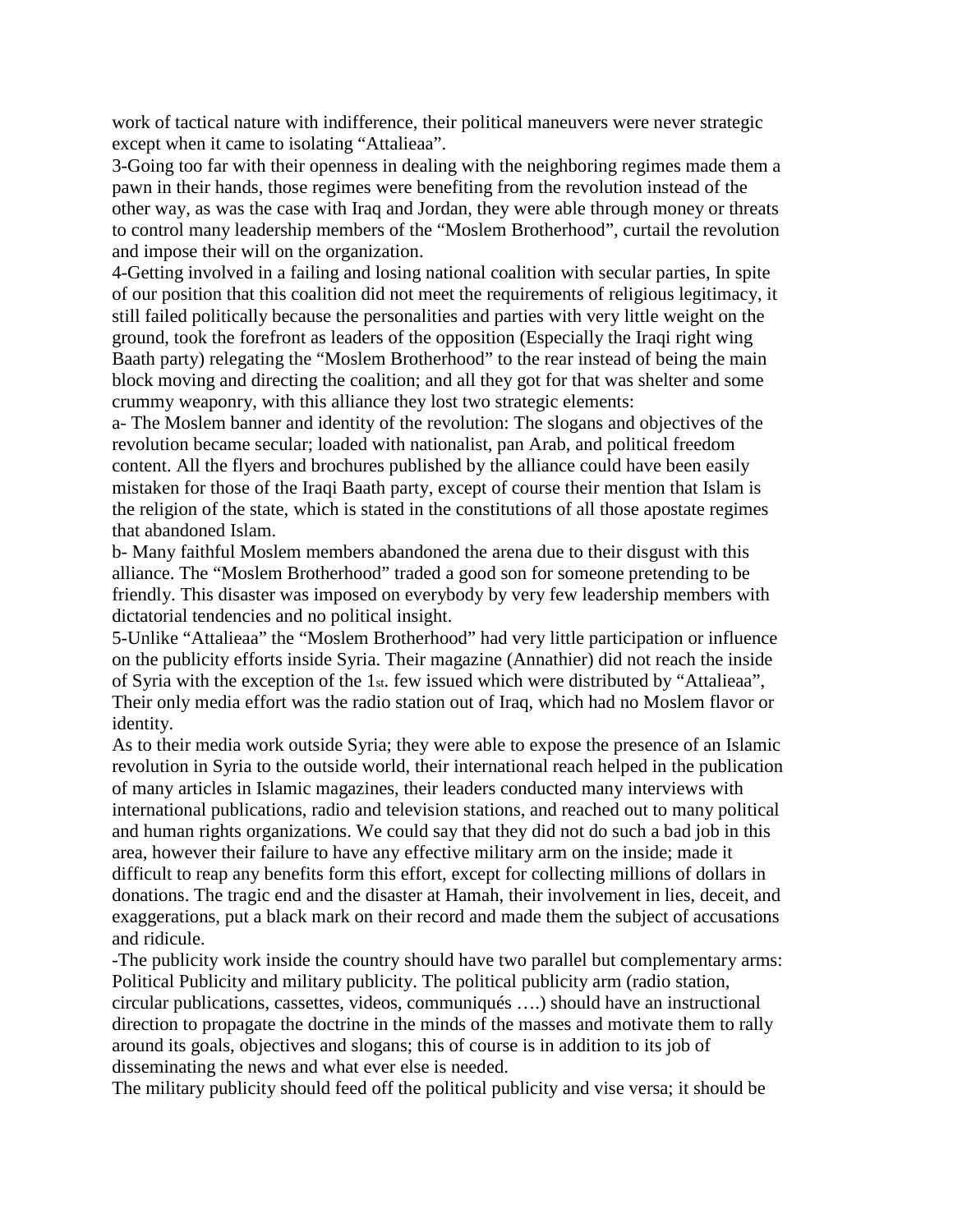conducted as a series of military operations that aim to drive home a certain point and make a large impact; like forcefully demonstrating and delivering public speeches with arms fully exposed if possible, assassinating criminals and spies in a very demonstrative way, attacking military patrols in areas populated by people we have an interest in. All this aims to make it clear that the revolution has a far reaching arm and is willing to hurt the regime and its agents. This is how both arms of publicity merge together to produce good results among the masses, (if Allah permits).

-The publicity work abroad should be conducted according to a carefully crafted plan compatible with, and complementary to; publicity works on the inside. Even though the inside arena is more important and more deserving of good efforts, the publicity abroad if conducted properly could be a great tributary to the success of the revolution. Reaching out to other Moslem countries has far reaching implications in terms of financing our revolution, recruiting new members, and spreading the seeds of Islamic jihad among the Moslem masses; here we have to concentrate on Moslem organizations and coalitions and benefit from their own publicity and media outlets to garner help, support and to condemn the regime. On the international level we could contact news papers, news agencies, and conduct interviews to expose the regime and garner empathy for the revolution. This is how we can gain the support of the international public opinion, (We have to be careful here and deal with each side according to its own mentality). We can not forget the benefits we may reap from contacting the human rights organizations in terms of embarrassing, condemning and isolating the regime.

-Confronting the enemy propaganda and its psychological warfare: The enemy regime will not sit idle while we wage our political and military campaigns, they will initiate their own propaganda blitz and psychological warfare trying to portray us as a bunch of thugs, criminals and terrorists with no connection to the nation, and they will flood the media with rumors. The reputation of the regime should work in our favor, we should affix the label of" lies and liars" to them. The mujahideen however still have to have their own plan to counter the regimes' based on their circumstances and depending on the situation and conditions on the ground.

-Taking credit for our operations and stealing our efforts: The "Moslem Brotherhood" through the use of its media outlets resorted to taking credit for the military activities of the mujahideen, claiming it as its own, bragging and exaggerating, they used the blood of our martyrs to claim fictitious glory, and collect donations in their name, the secular parties did the same through the use of their radio station in Iraq, they called the mujahideen the national opposition, claiming that their members are participating in the fight under the banner of the "Syria Liberation Army". This problem may look simple but is of extreme importance, if we do not counter it with a media campaign, especially abroad, we will pay a dear price, we should warn, threaten, deter and do what ever is necessary and what ever is humanly possible depending on the circumstances. We should apply the same methods on the inside as well, we should adopt a clear pattern of claiming responsibility for operations, the worst thing we could do is stay silent, sit idle while others claim the credit; or wait for the regime to put the blame, we should not exaggerate the enemy loses, nor reduce our own, we should be true otherwise we are no different from the deceitful regime. Media work is just like political and military work; it needs a well thought plan that falls within the overall strategy of the revolution; it should complement and promote it. It should classify the sectors of society and address each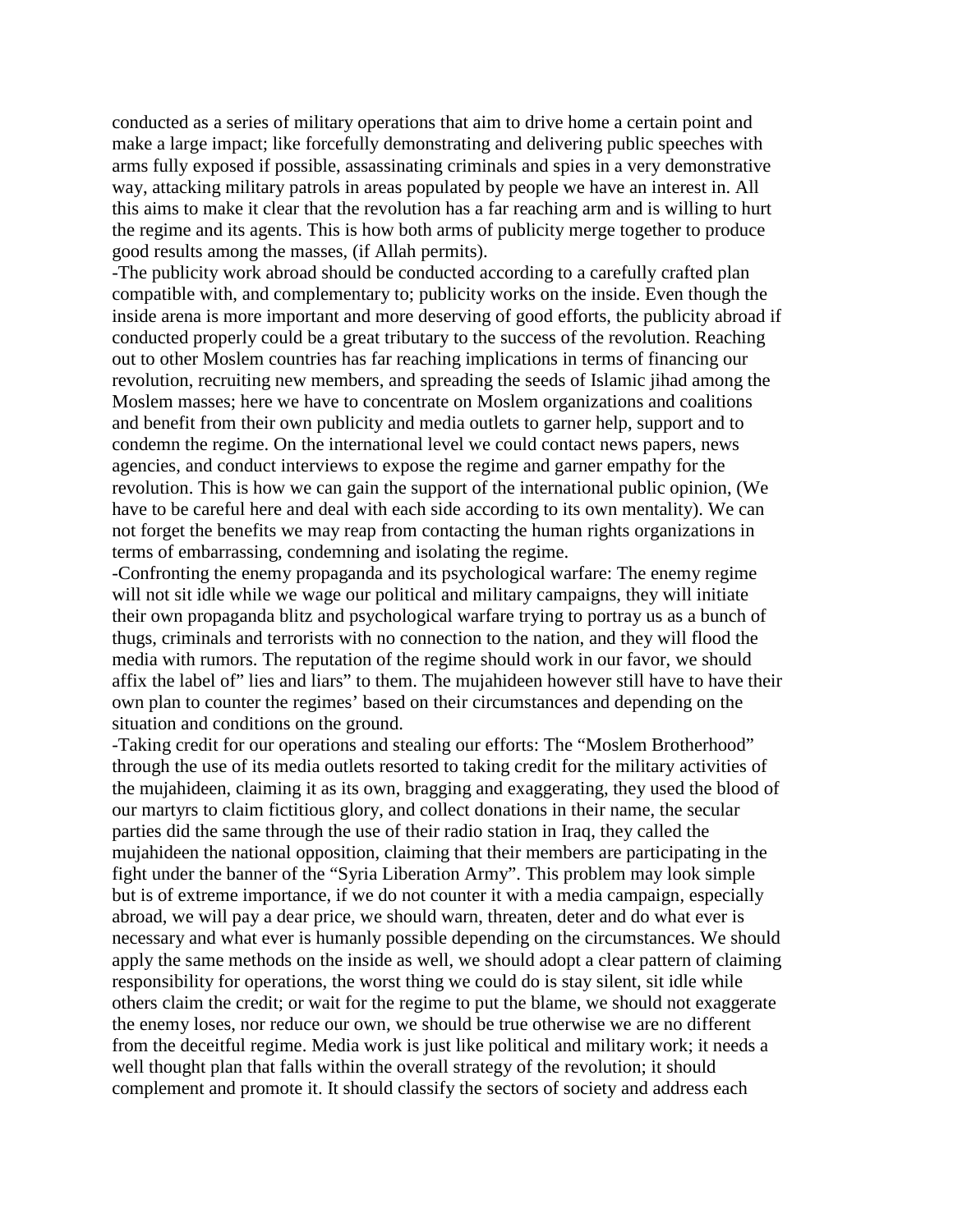intended target with an approach they can relate to; As the Prophet once said "I was ordered to address people according to their mental abilities"

-Political work: We should point out that in the 1st. place we are a Moslem fundamentalist group, our work is rooted in "Allah's" true law, we aim to please him and establish his rein on earth. The slightest aspect of our work should have this imprint, and be based on a religiously legitimate political path; it should be in line with the opinions, edicts and interpretations of the scholars. We should raise many questions and find answers in the religious jurisprudence law -- to the contemporary problems that face the jihad doctrine-- This will calm the hearts of the masses and the mujahideen and make them feel well about participating in the fight.

The military steps should fall in line with the strategic political plan and vise versa; this helps us avoid many pit falls. (Like what happened to "Attalieaa" when the military escalation provided large numbers of enthusiasts which could not be controlled or benefited from).

We also have to pay attention to the secular parties and semi Moslem organizations that claim to be fighting the regime, we have to expose them and cut their wings, some may see this as a waste in effort, and think of it as opening side fronts, but we should, even if the price is high, because not doing so could confuse the masses and make some believe in the message of those parties. The ideas and outlines should be presented only by the true mujahideen; their presentation will expose the falsities of the other parties and prove the truthfulness of our cause.

In Brief: The Jihad revolutionary leadership should be Judicious, prudent and shrewd in evaluating conditions, it should rely on Allah (First and last), should be honest, truthful, and work diligently. This will ensure its success "Allah willing".

3rd: The problem of maintaining solidarity among the ranks:

The troubles and hardships of such a task --no matter how tedious-- could be overcome if solidarity among the ranks is strong, the unity should be of the highest caliber befitting of a Moslem jihad organization, the ranks (Leaders and members) represent the real capital of the revolution, the success and failure of the revolution is directly proportional to the strength or weakness of its solidarity.

Being committed to the revolution and a devout Moslem does not qualify one for becoming a mujahid, it requires special characteristics, and the psychological make of the individual is what determines whether he will be effective as a mujahid. Commitment and true knowledge of Islam is necessary and plays a big role in one's decision to joint but that is not sufficient. To walk the path of jihad; a path laden with hardships, suffering and sacrifice one should have special personality traits, and a yearning to give his blood for the sake of Allah. That is why choosing the real mujahideen is a very delicate and complicated matter. Many books discussed the psychological characteristics of a revolutionary; our experience has shown that a lot of those characteristics are present in the Moslem revolutionary; however what directs his revolutionary spirit in the proper direction is the total commitment to Moslem law, jurisprudence and morality. The personality of a revolutionary has many negative aspects; those negatives should be refined and controlled by the leadership through instruction, psychological preparation and behavioral guidelines. In general the revolutionary is: idealistic, stubborn and opinionated, impatient and prone to extremism, favors radical solutions that employ violence, impulsive, emotional, easily affected and willing to sacrifice for his cause.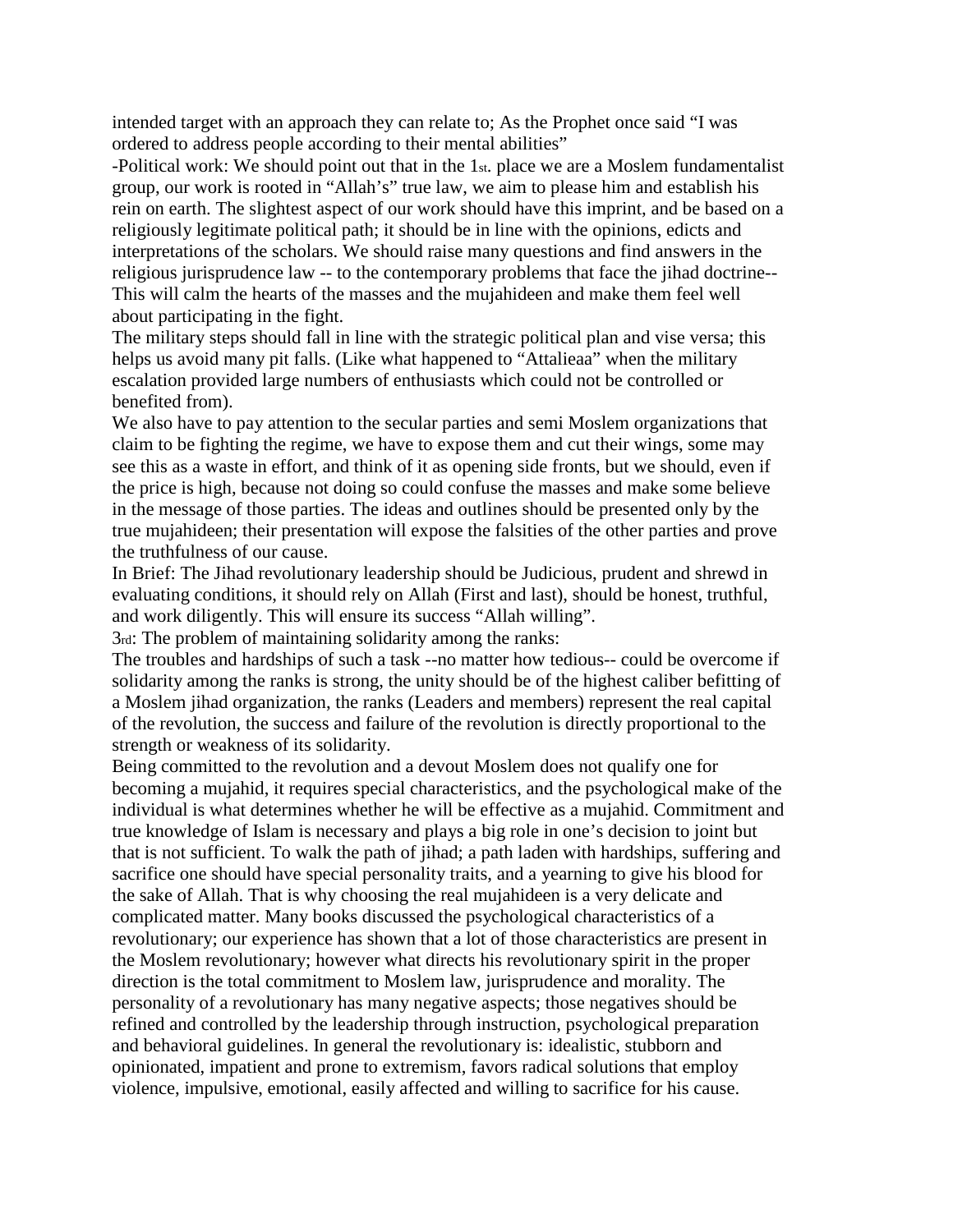Nothing works better than Islam at containing the negatives and transforming them into positives.

Our pervious experiences presented us with many issues in the areas of solidarity and unity of the ranks; we should pay attention, learn our lesson and benefit. 1- The consultation council problem:

One of the biggest problems -of the armed jihadist revolutionary movement in Syriawas the leadership; it caused many problems and lead to numerous failures. The best members of the leadership were the original mujahideen who died in the fight. If we look at the experience of "Attalieaa" we see that it produced a cadre of youthful field commanders which set a great example in loyalty, sacrifice and daring, they lead by example and worked their magic on the young mujahideen, they were true role models. It was put best by the martyr captain Ibrahiem Yusuf (may Allah have mercy on his soul) when he said "If you are upfront be in front"; this statement summarizes the spirit of the jihad activities of that time, unfortunately the course of events did not allow those field commanders to mold the entire organization in their shape; destiny called they were martyred and the organization was not able to benefit from their, wisdom, wit, and talents. "Allah allowed it to happen, he does what he wants". When we look at the jihad activity abroad (After leaving Syria) we find two types of leaderships, the leadership of "Attalieaa" in the person of Adnan Akla (May Allah arrange his release from prison) and the leadership of the "Moslem Brotherhood". Adnan Akla was a role model for a leader; he was daring, sacrificing, fundamentalist, revolutionary, and persistent in his principles and path, steadfast in his resolve, his virtues were attested to by his enemies before his friends, he had a history of exemplary jihad, seniority in preaching the doctrine, and numerous qualities and traits. Unfortunately he lacked the wisdom, Judiciousness, and political savvy needed in a leader. One of the few fair members of the "Moslem brotherhood" leadership described him as follows: "I do not doubt Adnan Akla's loyalty & integrity as a leader, nor do I doubt his courage, I also have not doubt that he lacks the wisdom to benefit from those two characteristics".

We may be able to excuse him; after all he was the only leader left after the battle took the lives of most youthful cadres, he was left with very few loyal and daring people around him, the revolutionary youth that gathered abroad lacked maturity and became a burden and liability at some times, instead of being an asset. He was forced to form a leadership and a consultation council, many of the new leaders would barely qualify as regular members in this jihad organization, yet given leadership positions. Necessity and circumstances overloaded him with responsibilities, he was forced to be the sole decision maker on all matters from the least to the most important, he became the only one in charge, this situation produced a lot of negatives, Adnan did not have the judiciousness of a leader, he was burdened with a lot: Problems with the "Moslem Brothers" and the neighboring regimes, problems within his own organization, concerns of being in exile, the conditions on the inside, he was truly exhausted. His style of management could be described best with; extremism, excessive emotionalism, inflexibility even on the slightest of matters, he could not be diplomatic; he could not overcome the isolation imposed on him by the "Moslem Brotherhood" and the neighboring regimes. Problems piled up on him, he wanted dearly to go back home and thus fell in the trap that was laid for him and was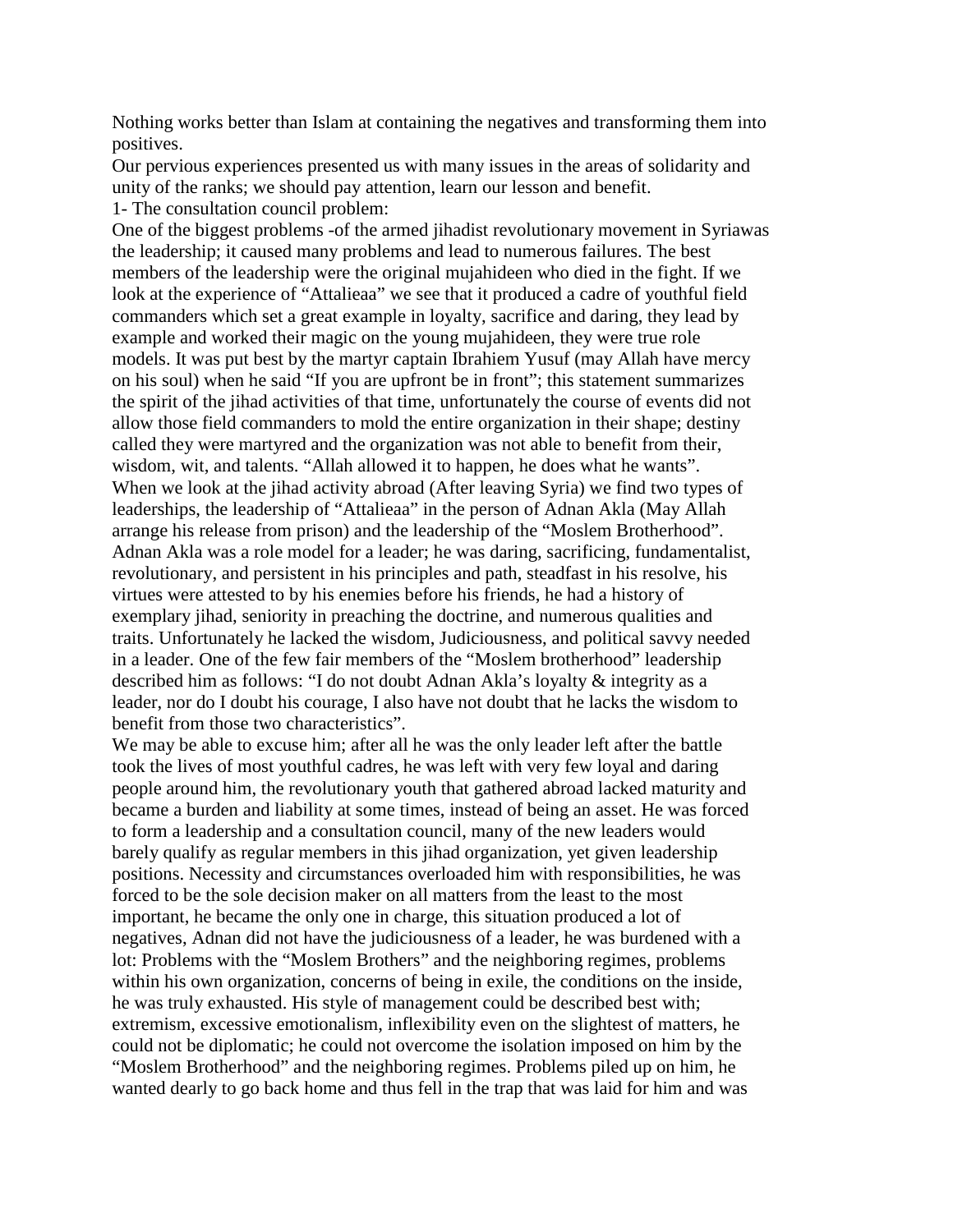captured as he was attempting to cross the border. This experience proved his failure in politics, diplomacy and management, yet try to contrast that with his daring, persistence, valor, and military success in the course of jihad. "Attalieaa" revolved around the persona of Adnan Akla which led to its fragmentation and demise. Those were the negative results of the one man rule (We should admit though that he was forced into doing it).

The "Moslem Brotherhood" on the other hand carried with them abroad (After they ran away) the same structure of leadership, organizational hierarchy and values. They attempted to jumpstart their organization with the same old fashioned mentality of preaching the doctrine, where all you needed to qualify for a leadership position is to be a good looking articulate orator. The regrouped leadership failed on all levels, political, organizational and public relation-media; they could not produce a wise leadership cadre capable of holding the reigns in such difficult circumstances. On the military front the "Moslem Brotherhood" leadership failed miserably, they were not able to set a good example in daring, sacrifice and perseverance, and neither did their family members, those family members were placed farthest from the front lines and encouraged to get on with their personal lives, continue their education, and get married. They were enjoying the easy life while their parents in the leadership were planning to send hundreds of other people's kids to war; they kept those poor youths imprisoned in Iraqi and Jordanian camps and bases, the youth did not like this arrangement and expressed their condemnation. The leadership was afraid to wage war yet had control over all those enthusiastic and eager youths, they did not allow those youths to conduct jihad military operations, either because they did not trust their youths or because they did not believe in this battle in the 1st. place. They failed to set a good example and prevented the rise of capable individuals to leadership positions, those capable individuals who participated in the jihad inside Syria, had their hands tied and were not able to make a difference because they were bound by obedience, loyalty, and trust in the leadership.

During these tough times two styles of leadership evolved, one represented by a pious sheik attracting the youth because of his knowledge and missionary experience in teaching the doctrine, the other a politician skilled at maneuvering and making deals with the neighboring regimes, a tug of war ensued between the two factions, and the skilled politician won – At that point in time--. A political maverick by the name of Adnan Saadudeen took control, made all the decisions and was directly responsible for what ensued, beginning with the attempt at reconciliation, the alliance with secular parties, the tragedy of Hamah, and the eventual schism of the organization in 1989. The title of leader was given to the weak Hassan Hooweidy, yet Adnan Saadudeen was able to run things his own way, using the support of the traditional leaders and the blessings of the neighboring regimes. In summary we had three types of leaders: A daring military man with no political skills or leadership judiciousness; a decent sheik unable to adapt to the war and get fired up, and a maverick politician who used the previous two to serve his own interests. And thus many opportunities and resources were wasted. This proves the need for a courageous, wise, judicious, far sighted leader who uses planning, strategy and common sense, organizes properly and leads by example. This is the only hope for our movement to succeed in the future, unless of course Allah wishes and grants a miracle.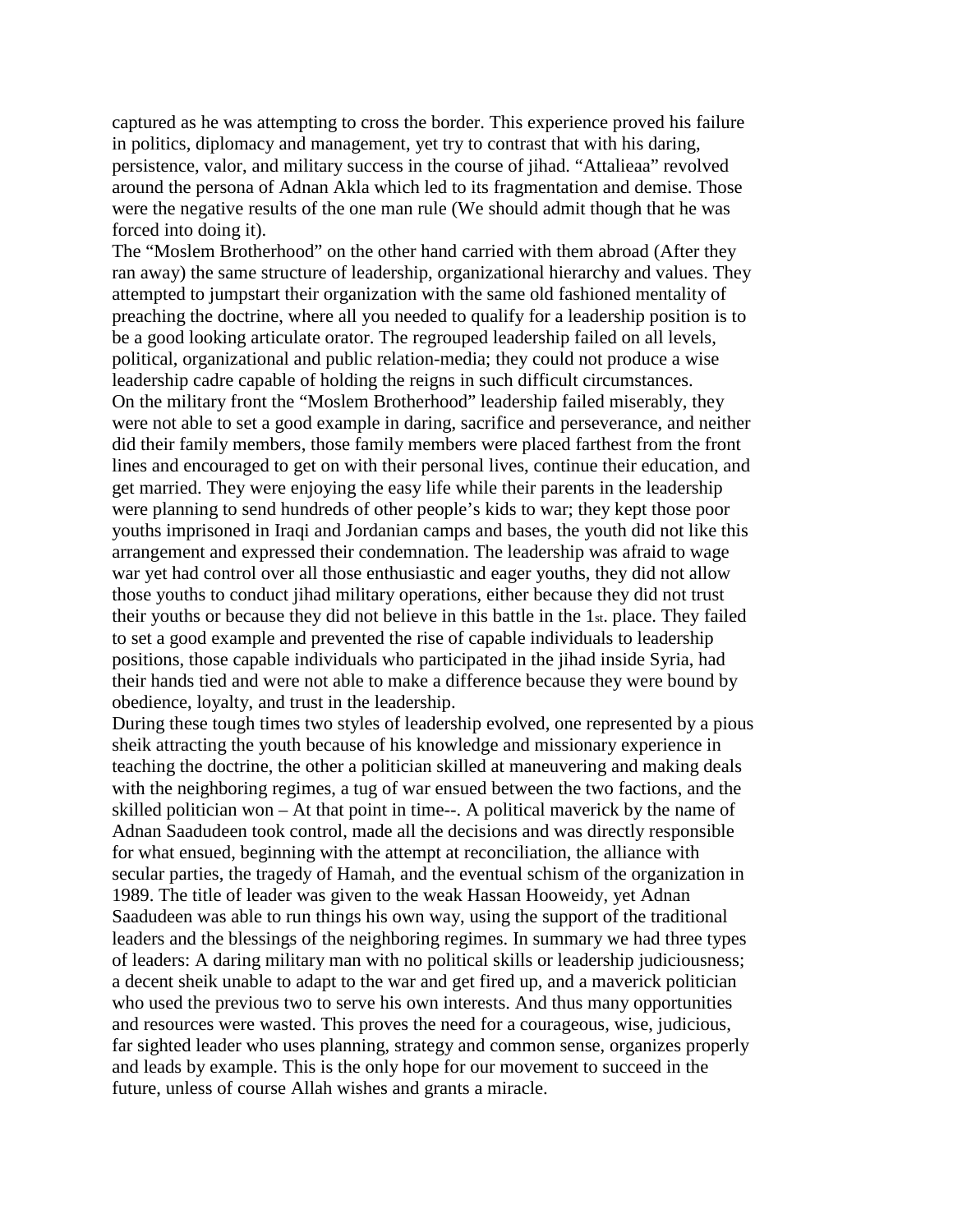The consultation council should be on stand by mode to advise and assists the leader in all his responsibilities, participate in all aspects of decision making, from analyzing the situation, to making the decision and finally executing it. This council should be highly qualified and extremely responsible, its actions and members should be a role model for the youth.

In Islamic law and jurisprudence there are differing opinions among scholars in regards to the consultation council issue, we will try to present the most common: 1- It is not mandatory for the "Emir" to have a consultation council but it is favored if he did, he is not bound by its advice and does not need its approval. Most Moslem precedence scholars are of this belief (e.g. Ibn Taymieah), however they point out that the prophet used the consultation council so did his entourage, and the good Caliphs and the Moslem rulers thereafter.

2- It is mandatory for the "Emir" to have the consultation council; but he is not bound by it. He has to consult with them but the final decisions rest with him even if it contradicts their majority or consensus opinion. Some scholars (e.g. Ibn Attieah) went as far as saying the "Emir" who does not consult at all should be impeached.

3- Some recent Moslem intellectuals floated the idea that it is mandatory and binding; they chose few proofs that suit their purpose to justify their claim. This opinion even though is currently prevalent in Moslem movements is a contagious ideology that infected Moslem thought at the beginning of the twentieth century, due to the influences of democracy and teachings of western scholars studying the orient. Most of the Moslem organizations these days depend on voting and the opinions of the majority (principles of democracy) when our religious law and jurisprudence points to the opposite.

In the case of "Attalieaa" its leader Adnan Akla in spite of his consultations with the council decided and ruled independently, and thus rendered that council obsolete. In the case of the "Moslem Brotherhood" the "Emir" became a vote counter with no opinion, influence or authority, the division and friction among the leadership and council members neutralized the process of consultation, the "General Observer" became occupied with counting the raised hands to find out what is the decision on each particular issue, those people though they are implementing the concept of obligatory consultation, instead they were playing with blood of Moslems and the destiny of their religion.

The principle of consultation got diluted and became ineffective and useless, and thus a dynamic element of the Moslem faith was lost and could not be benefited from. 2- The problem of boundaries and overlapping responsibilities:

This was a malaise that infected all Moslem groups (Including the "Moslem Brotherhood" which had an extensive organization structure) through out the different stages of war, the concept of deference evolved into a chronic disease; people overreached and crossed their boundaries interfering in others responsibilities, this went on from the smallest of maters to the real serious issues, the members in the base did not know who to turn to or who to side with. It was not unusual to see a high ranking official interfere in dispersing aid to a needy family or in the process of blanket distribution, or an official in Aleppo deciding the matters of a Moslem brother in the city of Idleb. This reoccurring phenomenon created a difficult problem, many meeting were held in an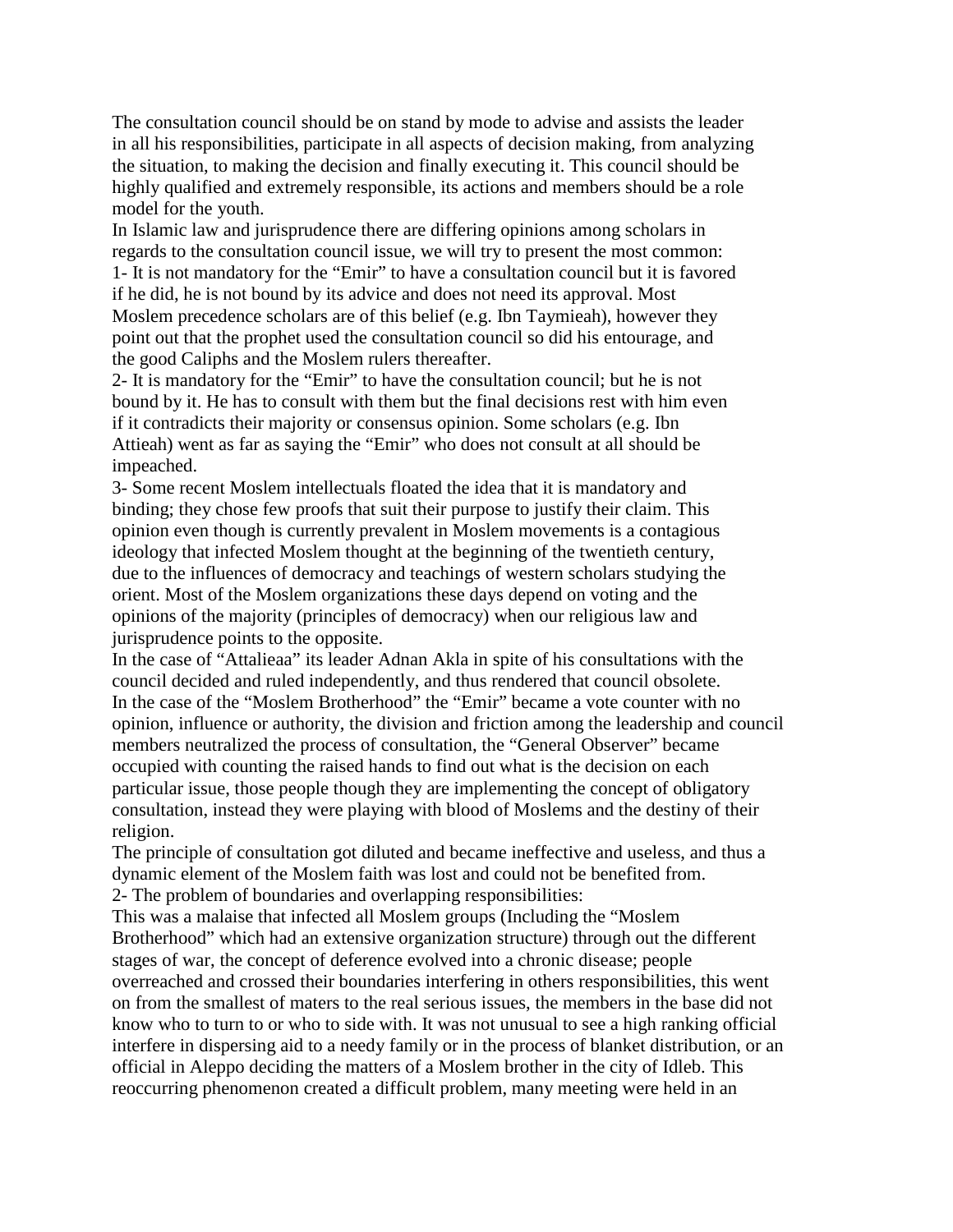attempt to find a final solution, yet the remedy was partial at best. The organization became like a banking institution, few people controlled all the power and responsibilities and occasionally stepped on each others' feet. The people abroad lived a peaceful civilian and secure life while claiming they are at war, our jihad experience inside Syria did not have many of those complications that became incurable diseases abroad. This is due to the "no war no peace "mentality that ruled the "Moslem Brotherhood".

3-The problem of old ideologies, and partisanship precipitation among the mujahideen of different backgrounds:

During the course of a revolution and armed struggle many faithful join the fight from different backgrounds and various party affiliations and ideologies. The dangers and hardships of war unite this mixture of backgrounds into brothers in arms seeking the same goal. Any lull in the war puts the revolution at a dangerous cross road; the various ideological differences and allegiances would resurface, people will revert to their old ways and mentalities in addressing issues of the day, and since all are stubborn and armed revolutionaries; frictions and divisions --no matter how trivial-- could escalate to an extremely dangerous level. This major problem should be addressed and corrected through proper instruction and education of members, through finding ideological and strategic common grounds, in addition to a wise and judicious leadership that keeps things in check.

4-The problem of living in military bases:

Part of the leadership duties is providing shelter for the known mujahideen, in special bases and safe houses, in the mountains, country sides, or even at civilian homes in the cities, this type of living has its own challenges and problems, just like living in military training camps in Iraq or safe houses in Jordan did. There is no doubt that living in safe houses inside the country when the battle is raging-- where people are frightened and apprehensive, miss their families, yet close to god-- does not present the same problems that pop up in military training camps and secure normal houses abroad. The life of the mujahideen inside Syria in their bases and safe houses had its own psychological problems, it may have looked monotonous and boring to the others because they spent most of their time reading, learning, praying, training on weapons and explosives, planning and executing military operations. Whereas the members packed up in military camps abroad had a lot of time on their hands with nothing to do, the level of their morale started to decline, their idleness caused additional problems. That is why the leadership should be close to its members and subject them to well structured and scheduled programs of instruction, lectures, education and military training, to limit the negative impact of the psychological, moral and behavioral problems that may arise in such an environment.

5-The problem of confidentiality and internal security:

The confidentiality issue became a big problem especially abroad; decisions and arrangements meant to be secretive would spread through the ranks and trickle down to the members in the bases, most of the time leadership members were responsible for these leaks, they would tell a family member or a friend, that individual would do the same and soon enough every one knows what was supposed to be top confidential. This created a major problem for the leadership. Some of the enemy's moles and spies admitted during interrogation that this is how many secrets found their way to the security apparatus of the regime. The enemy used the same means successfully to spread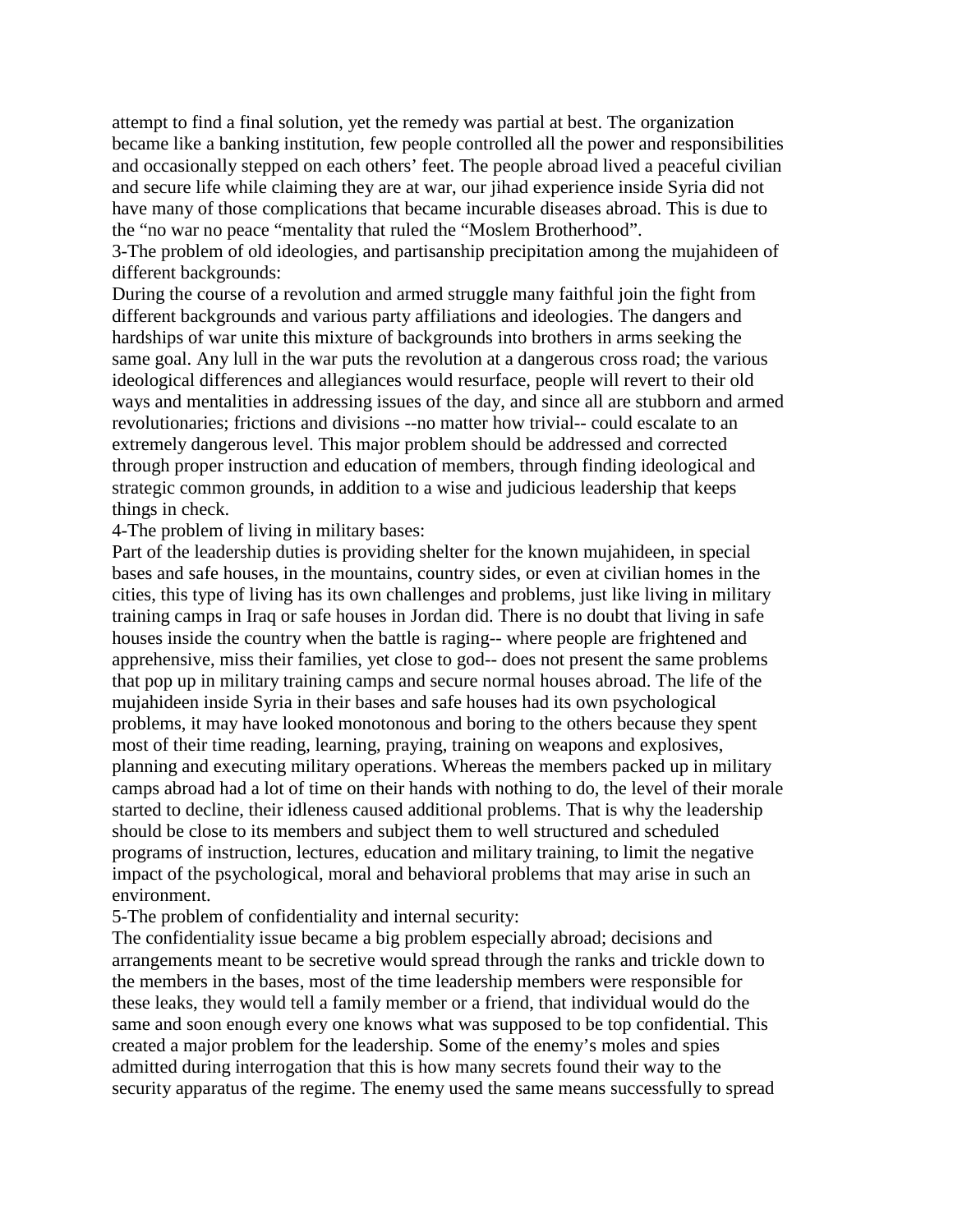its own propaganda. This teaches us that any future jihad regardless of location; should give the issue of confidentiality and internal security ample attention, caution and care. 6-The problem of undisciplined out of control members (those whose commitment is tied to fighting, zeal and bravery):

This problem was difficult to identify during the battle, the ranks included members who joined the fight without going through the maturity process required in Moslem thought and behavior, they joined because of their bravery, zeal and sympathy to the cause, or for other marginal and unknown reasons, they did not exhibit any negative signs during the battle, they fought valiantly but when they moved abroad their personality traits and real characters started surfacing, they reverted to their old patterns of behavior and ways of life, many moral transgressions and undisciplined practices took place. This presented the leadership with a dilemma; what to do with people who fought for the cause? They can not be abandoned in fear of them being caught by the enemy or turning deviant, at the same time their transgressions and behavior would lead to harmful consequences. Many of them were counseled and treated patiently and persistently for a long period of time, they were separated from the other members to limit the damage, and many of them went deviant and had to be released. That is why new recruits should have specific traits, be picked carefully and be treated by their leadership with wisdom and firmness. 7-The problem of transforming the "civilian personality" into a military one: The human structure of most armed revolutions is civilian in nature; it is usually made of intellectuals, workers and other segments of society. Those civilians turned armed revolutionaries are faced with physical and psychological problems in the process of adapting to their new roles as military people. This new life style varies tremendously form their previous life styles; safety, luxury, smoothness, organization and routine becomes toughness, difficulty, hardships, need, unpredictability and danger. This makes it very important to motivate and psychologically charge those people to help in this transformation. This path was described in the holy Koran as paved with difficulty and misery. Few people choose this path willingly, with conviction, and awareness of the costs, (May Allah bless their hearts), and the majority of people need constant motivation, psychological charging, guidance and religious indoctrination to transform the burden of change into personal pleasure.

8-The problem of control and management in spread out organizations:

"Attalieaa" faced a major problem when it opened the doors of recruitment to any Moslem who wanted to join, the leadership had no means to instruct, charge, educate, evaluate and vet the new recruits, they were unable to identify their strengths and qualifications, they could not train or arm them and thus were unable to use them on the battle field in a beneficiary manner. Most of those courageous youths ended up being arrested by the regime. "Attalieaa" could not protect them nor benefit from their expertise. This should teach us that growth of any jihad organization should be done in a controlled and properly managed manner.

9-The issue of instruction and moral guidance, preparation and curriculum: If the human element is the capital of any organization, and if the strength of that organization is measured by the solidarity of its ranks, then the issue of instruction and moral guidance tops the list of basic requirements for reaching such a level of unity. The financial, psychological, moral and training aspects of instruction should be thoroughly considered while drafting a curriculum for members to study and follow. The leadership